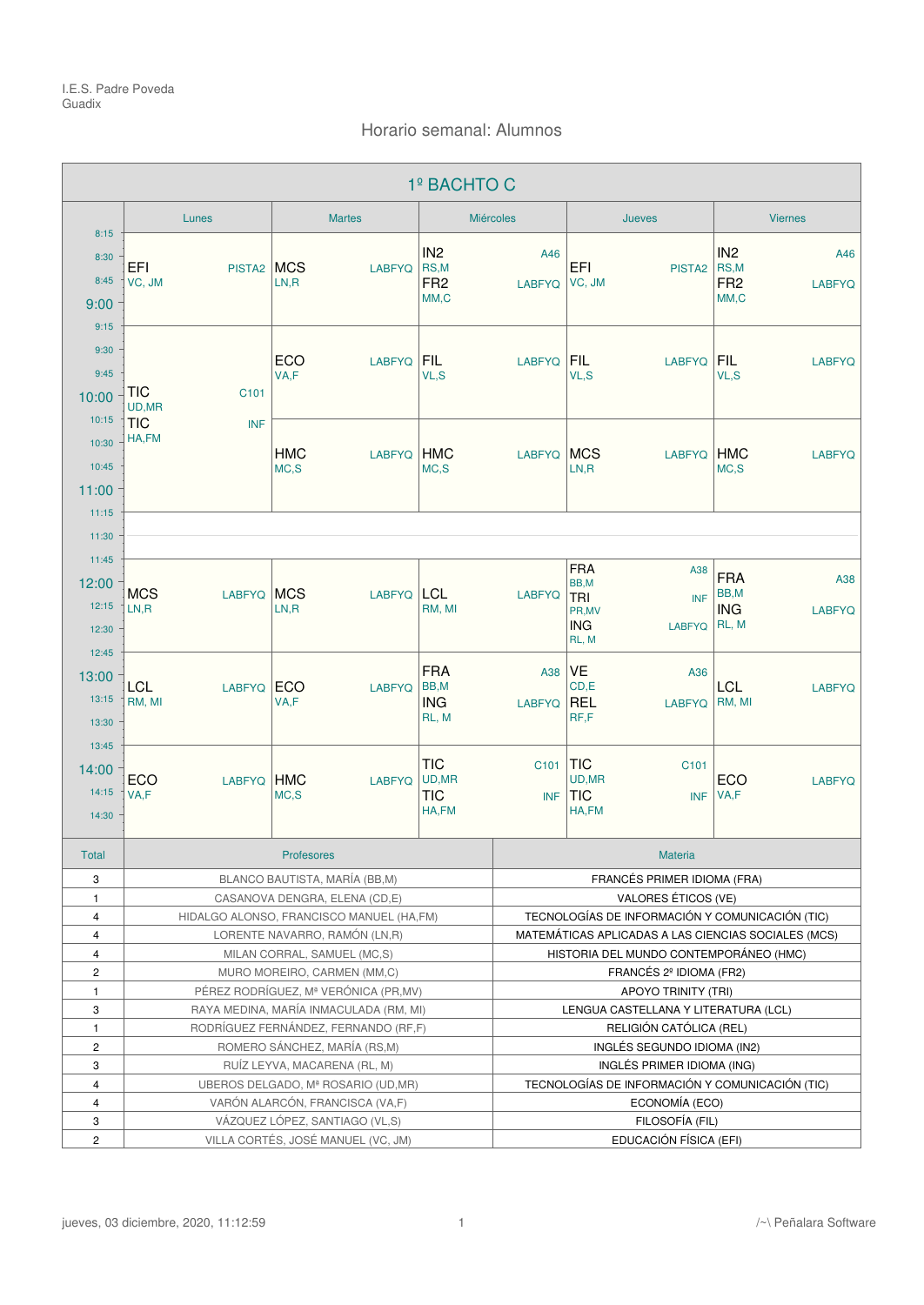|                                           |                                                              |                                                                            | $1^{\circ}A$         |                                                                                   |                                                 |                                                       |                      |                |
|-------------------------------------------|--------------------------------------------------------------|----------------------------------------------------------------------------|----------------------|-----------------------------------------------------------------------------------|-------------------------------------------------|-------------------------------------------------------|----------------------|----------------|
|                                           | Lunes                                                        | <b>Martes</b>                                                              |                      | <b>Miércoles</b>                                                                  |                                                 | <b>Jueves</b>                                         |                      | <b>Viernes</b> |
| 8:15<br>8:30<br>8:45<br>9:00              | <b>MAT</b><br>A52<br>NV, JA                                  | LCL<br>A52<br>CF,L                                                         | <b>ING</b><br>PM, MC |                                                                                   | A52 $BYG$<br>MM,J                               | A52                                                   | ING<br>PM, MC        | A52            |
| 9:15<br>9:30<br>9:45<br>10:00             | <b>RLC</b><br>A46<br>CF, L<br><b>TING</b><br>A52<br>LD, MC   | <b>MAT</b><br>A52<br>NV, JA                                                | MUS<br>RA, JM        |                                                                                   | $A52$ MAT<br>NV, JA                             | A52                                                   | <b>MUS</b><br>RA, JM | A52            |
| 10:15<br>10:30<br>10:45<br>11:00<br>11:15 | <b>BYG</b><br>A52<br>MM, J                                   | <b>ING</b><br>A52<br>PM, MC                                                | <b>EFI</b><br>VC, JM | PISTA1                                                                            | <b>GEH</b><br>CM,M                              | A52                                                   | LCL<br>CF,L          | A52            |
| 11:30                                     |                                                              |                                                                            |                      |                                                                                   |                                                 |                                                       |                      |                |
| 11:45<br>12:00<br>12:15<br>12:30          | <b>ING</b><br>A52<br>PM, MC                                  | <b>GEH</b><br>CM, M                                                        | $A52$ MAT<br>NV, JA  | A52                                                                               | <b>RMA</b><br>RO, JE<br>FR <sub>2</sub><br>PM,M | A46<br>A52                                            | <b>EFI</b><br>VC, JM | PISTA1         |
| 12:45<br>13:00<br>13:15<br>13:30          | <b>RMA</b><br>A46<br>MM, J<br>FR <sub>2</sub><br>A52<br>PM,M | <b>BYG</b><br>A52<br>MM, J                                                 | <b>GEH</b><br>CM, M  | A52                                                                               | <b>RLC</b><br>CF, L<br><b>TING</b><br>LD, MC    | A46<br>A52                                            | <b>REL</b><br>GV, A  | A52            |
| 13:45<br>14:00<br>14:15<br>14:30          | <b>LCL</b><br>A52<br>CF,L                                    | <b>EPVA</b><br>RC, MA                                                      | $A52$ LCL<br>CF,L    |                                                                                   | A52 EPVA<br>RC, MA                              |                                                       | A52 TUT<br>PM, MC    | A52            |
| Total                                     |                                                              | Profesores                                                                 |                      |                                                                                   |                                                 | <b>Materia</b>                                        |                      |                |
| $\overline{\mathbf{c}}$                   |                                                              | CARMONA FERNÁNDEZ, LAURA (CF,L)                                            |                      |                                                                                   |                                                 | REFUERZO DE LENGUA CASTELLANA (RLC)                   |                      |                |
| $\overline{\mathbf{4}}$                   |                                                              | CARMONA FERNÁNDEZ, LAURA (CF,L)                                            |                      |                                                                                   |                                                 | LENGUA CASTELLANA Y LITERATURA (LCL)                  |                      |                |
| 3<br>$\mathbf{1}$                         |                                                              | CORTÉS MAGÁN, MANUEL (CM,M)<br>GÓMEZ VIDAL, ALBERTO (GV, A)                |                      |                                                                                   |                                                 | GEOGRAFÍA E HISTORIA (GEH)<br>RELIGIÓN CATÓLICA (REL) |                      |                |
| $\mathsf 2$                               |                                                              | LEYVA DÍAZ, MARÍA CARMEN (LD, MC)                                          |                      |                                                                                   |                                                 | TALLER DE INGLÉS (TING)                               |                      |                |
| 3                                         |                                                              | MIRANDA MALLOL, JESÚS (MM,J)                                               |                      |                                                                                   |                                                 | BIOLOGÍA Y GEOLOGÍA (BYG)                             |                      |                |
| $\mathbf{1}$                              |                                                              | MIRANDA MALLOL, JESÚS (MM,J)                                               |                      |                                                                                   |                                                 | REFUERZO DE MATEMÁTICAS (RMA)                         |                      |                |
| $\overline{4}$                            |                                                              | NAVARRO VERA, JOSÉ ANTONIO (NV, JA)                                        |                      |                                                                                   |                                                 | MATEMÁTICAS (MAT)                                     |                      |                |
| $\mathsf 2$                               |                                                              | PALOMO MERINO, MANUEL (PM,M)                                               |                      |                                                                                   |                                                 | FRANCÉS 2º IDIOMA (FR2)                               |                      |                |
| $\overline{\mathbf{4}}$                   |                                                              | PÉREZ MARÍN, Mª CARMEN (PM, MC)                                            |                      | INGLÉS PRIMER IDIOMA (ING)                                                        |                                                 |                                                       |                      |                |
| $\mathbf{1}$<br>$\mathsf 2$               |                                                              | PÉREZ MARÍN, Mª CARMEN (PM, MC)<br>ROMACHO CONTRERAS, MIGUEL ANGEL (RC,MA) |                      | TUTORÍA LECTIVA EN CLASE (TUT)<br>EDUCACIÓN PLÁSTICA, VISUAL Y AUDIOVISUAL (EPVA) |                                                 |                                                       |                      |                |
| $\mathsf 2$                               |                                                              | RUIZ ARRANZ, JOSÉ MANUEL (RA, JM)                                          |                      | MÚSICA (MUS)                                                                      |                                                 |                                                       |                      |                |
| $\mathbf{1}$                              |                                                              | RUÍZ ORTEGA, JOSÉ EMILIO (RO, JE)                                          |                      | REFUERZO DE MATEMÁTICAS (RMA)                                                     |                                                 |                                                       |                      |                |
| $\sqrt{2}$                                |                                                              | VILLA CORTÉS, JOSÉ MANUEL (VC, JM)                                         |                      |                                                                                   |                                                 | EDUCACIÓN FÍSICA (EFI)                                |                      |                |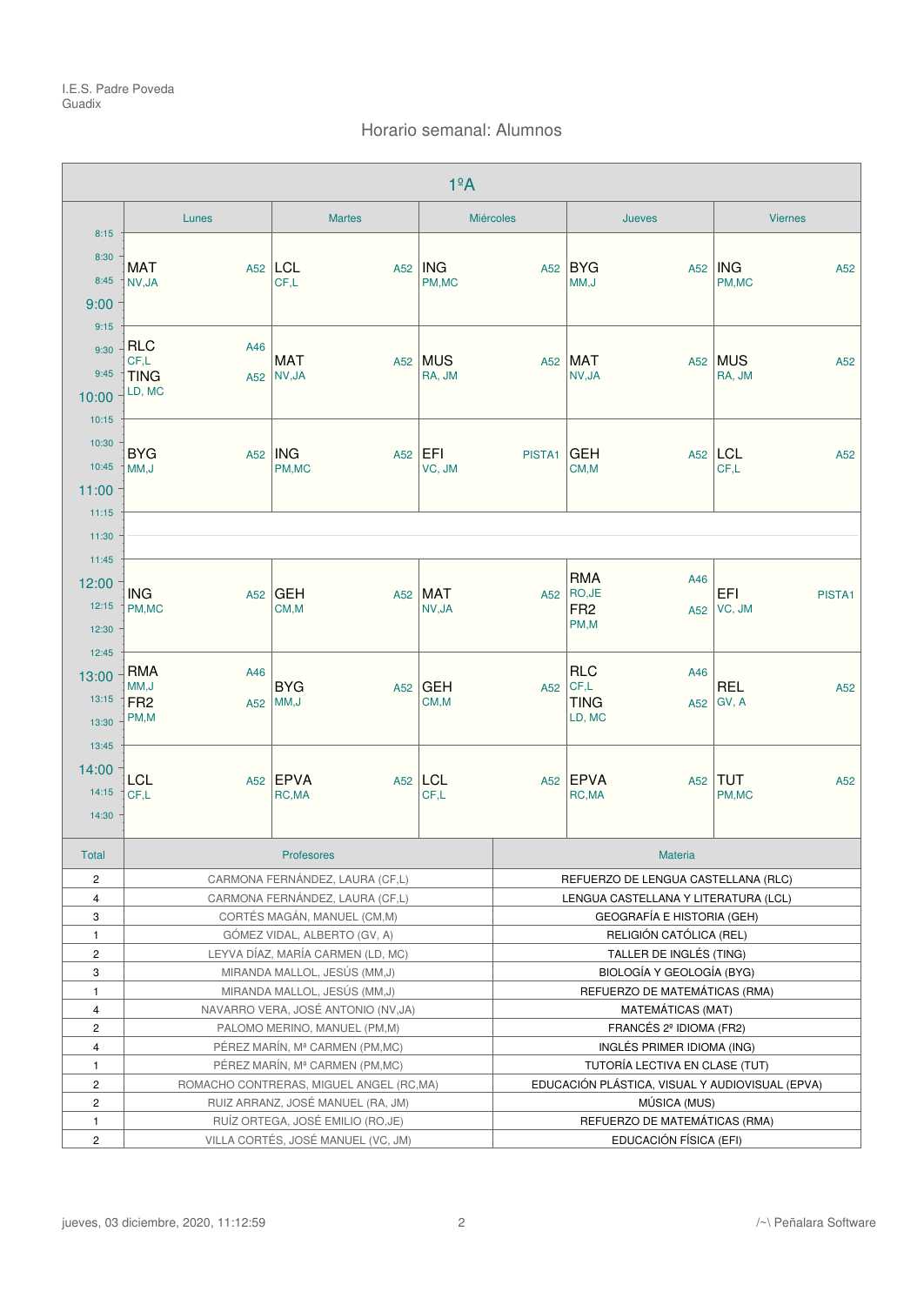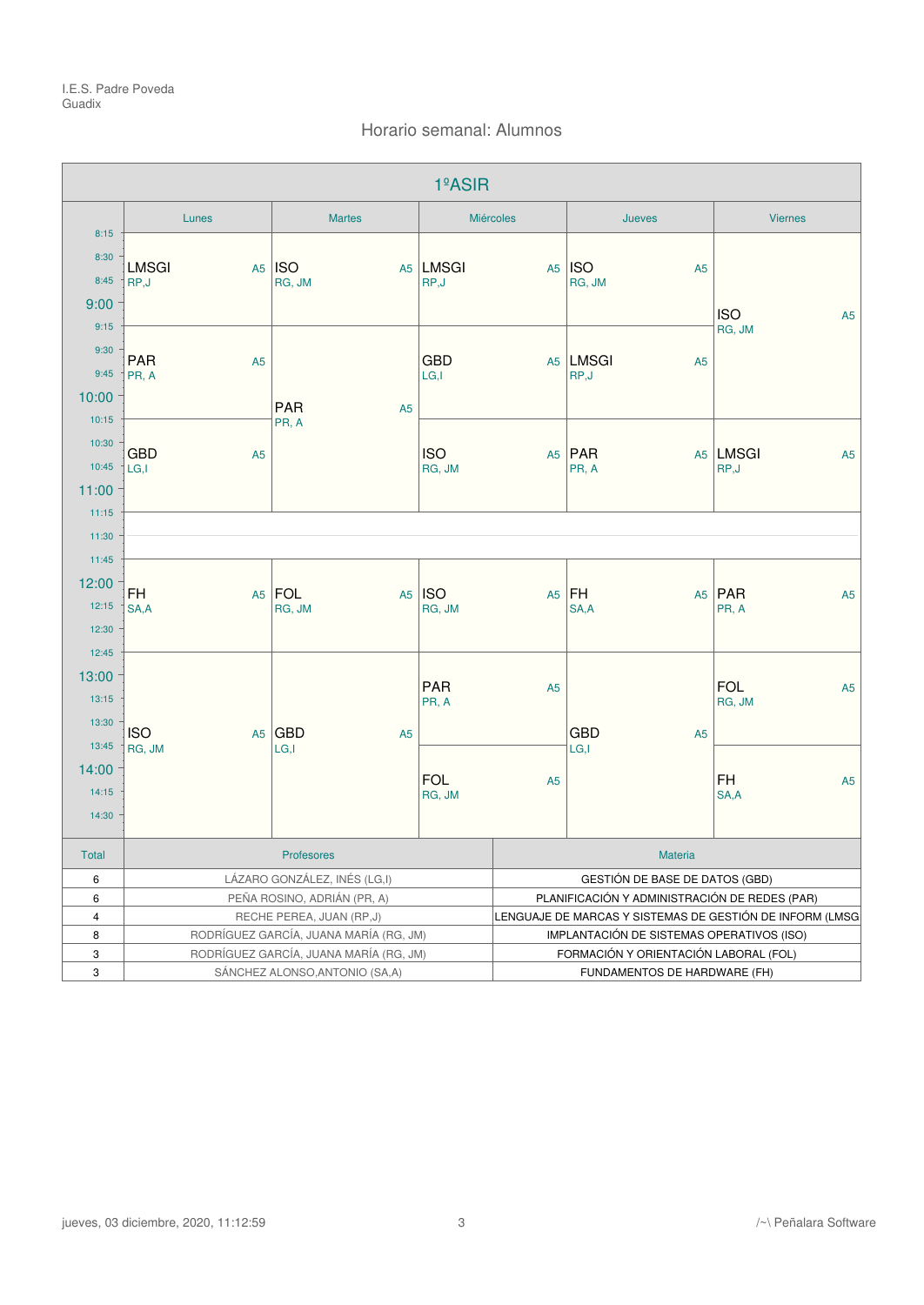|                                           |                                                                                                            | Lunes      | <b>Martes</b>                                                   |                        |                                                | <b>Miércoles</b>               |                     | Jueves                                            |                                                        | <b>Viernes</b> |  |
|-------------------------------------------|------------------------------------------------------------------------------------------------------------|------------|-----------------------------------------------------------------|------------------------|------------------------------------------------|--------------------------------|---------------------|---------------------------------------------------|--------------------------------------------------------|----------------|--|
| 8:15<br>8:30<br>8:45<br>9:00              | <b>LCL</b><br>CF,L                                                                                         | A53        | <b>MUS</b><br>RA, JM                                            | A53                    | MAT<br>PG,MD                                   | A53                            | MUS<br>RA, JM       | A53                                               | MAT<br>PG,MD                                           | A53            |  |
| 9:15<br>9:30<br>9:45<br>10:00             | <b>BYG</b><br>PF,A                                                                                         | A53        | EFI<br>NO, E                                                    | PISTA1                 | <b>RMA</b><br>PG,MD<br>FR <sub>2</sub><br>MM,C | A46<br>A53                     | <b>GEH</b><br>CM,M  | A53                                               | <b>RLC</b><br>CF <sub>1</sub><br><b>TING</b><br>LD, MC | A46<br>A53     |  |
| 10:15<br>10:30<br>10:45<br>11:00<br>11:15 | <b>MAT</b><br>PG,MD                                                                                        | A53        | LCL<br>CF,L                                                     |                        | $A53$ LCL<br>CF,L                              | A53                            | ING<br>LD, MC       | A53                                               | EPVA<br>LG, MA                                         | A53            |  |
| 11:30<br>11:45                            |                                                                                                            |            |                                                                 |                        |                                                |                                |                     |                                                   |                                                        |                |  |
| 12:00<br>12:15<br>12:30                   | <b>RLC</b><br><b>ING</b><br><b>ING</b><br>CF, L<br>A53<br>A53<br>LD, MC<br>LD, MC<br><b>TING</b><br>LD, MC |            |                                                                 |                        |                                                | A46<br>A53                     | <b>MAT</b><br>PG,MD | A53                                               | <b>ING</b><br>LD, MC                                   | A53            |  |
| 12:45<br>13:00<br>13:15<br>13:30          | <b>RMA</b><br>PG,MD<br>FR <sub>2</sub><br>MM, C                                                            | A38<br>A53 | <b>BYG</b><br>PF,A                                              | A53                    | <b>EPVA</b><br>LG, MA                          |                                | $A53$ BYG<br>PF,A   | A53                                               | <b>EFI</b><br>NO,E                                     | PISTA1         |  |
| 13:45<br>14:00<br>14:15<br>14:30          | <b>GEH</b><br>CM,M                                                                                         | A53        | <b>REL</b><br>RF,F<br><b>VE</b><br>CP,FD                        | A <sub>53</sub><br>A55 | <b>GEH</b><br>CM, M                            |                                | $A53$ LCL<br>CF,L   | A53                                               | <b>TUT</b><br>PG,MD                                    | A53            |  |
| Total                                     |                                                                                                            |            | Profesores                                                      |                        |                                                |                                |                     | Materia                                           |                                                        |                |  |
| 4                                         |                                                                                                            |            | CARMONA FERNÁNDEZ, LAURA (CF,L)                                 |                        |                                                |                                |                     | LENGUA CASTELLANA Y LITERATURA (LCL)              |                                                        |                |  |
| $\overline{\mathbf{c}}$                   |                                                                                                            |            | CARMONA FERNÁNDEZ, LAURA (CF,L)                                 |                        |                                                |                                |                     | REFUERZO DE LENGUA CASTELLANA (RLC)               |                                                        |                |  |
| 3<br>$\mathbf{1}$                         |                                                                                                            |            | CORTÉS MAGÁN, MANUEL (CM,M)<br>CUESTA PALMA, FCO. DAVID (CP,FD) |                        |                                                |                                |                     | GEOGRAFÍA E HISTORIA (GEH)<br>VALORES ÉTICOS (VE) |                                                        |                |  |
| $\overline{\mathbf{c}}$                   |                                                                                                            |            | LÁZARO GUIL, MARÍA ÁNGELES (LG, MA)                             |                        |                                                |                                |                     | EDUCACIÓN PLÁSTICA, VISUAL Y AUDIOVISUAL (EPVA)   |                                                        |                |  |
| $\overline{4}$                            |                                                                                                            |            | LEYVA DÍAZ, MARÍA CARMEN (LD, MC)                               |                        |                                                |                                |                     | INGLÉS PRIMER IDIOMA (ING)                        |                                                        |                |  |
| $\overline{c}$                            |                                                                                                            |            | LEYVA DÍAZ, MARÍA CARMEN (LD, MC)                               |                        |                                                |                                |                     | TALLER DE INGLÉS (TING)                           |                                                        |                |  |
| $\overline{c}$                            |                                                                                                            |            | MURO MOREIRO, CARMEN (MM,C)<br>NOGUERAS OCAÑA, EDUARDO (NO,E)   |                        |                                                |                                |                     | FRANCÉS 2º IDIOMA (FR2)<br>EDUCACIÓN FÍSICA (EFI) |                                                        |                |  |
| $\mathsf 2$<br>$\overline{4}$             |                                                                                                            |            | PÉREZ GARCÍA, MARÍA DOLORES (PG,MD)                             |                        |                                                |                                |                     | MATEMÁTICAS (MAT)                                 |                                                        |                |  |
| $\mathsf 2$                               |                                                                                                            |            | PÉREZ GARCÍA, MARÍA DOLORES (PG,MD)                             |                        |                                                | REFUERZO DE MATEMÁTICAS (RMA)  |                     |                                                   |                                                        |                |  |
| $\mathbf{1}$                              |                                                                                                            |            | PÉREZ GARCÍA, MARÍA DOLORES (PG,MD)                             |                        |                                                | TUTORÍA LECTIVA EN CLASE (TUT) |                     |                                                   |                                                        |                |  |
| 3                                         |                                                                                                            |            | PRAENA FERNÁNDEZ, ANTONIO (PF,A)                                |                        |                                                | BIOLOGÍA Y GEOLOGÍA (BYG)      |                     |                                                   |                                                        |                |  |
| $\mathbf{1}$                              |                                                                                                            |            | RODRÍGUEZ FERNÁNDEZ, FERNANDO (RF,F)                            |                        |                                                |                                |                     | RELIGIÓN CATÓLICA (REL)                           |                                                        |                |  |
| $\sqrt{2}$                                |                                                                                                            |            | RUIZ ARRANZ, JOSÉ MANUEL (RA, JM)                               |                        |                                                |                                | MÚSICA (MUS)        |                                                   |                                                        |                |  |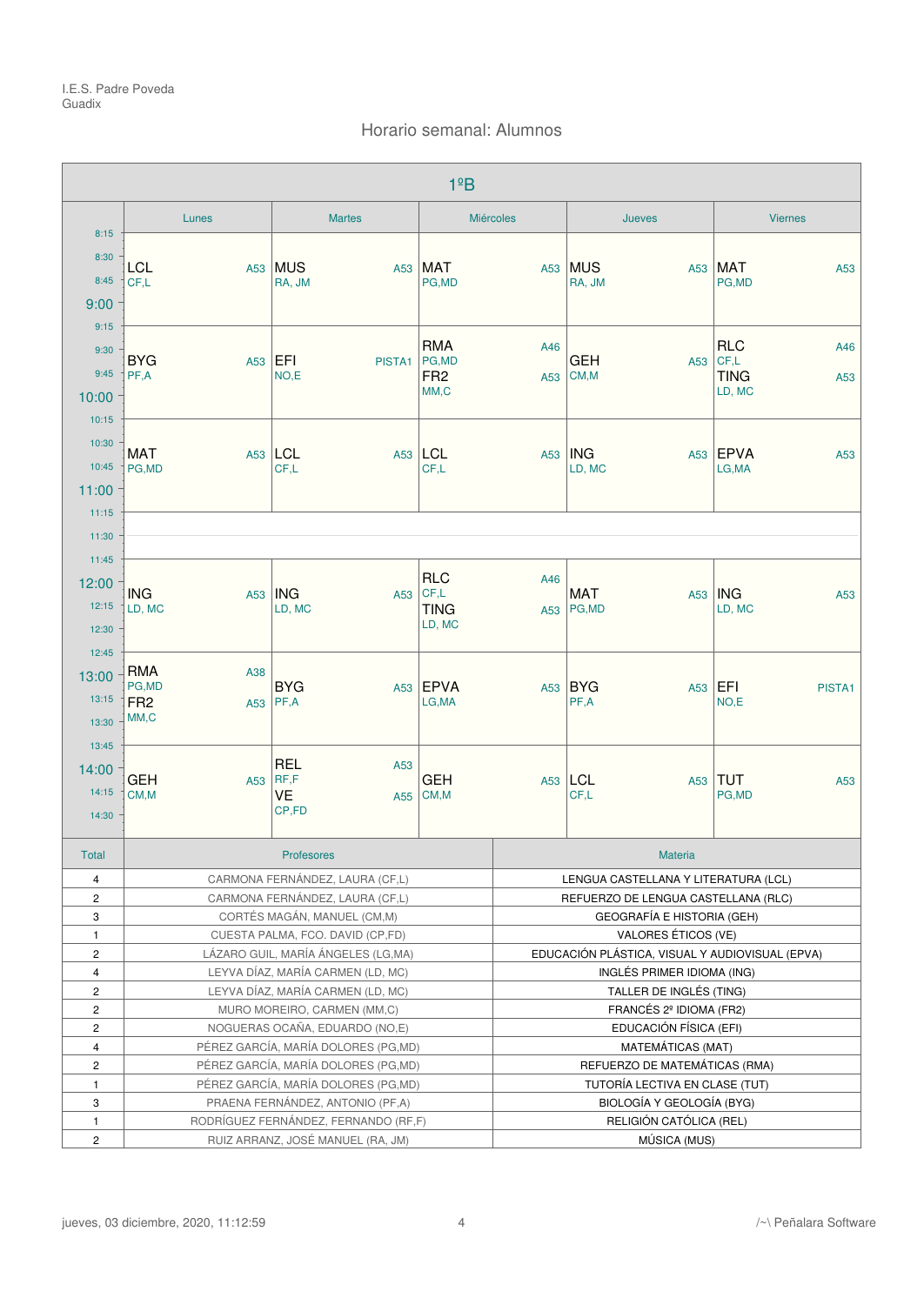|                                           |                                              |                                          |                                            |                                                                       | 1ºBCHTO A                                          |                                                       |                                              |                                                        |                                                    |                       |
|-------------------------------------------|----------------------------------------------|------------------------------------------|--------------------------------------------|-----------------------------------------------------------------------|----------------------------------------------------|-------------------------------------------------------|----------------------------------------------|--------------------------------------------------------|----------------------------------------------------|-----------------------|
| 8:15                                      |                                              | Lunes                                    |                                            | <b>Martes</b>                                                         |                                                    | <b>Miércoles</b>                                      |                                              | <b>Jueves</b>                                          |                                                    | <b>Viernes</b>        |
| 8:30<br>8:45                              | <b>DBT</b><br>RC, MA<br><b>BYG</b><br>PF,A   | DIB <sub>1</sub><br><b>LABBYG</b>        | <b>DBT</b><br>RC, MA<br><b>BYG</b><br>PF,A | DIB <sub>1</sub><br><b>LABBYG</b>                                     | IN <sub>2</sub><br>RS,M<br>FR <sub>2</sub><br>BB,M | A46<br><b>LABBYG</b>                                  | <b>ANAP</b><br>TL,ME<br><b>TIN</b><br>CG, JA | <b>LABBYG</b><br>TEC <sub>1</sub>                      | IN <sub>2</sub><br>RS,M<br>FR <sub>2</sub><br>BB,M | A46<br><b>LABBYG</b>  |
| 9:00<br>9:15<br>9:30<br>9:45              | <b>ANAP</b><br>TL,ME<br><b>TIN</b><br>CG, JA | <b>LABBYG</b><br>TEC <sub>1</sub>        | <b>VE</b><br>PF,A<br>REL<br>RF,F           | A46<br><b>LABBYG</b>                                                  | <b>DBT</b><br>RC, MA<br><b>BYG</b><br>PF,A         | DIB <sub>1</sub><br>LABBYG                            | <b>DBT</b><br>RC, MA<br><b>BYG</b><br>PF,A   | DIB <sub>1</sub><br><b>LABBYG</b>                      | <b>LCL</b><br>OH,E                                 | <b>LABBYG</b>         |
| 10:00<br>10:15<br>10:30<br>10:45<br>11:00 | <b>MAT</b><br>NV, JA                         | <b>LABBYG</b>                            | FIL<br>TI, JL                              | <b>LABBYG</b>                                                         | FIL<br>TI, JL                                      | <b>LABBYG</b>                                         | <b>FQU</b><br>RH,L                           | <b>LABBYG</b>                                          | <b>ANAP</b><br>TL,ME<br><b>TIN</b><br>CG, JA       | <b>LABBYG</b><br>TEC1 |
| 11:15<br>11:30<br>11:45                   |                                              |                                          |                                            |                                                                       |                                                    |                                                       | <b>FRA</b>                                   | A38                                                    |                                                    |                       |
| 12:00<br>12:15<br>12:30                   | <b>MAT</b><br>NV, JA                         | <b>LABBYG</b>                            | EFI<br>NO.E                                | PISTA <sub>2</sub>                                                    | <b>ANAP</b><br>TL, ME<br><b>TIN</b><br>CG, JA      | <b>LABBYG</b><br>TEC1                                 | BB,M<br><b>TRI</b><br>PR, MV<br>ING<br>DS,MJ | <b>INF</b><br><b>LABBYG</b>                            | <b>FRA</b><br>BB,M<br><b>ING</b><br>DS,MJ          | A38<br><b>LABBYG</b>  |
| 12:45<br>13:00<br>13:15<br>13:30<br>13:45 | <b>FQU</b><br>RH,L                           | <b>LABBYG</b>                            | <b>LCL</b><br>OH,E                         | <b>LABBYG</b>                                                         | <b>FRA</b><br>BB,M<br><b>ING</b><br>DS,MJ          | A38<br><b>LABBYG</b>                                  | EFI<br>NO, E                                 | PISTA <sub>2</sub>                                     | <b>MAT</b><br>NV, JA                               | <b>LABBYG</b>         |
| 14:00<br>14:15<br>14:30                   |                                              |                                          | <b>FQU</b><br>RH,L                         | <b>LABBYG</b>                                                         | <b>MAT</b><br>NV, JA                               | LABBYG LCL                                            | OH,E                                         | <b>LABBYG</b>                                          | FIL<br>TI, JL                                      | <b>LABBYG</b>         |
| Total                                     |                                              |                                          | Profesores                                 |                                                                       |                                                    |                                                       |                                              | Materia                                                |                                                    |                       |
| $\overline{c}$                            |                                              |                                          |                                            | BLANCO BAUTISTA, MARÍA (BB,M)                                         |                                                    |                                                       |                                              | FRANCÉS 2º IDIOMA (FR2)                                |                                                    |                       |
| 3                                         |                                              |                                          |                                            | BLANCO BAUTISTA, MARÍA (BB,M)                                         |                                                    |                                                       |                                              | FRANCÉS PRIMER IDIOMA (FRA)                            |                                                    |                       |
| $\overline{4}$                            |                                              | CONTRERAS GARZÓN, JOSÉ ANTONIO (CG,JA)   |                                            |                                                                       |                                                    |                                                       |                                              | TECNOLOGÍA INDUSTRIAL (TIN)                            |                                                    |                       |
| 3                                         |                                              |                                          |                                            | DUQUE SÁNCHEZ, MARÍA JESÚS (DS,MJ)                                    |                                                    |                                                       |                                              | INGLÉS PRIMER IDIOMA (ING)<br><b>MATEMÁTICAS (MAT)</b> |                                                    |                       |
| $\overline{4}$<br>$\overline{c}$          |                                              |                                          |                                            | NAVARRO VERA, JOSÉ ANTONIO (NV, JA)<br>NOGUERAS OCAÑA, EDUARDO (NO,E) |                                                    |                                                       |                                              | EDUCACIÓN FÍSICA (EFI)                                 |                                                    |                       |
| 3                                         |                                              |                                          |                                            | ORTEGA HERNÁNDEZ, ENCARNACIÓN (OH,E)                                  |                                                    |                                                       |                                              | LENGUA CASTELLANA Y LITERATURA (LCL)                   |                                                    |                       |
| $\mathbf{1}$                              |                                              |                                          |                                            | PÉREZ RODRÍGUEZ, Mª VERÓNICA (PR, MV)                                 |                                                    |                                                       |                                              | <b>APOYO TRINITY (TRI)</b>                             |                                                    |                       |
| $\overline{4}$                            |                                              |                                          |                                            | PRAENA FERNÁNDEZ, ANTONIO (PF,A)                                      |                                                    |                                                       |                                              | BIOLOGÍA Y GEOLOGÍA (BYG)                              |                                                    |                       |
| $\mathbf{1}$                              |                                              |                                          |                                            | PRAENA FERNÁNDEZ, ANTONIO (PF,A)                                      |                                                    |                                                       |                                              | <b>VALORES ÉTICOS (VE)</b>                             |                                                    |                       |
| $\mathbf{1}$                              |                                              |                                          |                                            | RODRÍGUEZ FERNÁNDEZ, FERNANDO (RF,F)                                  |                                                    |                                                       |                                              | RELIGIÓN CATÓLICA (REL)                                |                                                    |                       |
| 4                                         |                                              | ROMACHO CONTRERAS, MIGUEL ANGEL (RC,MA)  |                                            |                                                                       |                                                    | DIBUJO TÉCNICO (DBT)                                  |                                              |                                                        |                                                    |                       |
| $\overline{4}$                            |                                              |                                          | ROMÁN HURTADO, LUIS (RH,L)                 |                                                                       |                                                    | FÍSICA Y QUÍMICA (FQU)<br>INGLÉS SEGUNDO IDIOMA (IN2) |                                              |                                                        |                                                    |                       |
| $\overline{c}$<br>3                       |                                              |                                          |                                            | ROMERO SÁNCHEZ, MARÍA (RS,M)<br>TORRES IBÁÑEZ, JOSÉ LUIS (TI, JL)     |                                                    |                                                       |                                              | FILOSOFÍA (FIL)                                        |                                                    |                       |
| $\overline{4}$                            |                                              | TORTOSA LÓPEZ, MARÍA ENCARNACIÓN (TL,ME) |                                            |                                                                       |                                                    |                                                       |                                              | ANATOMÍA APLICADA (ANAP)                               |                                                    |                       |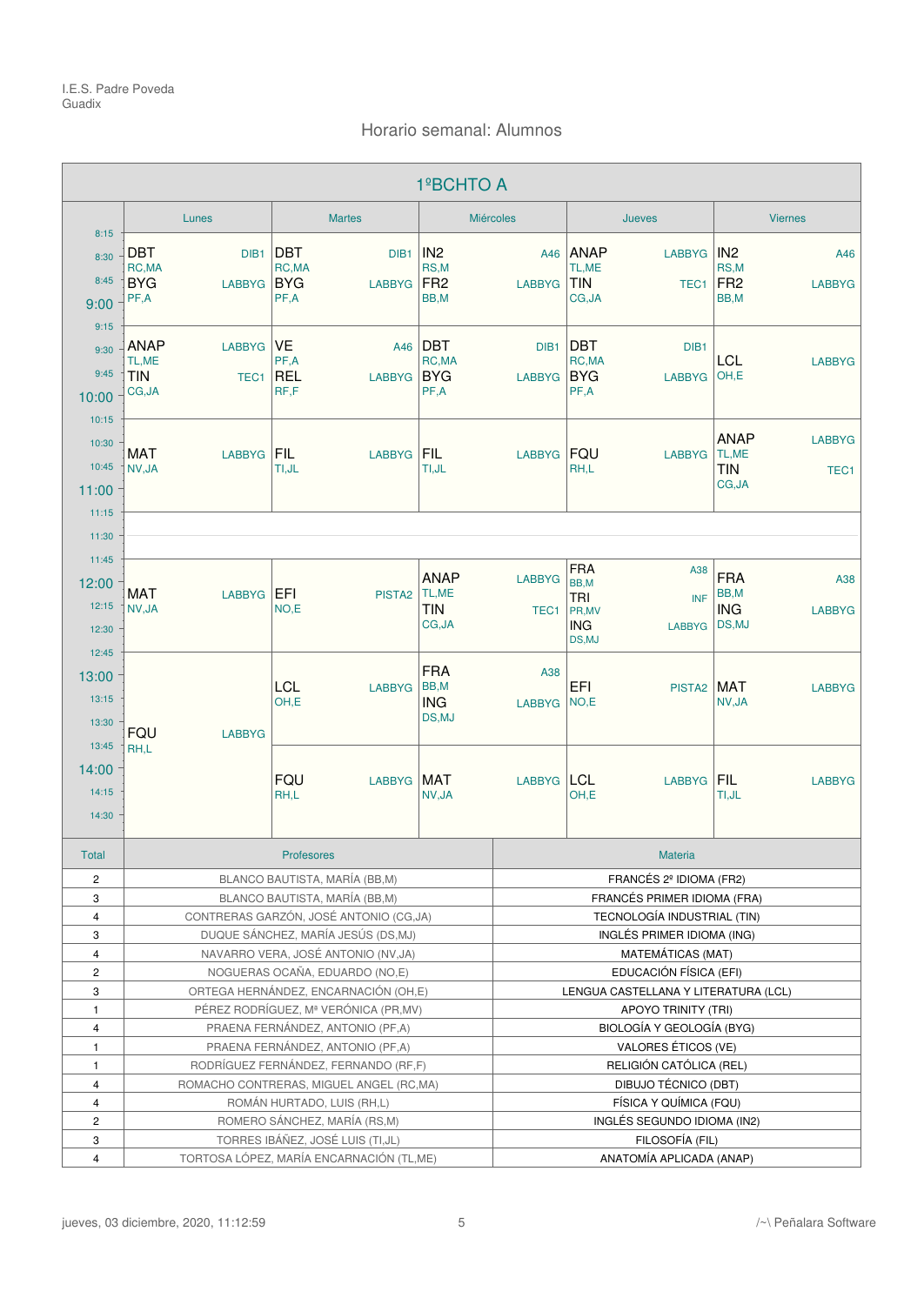|              |                         |                                      | 1ºBCHTO ARTE |                         |                                      |                                 |
|--------------|-------------------------|--------------------------------------|--------------|-------------------------|--------------------------------------|---------------------------------|
|              | Lunes                   | <b>Martes</b>                        |              | <b>Miércoles</b>        | <b>Jueves</b>                        | <b>Viernes</b>                  |
| 9:15         |                         |                                      |              |                         |                                      |                                 |
| 9:30         |                         |                                      | <b>REL</b>   | EART <sub>1</sub>       |                                      | <b>LCL</b><br>EART <sub>1</sub> |
| 9:45         |                         |                                      | RF, F        |                         |                                      | GG, P                           |
| 10:00        |                         |                                      |              |                         |                                      |                                 |
| 10:15        |                         |                                      |              |                         |                                      |                                 |
| 10:30        |                         |                                      |              |                         |                                      |                                 |
| 10:45        |                         |                                      |              |                         |                                      |                                 |
| 11:00        |                         |                                      |              |                         |                                      |                                 |
| 11:15        |                         |                                      |              |                         |                                      |                                 |
| 11:30        |                         |                                      |              |                         |                                      |                                 |
| 11:45        |                         |                                      |              |                         |                                      |                                 |
| 12:00        |                         |                                      |              |                         |                                      |                                 |
| 12:15        |                         |                                      |              |                         |                                      |                                 |
| 12:30        |                         |                                      |              |                         |                                      |                                 |
| 12:45        |                         |                                      |              |                         |                                      |                                 |
| 13:00        |                         |                                      |              |                         |                                      |                                 |
| 13:15        |                         | <b>FIL</b><br>EART 1 FIL<br>TI, JL   | TI, JL       | EART 1                  | FIL<br>EART <sub>1</sub><br>TI,JL    |                                 |
| 13:30        |                         |                                      |              |                         |                                      |                                 |
| 13:45        | EFI<br>PISTA2<br>VC, JM |                                      |              |                         |                                      |                                 |
| 14:00        |                         |                                      |              |                         |                                      |                                 |
| 14:15        |                         | EART 1   LCL<br><b>LCL</b>           |              | EART <sub>1</sub>       |                                      |                                 |
| 14:30        |                         | GG, P                                | GG, P        |                         |                                      |                                 |
|              |                         |                                      |              |                         |                                      |                                 |
| <b>Total</b> |                         | Profesores                           |              |                         | <b>Materia</b>                       |                                 |
| 3            |                         | GARCÍA GARZÓN, PALOMA (GG,P)         |              |                         | LENGUA CASTELLANA Y LITERATURA (LCL) |                                 |
| $\mathbf{1}$ |                         | RODRÍGUEZ FERNÁNDEZ, FERNANDO (RF,F) |              | RELIGIÓN CATÓLICA (REL) |                                      |                                 |
| 3            |                         | TORRES IBÁÑEZ, JOSÉ LUIS (TI, JL)    |              |                         | FILOSOFÍA (FIL)                      |                                 |
| $\mathbf 2$  |                         | VILLA CORTÉS, JOSÉ MANUEL (VC, JM)   |              |                         | EDUCACIÓN FÍSICA (EFI)               |                                 |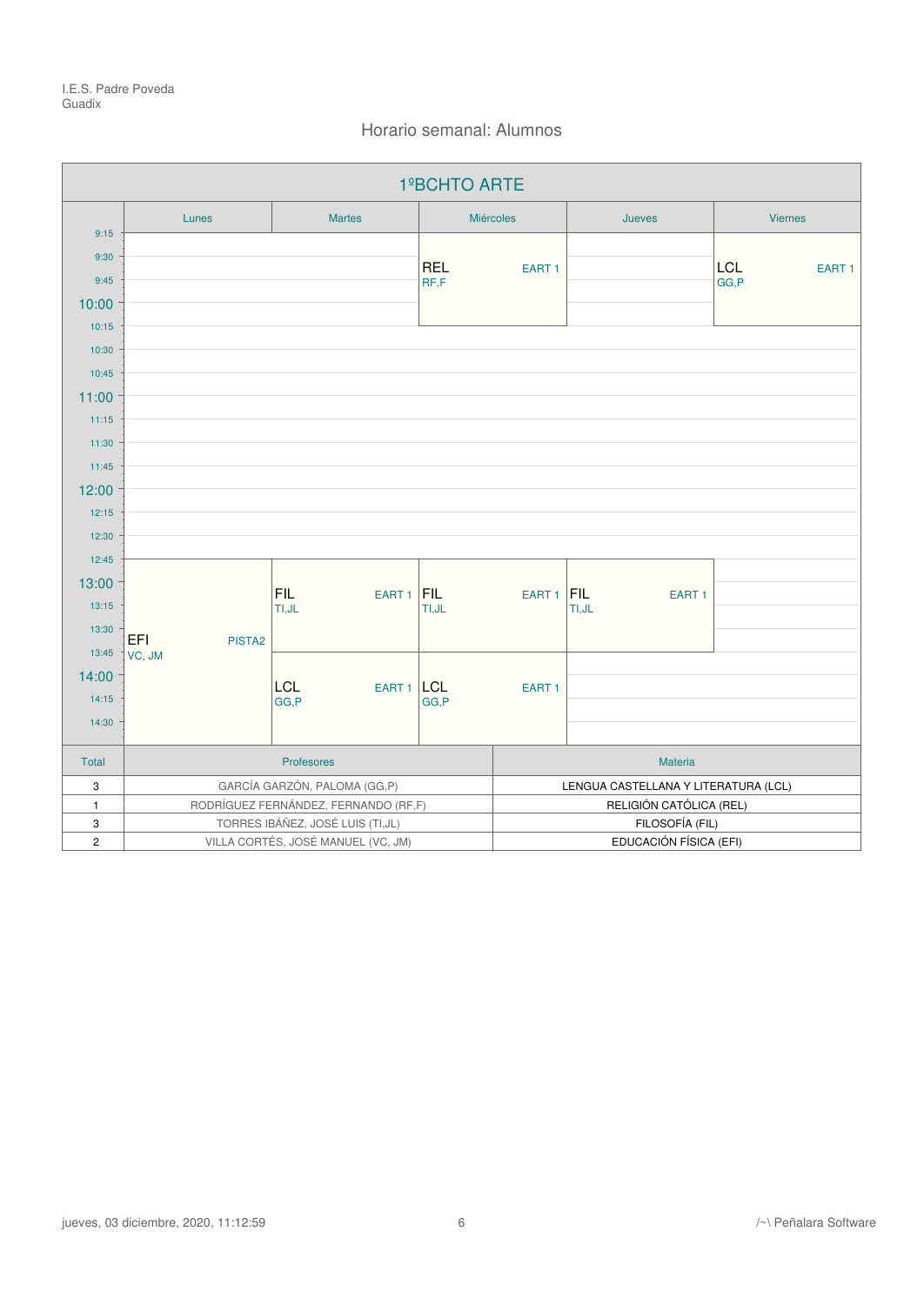|                                  | 1ºBCHTO B                                  |                                        |                                                                            |                                      |                                                     |                                      |                                                          |                                                                 |                                                     |                          |  |  |
|----------------------------------|--------------------------------------------|----------------------------------------|----------------------------------------------------------------------------|--------------------------------------|-----------------------------------------------------|--------------------------------------|----------------------------------------------------------|-----------------------------------------------------------------|-----------------------------------------------------|--------------------------|--|--|
| 8:15                             |                                            | Lunes                                  | <b>Martes</b>                                                              |                                      |                                                     | <b>Miércoles</b>                     |                                                          | <b>Jueves</b>                                                   |                                                     | <b>Viernes</b>           |  |  |
| 8:30<br>8:45<br>9:00             | <b>LCL</b><br>RM, MI                       | C <sub>109</sub>                       | <b>LCL</b><br>RM, MI                                                       | C <sub>109</sub>                     | IN <sub>2</sub><br>RS,M<br>FR <sub>2</sub><br>CP,FD | A46<br>C <sub>109</sub>              | <b>GRI</b><br>GM,R<br>CAUI<br>LG,MA                      | C <sub>109</sub><br>DIB <sub>1</sub>                            | IN <sub>2</sub><br>RS,M<br>FR <sub>2</sub><br>CP,FD | A46<br>C109              |  |  |
| 9:15<br>9:30<br>9:45<br>10:00    | LAT<br>GM,R<br><b>FARTEI</b><br>LG, MA     | C109<br>DIB <sub>1</sub>               | <b>EFI</b><br>VC, JM                                                       | PISTA <sub>2</sub>                   | LyPM<br>RP,J<br><b>LUN</b><br>MO, MC                | C <sub>109</sub><br>C118             | <b>HMC</b><br>MC <sub>,</sub> S                          | C <sub>109</sub>                                                | <b>HMC</b><br>MC,S                                  | C <sub>109</sub>         |  |  |
| 10:15<br>10:30<br>10:45<br>11:00 | <b>HMC</b><br>MC,S                         | C <sub>109</sub>                       | LAT<br>GM,R<br><b>FARTEI</b><br>LG, MA                                     | C <sub>109</sub><br>DIB <sub>1</sub> | GRI<br>GM,R<br>CAUI<br>LG, MA                       | C <sub>109</sub><br>DIB <sub>1</sub> | <b>FIL</b><br>TI, JL                                     | C <sub>109</sub>                                                | FIL.<br>TI, JL                                      | C <sub>109</sub>         |  |  |
| 11:15<br>11:30<br>11:45          |                                            |                                        |                                                                            |                                      |                                                     |                                      |                                                          |                                                                 |                                                     |                          |  |  |
| 12:00<br>12:15<br>12:30          | LyPM<br>RP,J<br>LUN<br>MO, MC              | C109<br>C118                           | AMUI<br>RP,J<br><b>LUN</b><br>MO, MC                                       | C109<br>C118                         | LAT<br>GM,R<br><b>FARTEI</b><br>LG, MA              | C <sub>109</sub><br>DIB <sub>1</sub> | <b>FRA</b><br>BB,M<br><b>ING</b><br>RS,M<br>TRI<br>PR,MV | A38<br>C109<br><b>INF</b>                                       | <b>FRA</b><br>BB,M<br><b>ING</b><br>RS,M            | A38<br>C <sub>109</sub>  |  |  |
| 12:45<br>13:00<br>13:15<br>13:30 | <b>REL</b><br>RF, F<br><b>VE</b><br>RG, JC | C <sub>109</sub><br><b>INF</b>         | <b>HMC</b><br>MC, S                                                        | C <sub>109</sub>                     | <b>FRA</b><br>BB,M<br><b>ING</b><br>RS,M            | A38<br>C <sub>109</sub>              | LAT<br>GM,R<br><b>FARTEI</b><br>LG, MA                   | C <sub>109</sub><br>DIB <sub>1</sub>                            | EFI<br>VC, JM                                       | PISTA <sub>2</sub>       |  |  |
| 13:45<br>14:00<br>14:15<br>14:30 | <b>FIL</b><br>TI, JL                       | C <sub>109</sub>                       | GRI<br>GM,R<br>CAUI<br>LG, MA                                              | C109<br>DIB <sub>1</sub>             | <b>LCL</b><br>RM, MI                                | C <sub>109</sub>                     | <b>AMUI</b><br>RP,J<br><b>LUN</b><br>MO, MC              | C <sub>109</sub><br>C118                                        | <b>GRI</b><br>GM,R<br>CAUI<br>LG, MA                | C109<br>DIB <sub>1</sub> |  |  |
| <b>Total</b>                     |                                            |                                        | <b>Profesores</b>                                                          |                                      |                                                     |                                      |                                                          | <b>Materia</b>                                                  |                                                     |                          |  |  |
| 3                                |                                            |                                        | BLANCO BAUTISTA, MARÍA (BB,M)                                              |                                      |                                                     |                                      |                                                          | FRANCÉS PRIMER IDIOMA (FRA)                                     |                                                     |                          |  |  |
| $\overline{c}$                   |                                            |                                        | CUESTA PALMA, FCO. DAVID (CP,FD)                                           |                                      |                                                     |                                      |                                                          | FRANCÉS 2º IDIOMA (FR2)                                         |                                                     |                          |  |  |
| 4                                |                                            |                                        | GÓMEZ MARTÍNEZ, RAFAEL (GM,R)                                              |                                      |                                                     |                                      |                                                          | LATÍN (LAT)                                                     |                                                     |                          |  |  |
| 4                                |                                            |                                        | GÓMEZ MARTÍNEZ, RAFAEL (GM,R)                                              |                                      |                                                     |                                      |                                                          | GRIEGO (GRI)                                                    |                                                     |                          |  |  |
| 4<br>4                           |                                            |                                        | LÁZARO GUIL, MARÍA ÁNGELES (LG, MA)<br>LÁZARO GUIL, MARÍA ÁNGELES (LG, MA) |                                      |                                                     |                                      |                                                          | FUNDAMENTOS DEL ARTE I (FARTEI)<br>CULTURA AUDIOVISUAL I (CAUI) |                                                     |                          |  |  |
| 4                                |                                            |                                        | MEMBRILLA OLEA, Mª CARMEN (MO,MC)                                          |                                      |                                                     |                                      |                                                          | LITERATURA UNIVERSAL (LUN)                                      |                                                     |                          |  |  |
| 4                                |                                            |                                        | MILAN CORRAL, SAMUEL (MC,S)                                                |                                      |                                                     |                                      |                                                          | HISTORIA DEL MUNDO CONTEMPORÁNEO (HMC)                          |                                                     |                          |  |  |
| $\mathbf{1}$                     |                                            | PÉREZ RODRÍGUEZ, Mª VERÓNICA (PR, MV)  |                                                                            |                                      |                                                     |                                      |                                                          | <b>APOYO TRINITY (TRI)</b>                                      |                                                     |                          |  |  |
| 3                                |                                            | RAYA MEDINA, MARÍA INMACULADA (RM, MI) |                                                                            |                                      |                                                     |                                      |                                                          | LENGUA CASTELLANA Y LITERATURA (LCL)                            |                                                     |                          |  |  |
| $\overline{c}$                   |                                            |                                        | RECHE PEREA, JUAN (RP,J)                                                   |                                      |                                                     |                                      |                                                          | LENGUAJE Y PRÁCTICA MUSICAL (LyPM)                              |                                                     |                          |  |  |
| $\overline{c}$                   |                                            |                                        | RECHE PEREA, JUAN (RP,J)                                                   |                                      |                                                     |                                      |                                                          | ANÁLISIS MUSICAL I (AMUI)                                       |                                                     |                          |  |  |
| $\mathbf{1}$                     |                                            | RODRÍGUEZ FERNÁNDEZ, FERNANDO (RF,F)   |                                                                            |                                      |                                                     | RELIGIÓN CATÓLICA (REL)              |                                                          |                                                                 |                                                     |                          |  |  |
| $\overline{c}$                   |                                            |                                        | ROMERO SÁNCHEZ, MARÍA (RS,M)                                               |                                      |                                                     | INGLÉS SEGUNDO IDIOMA (IN2)          |                                                          |                                                                 |                                                     |                          |  |  |
| 3                                |                                            |                                        | ROMERO SÁNCHEZ, MARÍA (RS,M)                                               |                                      |                                                     | INGLÉS PRIMER IDIOMA (ING)           |                                                          |                                                                 |                                                     |                          |  |  |
| $\mathbf{1}$                     |                                            |                                        | RUÍZ GONZÁLEZ, JUAN CARLOS (RG, JC)                                        |                                      |                                                     | VALORES ÉTICOS (VE)                  |                                                          |                                                                 |                                                     |                          |  |  |
| 3                                |                                            |                                        | TORRES IBÁÑEZ, JOSÉ LUIS (TI, JL)                                          |                                      |                                                     |                                      |                                                          | FILOSOFÍA (FIL)                                                 |                                                     |                          |  |  |
| $\mathbf{2}$                     |                                            |                                        | VILLA CORTÉS, JOSÉ MANUEL (VC, JM)                                         |                                      |                                                     | EDUCACIÓN FÍSICA (EFI)               |                                                          |                                                                 |                                                     |                          |  |  |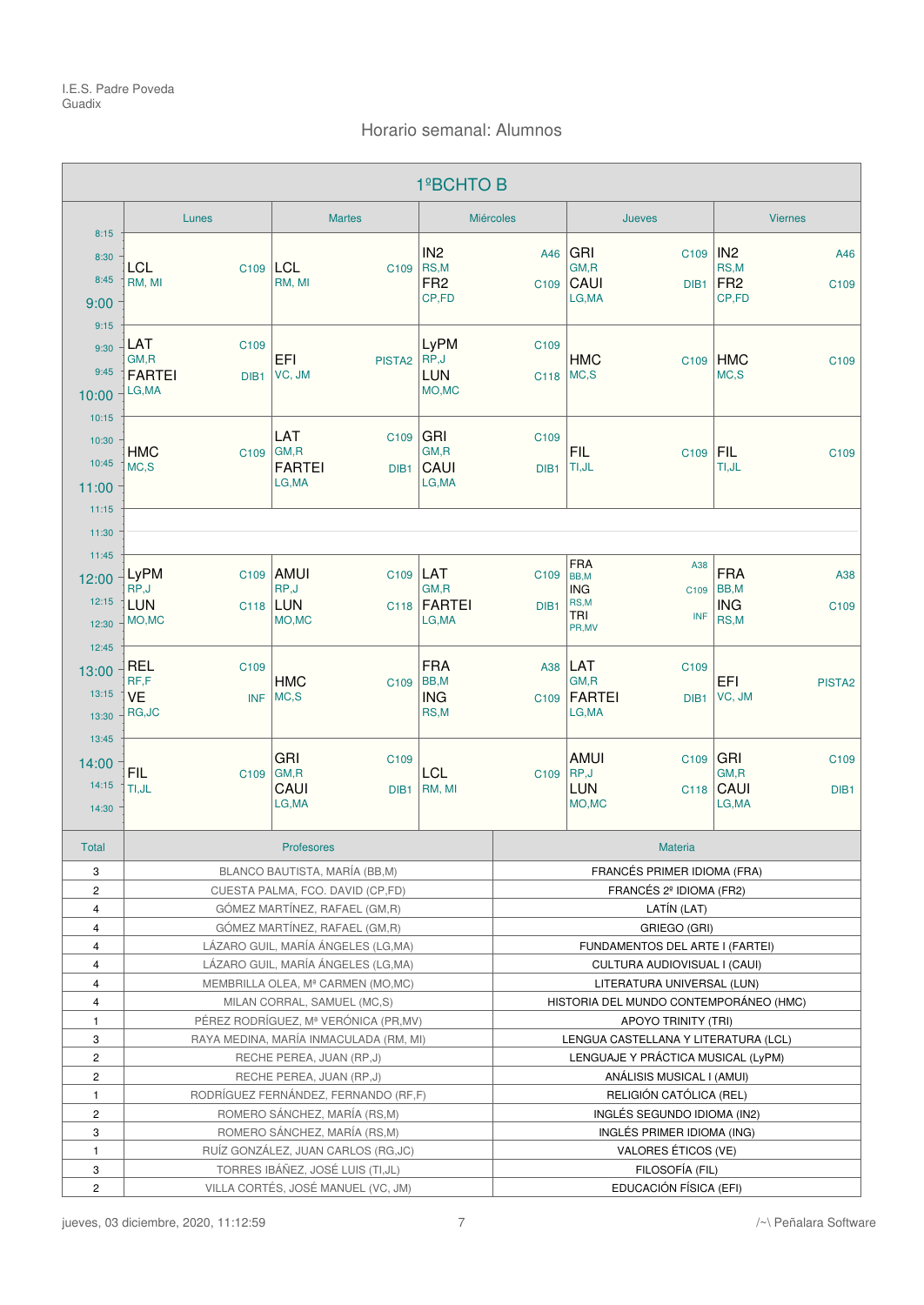|                                           |                                                     |                                          |                                                                      |                                     | $1^{\circ}$ C                                  |                                                            |                                                  |                                                 |                                         |                              |
|-------------------------------------------|-----------------------------------------------------|------------------------------------------|----------------------------------------------------------------------|-------------------------------------|------------------------------------------------|------------------------------------------------------------|--------------------------------------------------|-------------------------------------------------|-----------------------------------------|------------------------------|
|                                           |                                                     | Lunes                                    |                                                                      | <b>Martes</b>                       |                                                | <b>Miércoles</b>                                           |                                                  | <b>Jueves</b>                                   |                                         | <b>Viernes</b>               |
| 8:15<br>8:30<br>8:45<br>9:00              | <b>MAT</b><br>MM, JY<br><b>MATBIL</b><br>$LG$ , $C$ | A <sub>55</sub><br>AUD <sub>1</sub>      | <b>MAT</b><br>MM, JY<br><b>MATBIL</b><br>LG,C                        | A <sub>55</sub><br>AUD <sub>1</sub> | <b>MAT</b><br>MM, JY<br><b>MATBIL</b><br>LG.C  | A <sub>55</sub><br>AUD <sub>1</sub>                        | MAT<br>MM, JY<br><b>MATBIL</b><br>LG.C           | A <sub>55</sub><br>AUD <sub>1</sub>             | RMA<br>SC, FJ<br><b>INGBIL</b><br>DS,MJ | A55<br>AUD <sub>1</sub>      |
| 9:15<br>9:30<br>9:45<br>10:00             | <b>ING</b><br>PM,MC<br><b>INGBIL</b><br>DS,MJ       | A55<br>AUD <sub>1</sub>                  | <b>ING</b><br>PM, MC<br><b>INGBIL</b><br>DS,MJ                       | A55<br>AUD <sub>1</sub>             | <b>ING</b><br>PM, MC<br><b>INGBIL</b><br>DS,MJ | A <sub>55</sub><br>AUD <sub>1</sub>                        | <b>ING</b><br>PM, MC<br><b>INGBIL</b><br>DS,MJ   | A55<br>AUD <sub>1</sub>                         | <b>BYG</b><br> PF, A                    | A55                          |
| 10:15<br>10:30<br>10:45<br>11:00<br>11:15 | <b>EPVA</b><br>LG,MA<br><b>EPVABIL</b><br>RC, MA    | A55<br>AUD <sub>1</sub>                  | <b>RLC</b><br>CD.E<br>FR2BIL<br>MM, C                                | A <sub>55</sub><br>AUD <sub>1</sub> | <b>MUS</b><br>CP,FD<br><b>MUSBIL</b><br>RA, JM | A <sub>55</sub><br>AUD <sub>1</sub>                        | <b>EPVA</b><br>LG,MA<br><b>EPVABIL</b><br>RC, MA | A55<br>AUD <sub>1</sub>                         | <b>LCL</b><br>GG, P                     | A55                          |
| 11:30<br>11:45<br>12:00<br>12:15<br>12:30 | <b>MUS</b><br>CP,FD<br><b>MUSBIL</b><br>RA, JM      | A55<br>AUD <sub>1</sub>                  | <b>BYG</b><br>PF,A                                                   | A <sub>55</sub>                     | <b>RMA</b><br>SC, FJ<br>FR2BIL<br>MM,C         | A <sub>55</sub><br>AUD <sub>1</sub>                        | <b>RLC</b><br>CD, E<br><b>FR2BIL</b><br>MM,C     | A55<br>AUD <sub>1</sub>                         | TUT<br>CM, M                            | A55                          |
| 12:45<br>13:00<br>13:15<br>13:30          | <b>GEH</b><br>CM,M                                  | A55                                      | <b>GEH</b><br>CM, M                                                  | A55                                 | <b>BYG</b><br>PF,A                             | A55                                                        | <b>LCL</b><br>GG,P                               | A55                                             | <b>LCL</b><br>GG,P                      | A55                          |
| 13:45<br>14:00<br>14:15<br>14:30          | <b>LCL</b><br>GG,P                                  | A55                                      | <b>REL</b><br>RF,F<br><b>VE</b><br>CP,FD                             | A53<br>A <sub>55</sub>              | <b>EFIBIL</b><br>NO, E<br>EFI<br>CP,FD         | PISTA1<br><b>PISTA2</b>                                    | <b>GEH</b><br>CM,M                               | A <sub>55</sub>                                 | <b>EFIBIL</b><br>NO,E<br>EFI<br>CP,FD   | PISTA1<br>PISTA <sub>2</sub> |
| <b>Total</b>                              |                                                     |                                          | <b>Profesores</b>                                                    |                                     |                                                |                                                            |                                                  | <b>Materia</b>                                  |                                         |                              |
| $\overline{\mathbf{c}}$                   |                                                     |                                          | CASANOVA DENGRA, ELENA (CD,E)                                        |                                     |                                                |                                                            |                                                  | REFUERZO DE LENGUA CASTELLANA (RLC)             |                                         |                              |
| 3                                         |                                                     |                                          | CORTÉS MAGÁN, MANUEL (CM,M)                                          |                                     |                                                |                                                            |                                                  | GEOGRAFÍA E HISTORIA (GEH)                      |                                         |                              |
| $\mathbf{1}$                              |                                                     |                                          | CORTÉS MAGÁN, MANUEL (CM,M)                                          |                                     |                                                |                                                            |                                                  | TUTORÍA LECTIVA EN CLASE (TUT)                  |                                         |                              |
| $\sqrt{2}$<br>$\mathbf{1}$                |                                                     |                                          | CUESTA PALMA, FCO. DAVID (CP,FD)<br>CUESTA PALMA, FCO. DAVID (CP,FD) |                                     |                                                |                                                            |                                                  | MÚSICA (MUS)<br>VALORES ÉTICOS (VE)             |                                         |                              |
| $\overline{c}$                            |                                                     |                                          | CUESTA PALMA, FCO. DAVID (CP,FD)                                     |                                     |                                                |                                                            |                                                  | EDUCACIÓN FÍSICA (EFI)                          |                                         |                              |
| 5                                         |                                                     |                                          | DUQUE SÁNCHEZ, MARÍA JESÚS (DS,MJ)                                   |                                     |                                                |                                                            |                                                  | INGLÉS PRIMER IDIOMA BILINGÜE (INGBIL)          |                                         |                              |
| 4                                         |                                                     |                                          | GARCÍA GARZÓN, PALOMA (GG,P)                                         |                                     |                                                |                                                            |                                                  | LENGUA CASTELLANA Y LITERATURA (LCL)            |                                         |                              |
| 4                                         |                                                     |                                          | LÁZARO GONZÁLEZ, CRISTINA (LG,C)                                     |                                     |                                                |                                                            |                                                  | MATEMÁTICAS BILINGÜE (MATBIL)                   |                                         |                              |
| $\overline{c}$                            |                                                     |                                          | LÁZARO GUIL, MARÍA ÁNGELES (LG, MA)                                  |                                     |                                                |                                                            |                                                  | EDUCACIÓN PLÁSTICA, VISUAL Y AUDIOVISUAL (EPVA) |                                         |                              |
| 4                                         |                                                     |                                          | MAESO MARTÍNEZ, JOSÉ YOEL (MM,JY)                                    |                                     |                                                |                                                            |                                                  | MATEMÁTICAS (MAT)                               |                                         |                              |
| 3                                         |                                                     |                                          | MURO MOREIRO, CARMEN (MM,C)                                          |                                     |                                                |                                                            |                                                  | FRANCÉS SEGUNDO IDIOMA BILINGÜE (FR2BIL)        |                                         |                              |
| $\sqrt{2}$                                |                                                     |                                          | NOGUERAS OCAÑA, EDUARDO (NO,E)                                       |                                     |                                                |                                                            |                                                  | EDUCACIÓN FÍSICA BILIGÚE (EFIBIL)               |                                         |                              |
| 4                                         |                                                     |                                          | PÉREZ MARÍN, Mª CARMEN (PM, MC)                                      |                                     |                                                | INGLÉS PRIMER IDIOMA (ING)                                 |                                                  |                                                 |                                         |                              |
| 3                                         |                                                     |                                          | PRAENA FERNÁNDEZ, ANTONIO (PF,A)                                     |                                     |                                                | BIOLOGÍA Y GEOLOGÍA (BYG)                                  |                                                  |                                                 |                                         |                              |
| $\mathbf{1}$                              |                                                     | RODRÍGUEZ FERNÁNDEZ, FERNANDO (RF,F)     |                                                                      |                                     |                                                | RELIGIÓN CATÓLICA (REL)                                    |                                                  |                                                 |                                         |                              |
| $\overline{c}$                            |                                                     | ROMACHO CONTRERAS, MIGUEL ANGEL (RC,MA)  |                                                                      |                                     |                                                | EDUCACIÓN PLÁSTICA VISUAL Y AUDIOVISUAL BILINGÜE (EPVABIL) |                                                  |                                                 |                                         |                              |
| $\overline{\mathbf{c}}$                   |                                                     |                                          | RUIZ ARRANZ, JOSÉ MANUEL (RA, JM)                                    |                                     |                                                |                                                            |                                                  | MÚSICA BILINGÜE (MUSBIL)                        |                                         |                              |
| $\sqrt{2}$                                |                                                     | SALGUERO CÁMARA, FRANCISCO JOSÉ (SC, FJ) |                                                                      |                                     |                                                |                                                            |                                                  | REFUERZO DE MATEMÁTICAS (RMA)                   |                                         |                              |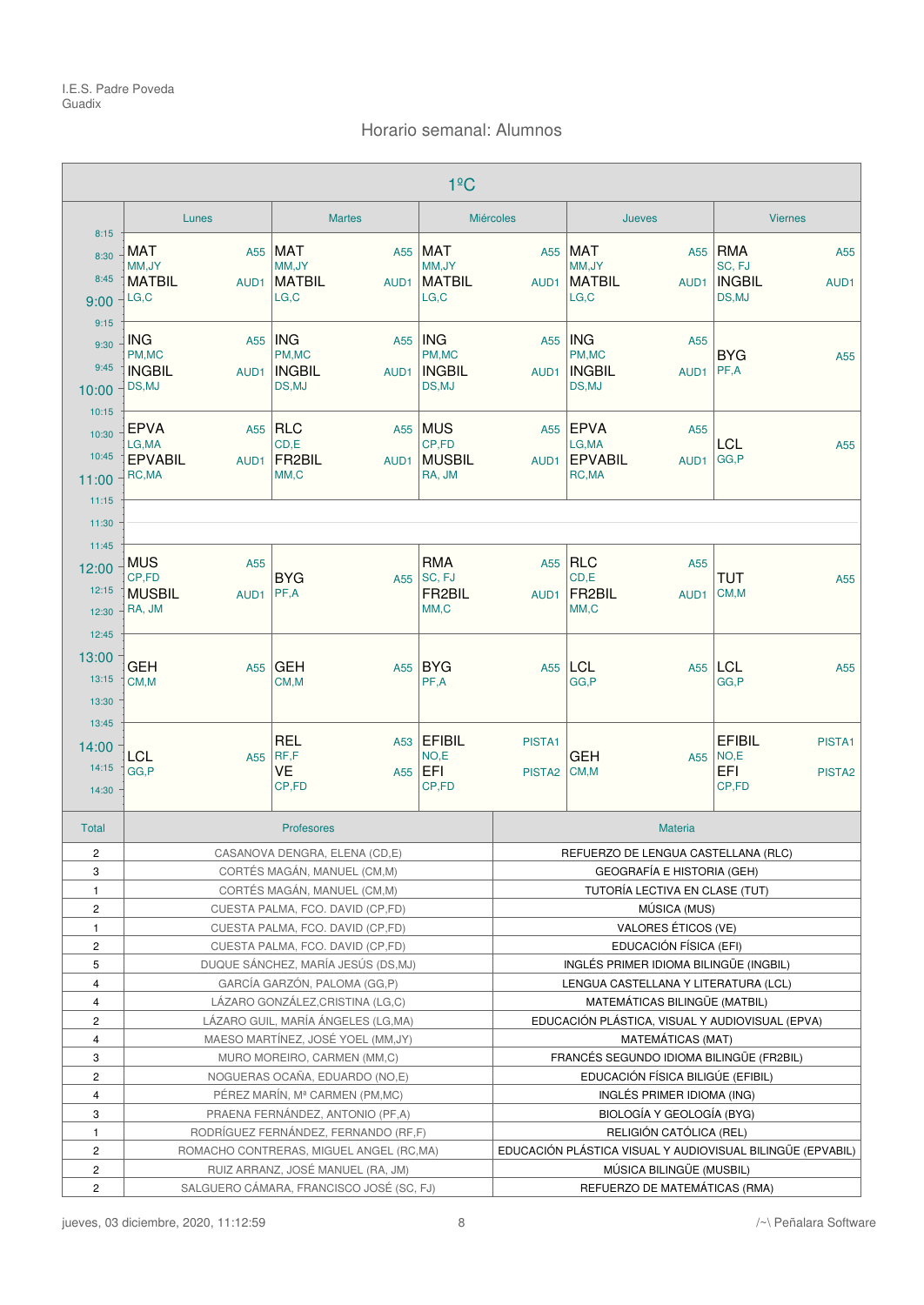|                                           |                                                   |                                         |                                                                        |                                     | 1 <sup>°</sup> D                                    |                                                            |                                                   |                                     |                                              |                              |
|-------------------------------------------|---------------------------------------------------|-----------------------------------------|------------------------------------------------------------------------|-------------------------------------|-----------------------------------------------------|------------------------------------------------------------|---------------------------------------------------|-------------------------------------|----------------------------------------------|------------------------------|
|                                           |                                                   | Lunes                                   |                                                                        | <b>Martes</b>                       |                                                     | <b>Miércoles</b>                                           |                                                   | <b>Jueves</b>                       |                                              | <b>Viernes</b>               |
| 8:15<br>8:30<br>8:45<br>9:00              | <b>MAT</b><br>MM, JY<br><b>MATBIL</b><br>LG, C    | A <sub>55</sub><br>AUD <sub>1</sub>     | <b>MAT</b><br>MM, JY<br><b>MATBIL</b><br>LG, C                         | A <sub>55</sub><br>AUD <sub>1</sub> | <b>MAT</b><br>MM, JY<br><b>MATBIL</b><br>$LG$ , $C$ | A <sub>55</sub><br>AUD <sub>1</sub>                        | MAT<br>MM, JY<br><b>MATBIL</b><br>LG.C            | A <sub>55</sub><br>AUD <sub>1</sub> | RMA<br>U,MM<br><b>INGBIL</b><br>DS,MJ        | A56<br>AUD <sub>1</sub>      |
| 9:15<br>9:30<br>9:45<br>10:00             | <b>ING</b><br>PM, MC<br><b>INGBIL</b><br>DS,MJ    | A55<br>AUD <sub>1</sub>                 | <b>ING</b><br>PM, MC<br><b>INGBIL</b><br>DS,MJ                         | A55<br>AUD <sub>1</sub>             | <b>ING</b><br>PM, MC<br><b>INGBIL</b><br>DS,MJ      | A55<br>AUD <sub>1</sub>                                    | <b>ING</b><br>PM, MC<br><b>INGBIL</b><br>DS,MJ    | A55<br>AUD <sub>1</sub>             | <b>REL</b><br>RF,F<br><b>VE</b><br>PG, AB    | A56<br><b>INF</b>            |
| 10:15<br>10:30<br>10:45<br>11:00<br>11:15 | <b>EPVA</b><br>LG, MA<br><b>EPVABIL</b><br>RC, MA | A <sub>55</sub><br>AUD <sub>1</sub>     | <b>RLC</b><br>CP,FD<br><b>FR2BIL</b><br>MM, C                          | A56<br>AUD <sub>1</sub>             | <b>MUS</b><br>CP,FD<br><b>MUSBIL</b><br>RA, JM      | A <sub>55</sub><br>AUD <sub>1</sub>                        | <b>EPVA</b><br>LG, MA<br><b>EPVABIL</b><br>RC, MA | A55<br>AUD <sub>1</sub>             | <b>BYG</b><br>JR, JM                         | A56                          |
| 11:30<br>11:45<br>12:00<br>12:15<br>12:30 | <b>MUS</b><br>CP,FD<br><b>MUSBIL</b><br>RA, JM    | A55<br>AUD <sub>1</sub>                 | <b>LCL</b><br>GG,P                                                     | A56                                 | <b>RMA</b><br>MM, J<br>FR2BIL<br>MM,C               | A56<br>AUD <sub>1</sub>                                    | <b>RLC</b><br>CP,FD<br><b>FR2BIL</b><br>MM,C      | A56<br>AUD <sub>1</sub>             | <b>LCL</b><br>GG,P                           | A56                          |
| 12:45<br>13:00<br>13:15<br>13:30          | <b>LCL</b><br>GG.P                                | A56                                     | <b>TUT</b><br>JR, JM                                                   | A56                                 | <b>BYG</b><br>JR, JM                                | A56                                                        | <b>GEH</b><br>CM,M                                | A56                                 | <b>GEH</b><br>CM,M                           | A56                          |
| 13:45<br>14:00<br>14:15<br>14:30          | <b>BYG</b><br>JR, JM                              | A56                                     | <b>GEH</b><br>CM, M                                                    | A56                                 | <b>EFIBIL</b><br>NO, E<br><b>EFI</b><br>CP.FD       | PISTA1<br><b>PISTA2</b>                                    | LCL<br>GG,P                                       | A56                                 | <b>EFIBIL</b><br>NO,E<br><b>EFI</b><br>CP,FD | PISTA1<br>PISTA <sub>2</sub> |
| Total                                     |                                                   |                                         | <b>Profesores</b>                                                      |                                     |                                                     |                                                            |                                                   | <b>Materia</b>                      |                                              |                              |
| 3                                         |                                                   |                                         | CORTÉS MAGÁN, MANUEL (CM,M)                                            |                                     |                                                     |                                                            |                                                   | <b>GEOGRAFÍA E HISTORIA (GEH)</b>   |                                              |                              |
| 2                                         |                                                   |                                         | CUESTA PALMA, FCO. DAVID (CP,FD)                                       |                                     |                                                     |                                                            |                                                   | MÚSICA (MUS)                        |                                              |                              |
| 2                                         |                                                   |                                         | CUESTA PALMA, FCO. DAVID (CP,FD)                                       |                                     |                                                     |                                                            | REFUERZO DE LENGUA CASTELLANA (RLC)               |                                     |                                              |                              |
| $\overline{\mathbf{c}}$<br>5              |                                                   |                                         | CUESTA PALMA, FCO. DAVID (CP,FD)<br>DUQUE SÁNCHEZ, MARÍA JESÚS (DS,MJ) |                                     |                                                     |                                                            | INGLÉS PRIMER IDIOMA BILINGÜE (INGBIL)            | EDUCACIÓN FÍSICA (EFI)              |                                              |                              |
| 4                                         |                                                   |                                         | GARCÍA GARZÓN, PALOMA (GG,P)                                           |                                     |                                                     |                                                            | LENGUA CASTELLANA Y LITERATURA (LCL)              |                                     |                                              |                              |
| 3                                         |                                                   |                                         | JIMÉNEZ ROS, JOSÉ MARÍA (JR, JM)                                       |                                     |                                                     |                                                            |                                                   | BIOLOGÍA Y GEOLOGÍA (BYG)           |                                              |                              |
| $\mathbf{1}$                              |                                                   |                                         | JIMÉNEZ ROS, JOSÉ MARÍA (JR, JM)                                       |                                     |                                                     |                                                            |                                                   | TUTORÍA LECTIVA EN CLASE (TUT)      |                                              |                              |
| 4                                         |                                                   |                                         | LÁZARO GONZÁLEZ, CRISTINA (LG,C)                                       |                                     |                                                     |                                                            |                                                   | MATEMÁTICAS BILINGÜE (MATBIL)       |                                              |                              |
| $\overline{\mathbf{c}}$                   |                                                   |                                         | LÁZARO GUIL, MARÍA ÁNGELES (LG, MA)                                    |                                     |                                                     |                                                            | EDUCACIÓN PLÁSTICA, VISUAL Y AUDIOVISUAL (EPVA)   |                                     |                                              |                              |
| 4                                         |                                                   |                                         | MAESO MARTÍNEZ, JOSÉ YOEL (MM,JY)                                      |                                     |                                                     |                                                            |                                                   | <b>MATEMÁTICAS (MAT)</b>            |                                              |                              |
| $\overline{\mathbf{c}}$                   |                                                   |                                         | MIRANDA MALLOL, JESÚS (MM,J)                                           |                                     |                                                     |                                                            |                                                   | REFUERZO DE MATEMÁTICAS (RMA)       |                                              |                              |
| 3                                         |                                                   |                                         | MURO MOREIRO, CARMEN (MM,C)                                            |                                     |                                                     |                                                            | FRANCÉS SEGUNDO IDIOMA BILINGÜE (FR2BIL)          |                                     |                                              |                              |
| $\overline{\mathbf{c}}$                   |                                                   |                                         | NOGUERAS OCAÑA, EDUARDO (NO,E)                                         |                                     |                                                     | EDUCACIÓN FÍSICA BILIGÚE (EFIBIL)                          |                                                   |                                     |                                              |                              |
| $\mathbf{1}$                              |                                                   |                                         | PÉREZ GÓMEZ, ANA BELÉN (PG, AB)                                        |                                     |                                                     | VALORES ÉTICOS (VE)<br>INGLÉS PRIMER IDIOMA (ING)          |                                                   |                                     |                                              |                              |
| 4<br>$\mathbf{1}$                         |                                                   | RODRÍGUEZ FERNÁNDEZ, FERNANDO (RF,F)    | PÉREZ MARÍN, Mª CARMEN (PM, MC)                                        |                                     |                                                     | RELIGIÓN CATÓLICA (REL)                                    |                                                   |                                     |                                              |                              |
| $\overline{\mathbf{c}}$                   |                                                   | ROMACHO CONTRERAS, MIGUEL ANGEL (RC,MA) |                                                                        |                                     |                                                     | EDUCACIÓN PLÁSTICA VISUAL Y AUDIOVISUAL BILINGÜE (EPVABIL) |                                                   |                                     |                                              |                              |
| $\overline{\mathbf{c}}$                   |                                                   |                                         | RUIZ ARRANZ, JOSÉ MANUEL (RA, JM)                                      |                                     |                                                     | MÚSICA BILINGÜE (MUSBIL)                                   |                                                   |                                     |                                              |                              |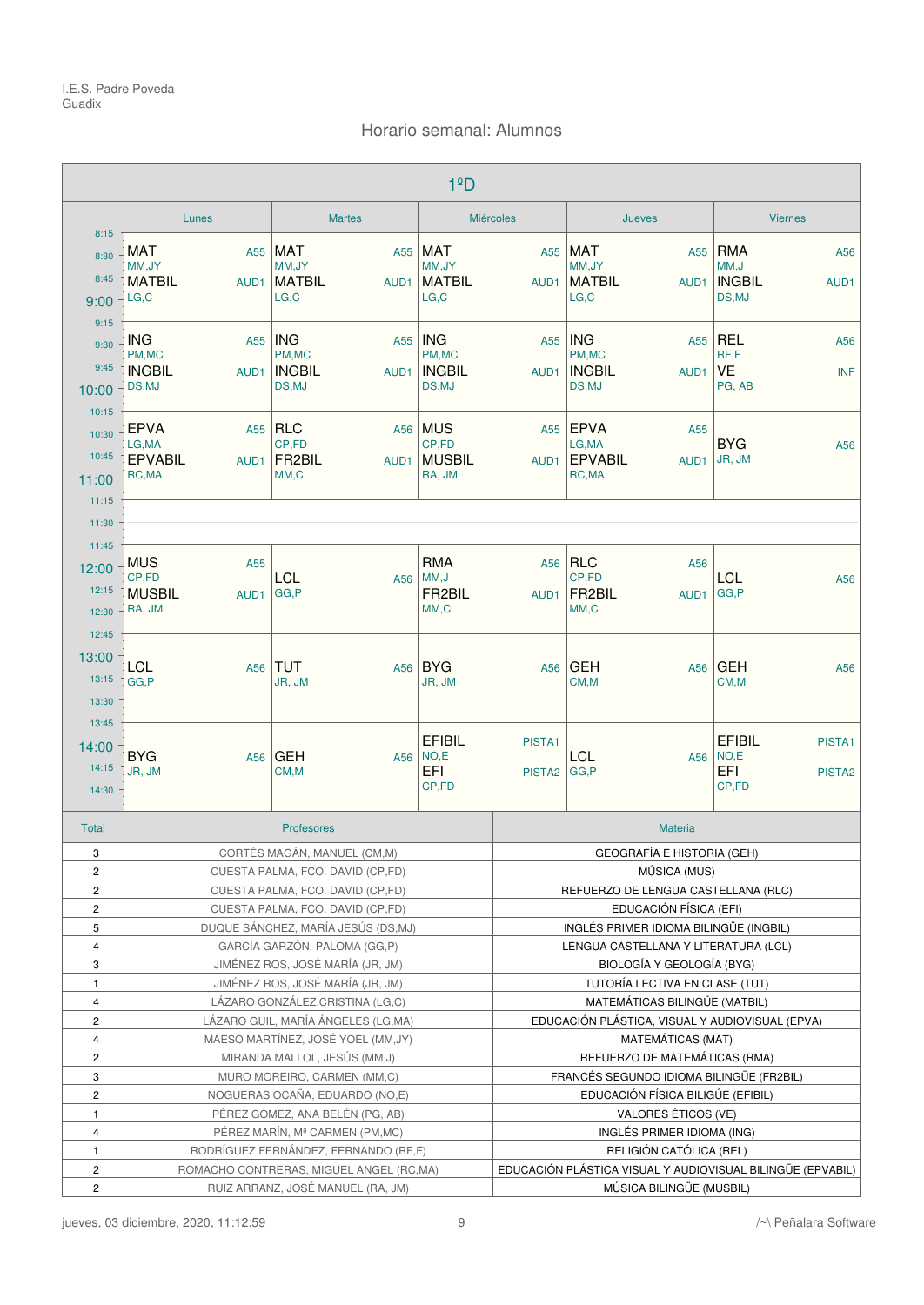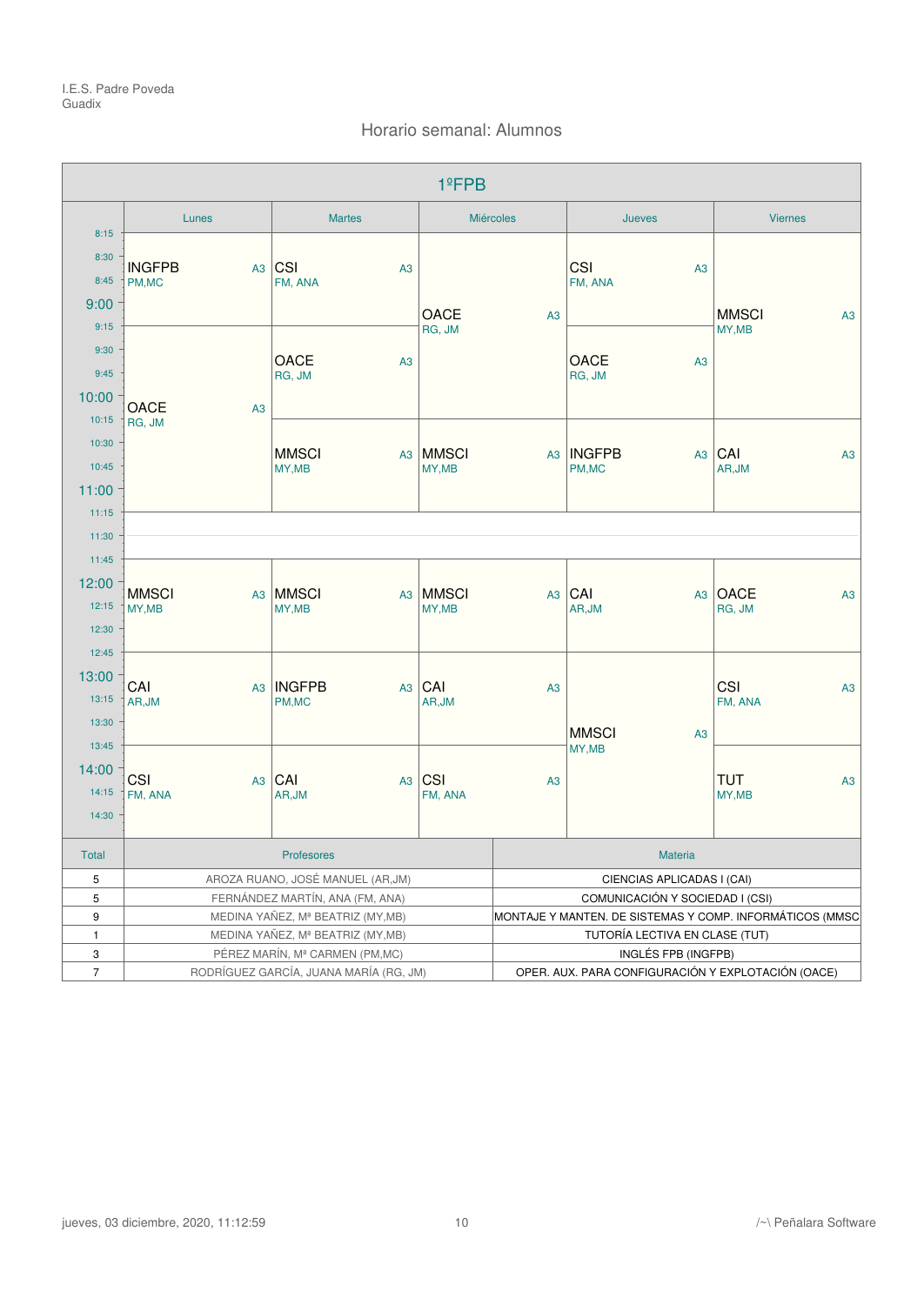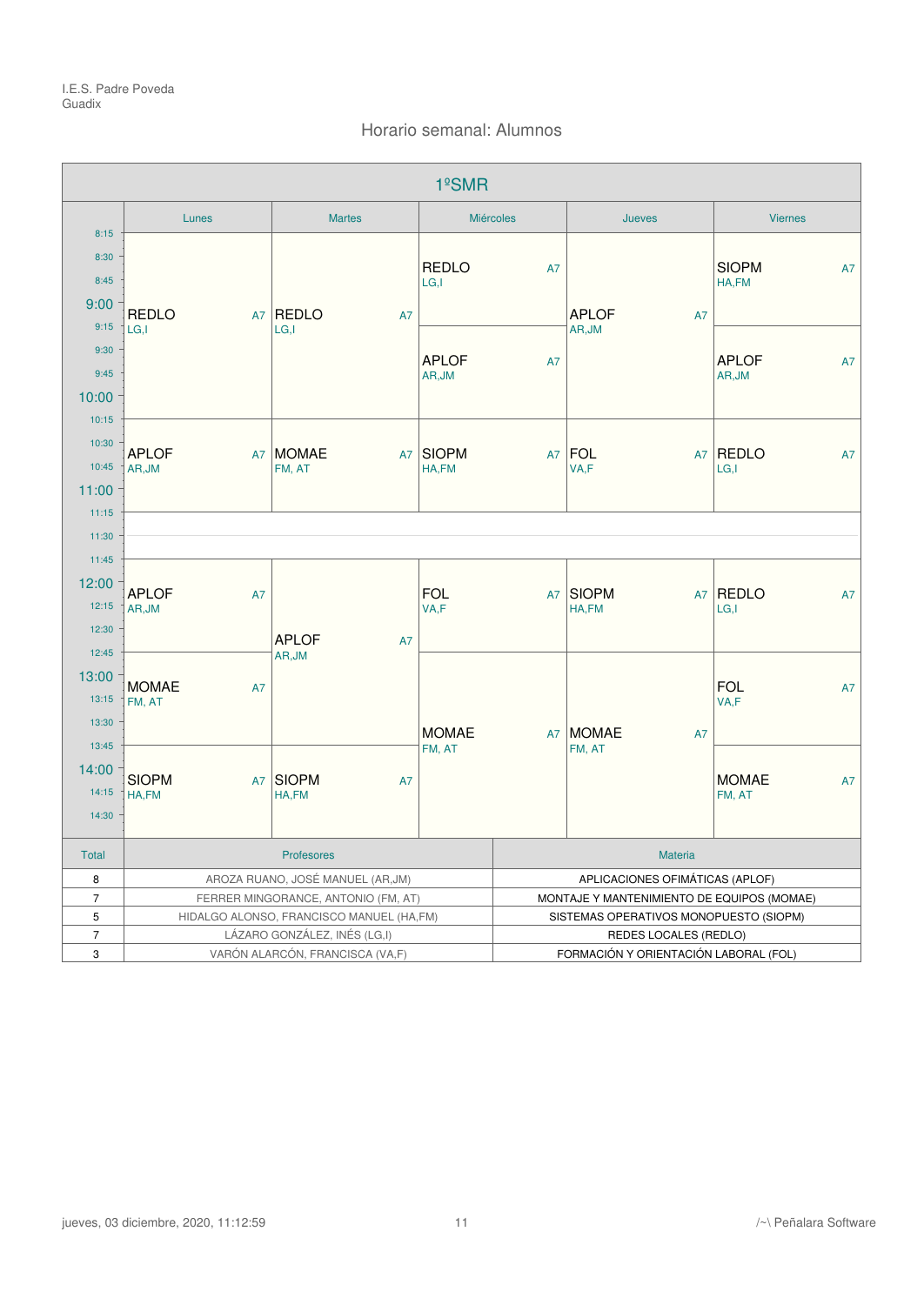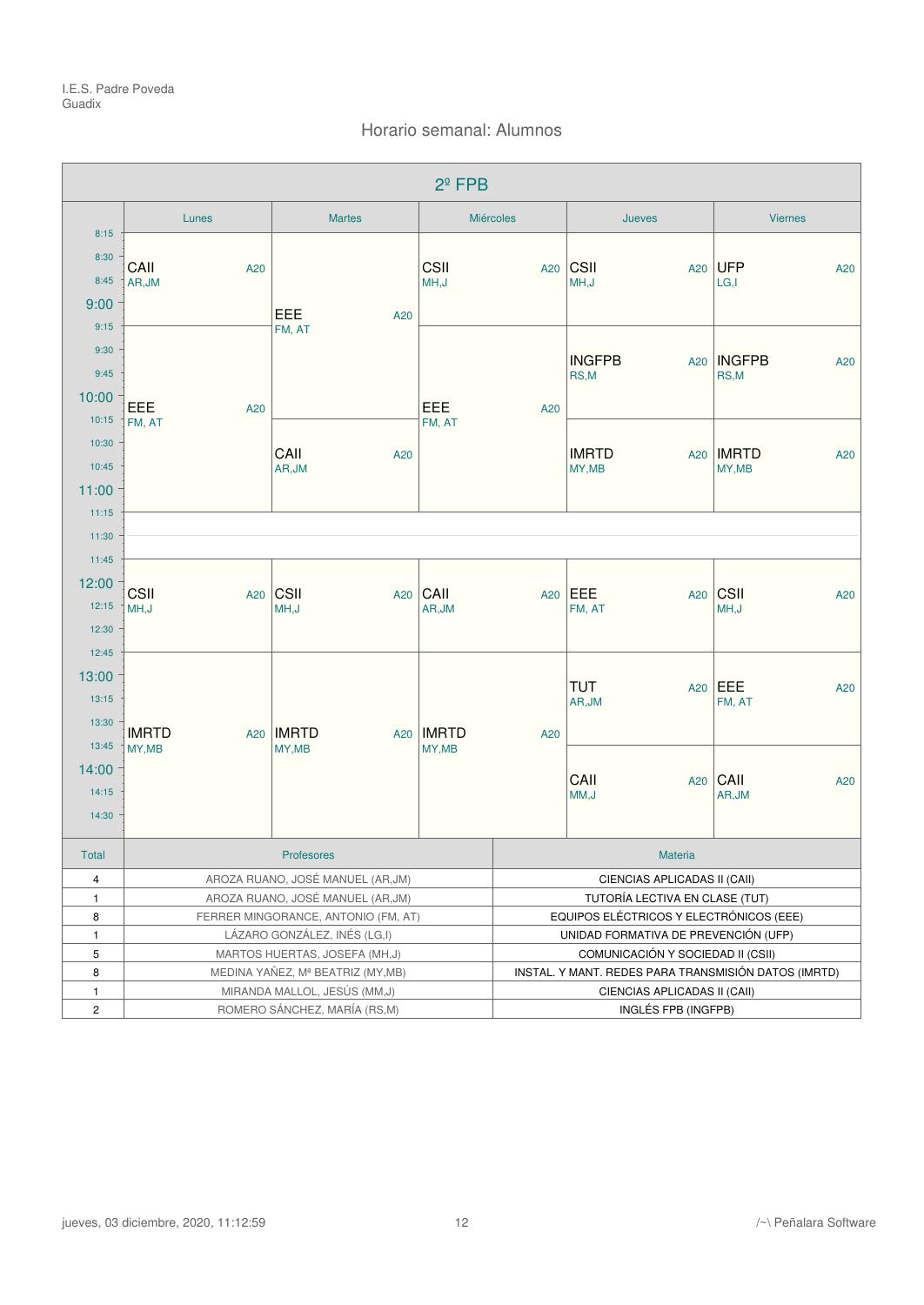|                                           |                                                                                         |                                                                                      | $2^{\circ}A$          |                                                    |                                        |                                |                                                 |            |
|-------------------------------------------|-----------------------------------------------------------------------------------------|--------------------------------------------------------------------------------------|-----------------------|----------------------------------------------------|----------------------------------------|--------------------------------|-------------------------------------------------|------------|
| 8:15                                      | Lunes                                                                                   | <b>Martes</b>                                                                        |                       | <b>Miércoles</b>                                   |                                        | Jueves                         | <b>Viernes</b>                                  |            |
| 8:30<br>8:45<br>9:00                      | <b>MAT</b><br>A36<br>SC, FJ                                                             | <b>FQU</b><br>A36<br>RO, JE                                                          | <b>TEC</b><br>FM, AT  |                                                    | A <sub>36</sub>   <b>ING</b><br>PM, MC | A36                            | <b>EPVA</b><br>LG, MA                           | A36        |
| 9:15<br>9:30<br>9:45<br>10:00             | <b>FQU</b><br>A36<br>RO, JE                                                             | <b>MUS</b><br>A36<br>RA, JM                                                          | <b>GEH</b><br>PG, AB  |                                                    | $A36$ LCL<br>CD, E                     | A36                            | <b>RMA</b><br>SC, FJ<br>FR <sub>2</sub><br>BB,M | A37<br>A39 |
| 10:15<br>10:30<br>10:45<br>11:00<br>11:15 | <b>RMA</b><br>A37<br>SC, FJ<br>FR <sub>2</sub><br>A56<br>BB,M                           | <b>GEH</b><br>A36<br>PG, AB                                                          | MAT<br>SC, FJ         |                                                    | A36   FQU<br>RO, JE                    | A36                            | MUS<br>RA, JM                                   | A36        |
| 11:30<br>11:45                            |                                                                                         |                                                                                      |                       |                                                    |                                        |                                |                                                 |            |
| 12:00<br>12:15<br>12:30<br>12:45          | <b>TING</b><br>A36<br>EFI<br>PR, MV<br>PISTA1<br><b>RLC</b><br>VC, JM<br>A54<br>FM, ANA |                                                                                      | ∣LCL<br>CD,E          | A36                                                | <b>REL</b><br>RF,F<br>VE<br>SC, FJ     | A36<br>C <sub>101</sub>        | <b>TEC</b><br>FM, AT                            | A36        |
| 13:00<br>13:15<br>13:30                   | <b>ING</b><br>A36<br>PM, MC                                                             | <b>TEC</b><br>A36<br>FM, AT                                                          | <b>TUT</b><br>VC, JM  | <b>GIMNASIO</b>                                    | EFI<br>VC, JM                          | PISTA1                         | <b>GEH</b><br>PG, AB                            | A36        |
| 13:45<br>14:00<br>14:15<br>14:30          | <b>LCL</b><br>A36<br>CD, E                                                              | <b>ING</b><br>A36<br>PM, MC                                                          | <b>EPVA</b><br>LG, MA |                                                    | $A36$ MAT<br>SC, FJ                    | A36                            | <b>LCL</b><br>CD, E                             | A36        |
| Total                                     |                                                                                         | Profesores                                                                           |                       |                                                    |                                        | Materia                        |                                                 |            |
| $\overline{c}$                            |                                                                                         | BLANCO BAUTISTA, MARÍA (BB,M)                                                        |                       |                                                    |                                        | FRANCÉS 2º IDIOMA (FR2)        |                                                 |            |
| 4                                         |                                                                                         | CASANOVA DENGRA, ELENA (CD,E)                                                        |                       |                                                    |                                        |                                | LENGUA CASTELLANA Y LITERATURA (LCL)            |            |
| $\mathbf{1}$                              |                                                                                         | FERNÁNDEZ MARTÍN, ANA (FM, ANA)                                                      |                       |                                                    |                                        |                                | REFUERZO DE LENGUA CASTELLANA (RLC)             |            |
| 3<br>$\overline{\mathbf{c}}$              |                                                                                         | FERRER MINGORANCE, ANTONIO (FM, AT)<br>LÁZARO GUIL, MARÍA ÁNGELES (LG, MA)           |                       |                                                    |                                        | <b>TECNOLOGÍA (TEC)</b>        | EDUCACIÓN PLÁSTICA, VISUAL Y AUDIOVISUAL (EPVA) |            |
| 3                                         |                                                                                         | PÉREZ GÓMEZ, ANA BELÉN (PG, AB)                                                      |                       |                                                    |                                        | GEOGRAFÍA E HISTORIA (GEH)     |                                                 |            |
| 3                                         |                                                                                         | PÉREZ MARÍN, Mª CARMEN (PM, MC)                                                      |                       |                                                    |                                        | INGLÉS PRIMER IDIOMA (ING)     |                                                 |            |
| $\mathbf{1}$                              |                                                                                         | PÉREZ RODRÍGUEZ, Mª VERÓNICA (PR, MV)                                                |                       |                                                    |                                        | TALLER DE INGLÉS (TING)        |                                                 |            |
| $\mathbf{1}$                              |                                                                                         | RODRÍGUEZ FERNÁNDEZ, FERNANDO (RF,F)                                                 |                       |                                                    |                                        | RELIGIÓN CATÓLICA (REL)        |                                                 |            |
| $\overline{c}$                            |                                                                                         | RUIZ ARRANZ, JOSÉ MANUEL (RA, JM)                                                    |                       |                                                    |                                        | MÚSICA (MUS)                   |                                                 |            |
| 3                                         |                                                                                         | RUÍZ ORTEGA, JOSÉ EMILIO (RO, JE)                                                    |                       | FÍSICA Y QUÍMICA (FQU)                             |                                        |                                |                                                 |            |
| 3                                         |                                                                                         | SALGUERO CÁMARA, FRANCISCO JOSÉ (SC, FJ)                                             |                       | MATEMÁTICAS (MAT)<br>REFUERZO DE MATEMÁTICAS (RMA) |                                        |                                |                                                 |            |
| $\overline{c}$<br>$\mathbf{1}$            |                                                                                         | SALGUERO CÁMARA, FRANCISCO JOSÉ (SC, FJ)<br>SALGUERO CÁMARA, FRANCISCO JOSÉ (SC, FJ) |                       |                                                    |                                        |                                |                                                 |            |
| $\overline{\mathbf{c}}$                   |                                                                                         | VILLA CORTÉS, JOSÉ MANUEL (VC, JM)                                                   |                       | VALORES ÉTICOS (VE)<br>EDUCACIÓN FÍSICA (EFI)      |                                        |                                |                                                 |            |
| $\mathbf{1}$                              |                                                                                         | VILLA CORTÉS, JOSÉ MANUEL (VC, JM)                                                   |                       |                                                    |                                        | TUTORÍA LECTIVA EN CLASE (TUT) |                                                 |            |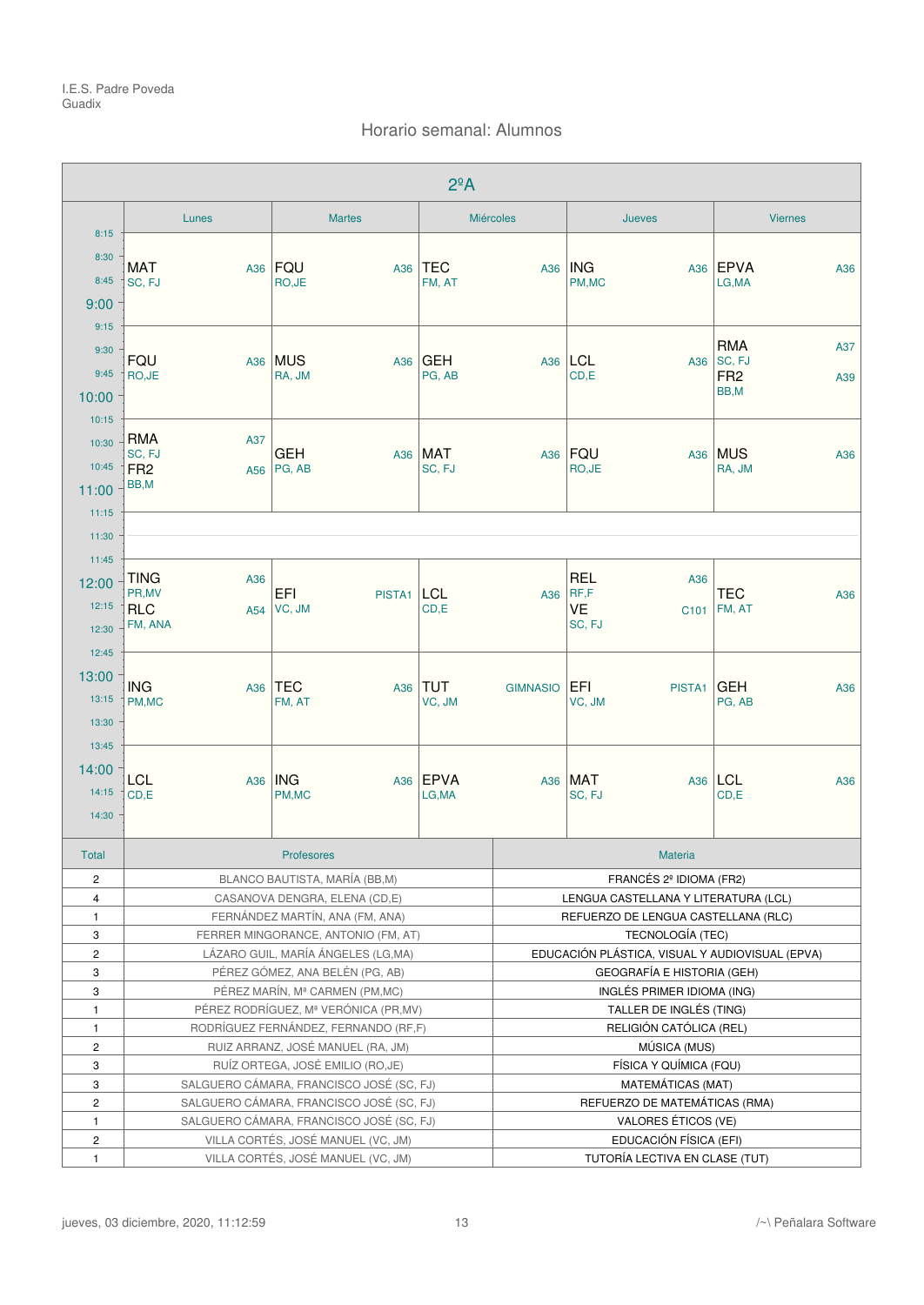|                         |                                                                         |                  |                                     |                  | 2ºA PMAR             |                                                 |                                |                                 |                                              |      |  |
|-------------------------|-------------------------------------------------------------------------|------------------|-------------------------------------|------------------|----------------------|-------------------------------------------------|--------------------------------|---------------------------------|----------------------------------------------|------|--|
|                         | Lunes                                                                   |                  |                                     | <b>Martes</b>    |                      | <b>Miércoles</b>                                |                                | <b>Jueves</b>                   | <b>Viernes</b>                               |      |  |
| 8:15                    |                                                                         |                  |                                     |                  |                      |                                                 |                                |                                 |                                              |      |  |
| 8:30                    | <b>TUO</b>                                                              | <b>INF</b>       | <b>ALE</b>                          | C <sub>101</sub> | ACM                  | C <sub>101</sub>                                |                                |                                 |                                              |      |  |
| 8:45                    | BJ,A                                                                    |                  | PM, MC                              |                  | LN, R                |                                                 |                                |                                 |                                              |      |  |
| 9:00                    |                                                                         |                  |                                     |                  |                      |                                                 | <b>ACM</b>                     | C101                            | ACM                                          | C101 |  |
| 9:15                    |                                                                         |                  |                                     |                  |                      |                                                 | LN, R                          |                                 | LN, R                                        |      |  |
| 9:30                    | <b>APR</b>                                                              |                  | <b>ACM</b>                          |                  | <b>APR</b>           |                                                 |                                |                                 |                                              |      |  |
| 9:45                    | MM, J                                                                   | D <sub>120</sub> | LN, R                               | C101             | MM, J                | C <sub>101</sub>                                |                                |                                 |                                              |      |  |
| 10:00                   |                                                                         |                  |                                     |                  |                      |                                                 |                                |                                 |                                              |      |  |
| 10:15                   |                                                                         |                  |                                     |                  |                      |                                                 |                                |                                 |                                              |      |  |
| 10:30                   |                                                                         |                  |                                     |                  |                      |                                                 |                                |                                 |                                              |      |  |
| 10:45                   | <b>ALS</b><br>CD,E                                                      | TEC1             | <b>TIC</b><br>UD, MR                | C <sub>101</sub> | <b>ALE</b><br>PM, MC | C <sub>101</sub>                                | <b>EPVA PMAR</b><br>CP,FD      | DIB <sub>1</sub>                | <sub>ALS</sub><br>CD, E                      | C101 |  |
| 11:00                   |                                                                         |                  |                                     |                  |                      |                                                 |                                |                                 |                                              |      |  |
| 11:15                   |                                                                         |                  |                                     |                  |                      |                                                 |                                |                                 |                                              |      |  |
| 11:30                   |                                                                         |                  |                                     |                  |                      |                                                 |                                |                                 |                                              |      |  |
|                         |                                                                         |                  |                                     |                  |                      |                                                 |                                |                                 |                                              |      |  |
| 11:45                   |                                                                         |                  |                                     |                  |                      |                                                 | <b>REL</b>                     | A36                             |                                              |      |  |
| 12:00                   | <b>ALS</b>                                                              | TEC1             | EFI                                 | PISTA1           | <b>TIC</b>           | C101                                            | RF,F                           |                                 | <b>ALS</b>                                   | C118 |  |
| 12:15                   | CD,E                                                                    |                  | VC, JM                              |                  | UD, MR               |                                                 | <b>VE</b>                      | C101                            | CD, E                                        |      |  |
| 12:30                   |                                                                         |                  |                                     |                  |                      |                                                 | SC, FJ                         |                                 |                                              |      |  |
| 12:45                   |                                                                         |                  |                                     |                  |                      |                                                 |                                |                                 |                                              |      |  |
| 13:00                   | <b>EPVA PMAR</b>                                                        | DIB <sub>1</sub> |                                     |                  | <b>TUT</b>           | <b>GIMNASIO</b>                                 | <b>EFI</b>                     | PISTA1                          | <b>ALE</b>                                   | C101 |  |
| 13:15                   | CP,FD                                                                   |                  |                                     |                  | VC, JM               |                                                 | VC, JM                         |                                 | PM, MC                                       |      |  |
| 13:30                   |                                                                         |                  |                                     |                  |                      |                                                 |                                |                                 |                                              |      |  |
| 13:45                   |                                                                         |                  | <b>ALS</b><br>CD,E                  | C118             |                      |                                                 |                                |                                 |                                              |      |  |
| 14:00                   |                                                                         |                  |                                     |                  |                      |                                                 |                                |                                 |                                              |      |  |
| 14:15                   | <b>ACM</b><br>LN, R                                                     | C <sub>101</sub> |                                     |                  | <b>ALS</b><br>CD,E   | A38                                             | <b>ALS</b><br>CD,E             | D <sub>120</sub>                | <b>APR</b><br>MM,J                           | TEC1 |  |
| 14:30                   |                                                                         |                  |                                     |                  |                      |                                                 |                                |                                 |                                              |      |  |
|                         |                                                                         |                  |                                     |                  |                      |                                                 |                                |                                 |                                              |      |  |
| Total                   |                                                                         |                  | Profesores                          |                  |                      |                                                 |                                | Materia                         |                                              |      |  |
| $\mathbf{1}$            |                                                                         |                  | BAILÓN JIMÉNEZ, ANTONIO (BJ,A)      |                  |                      |                                                 |                                | TUTORÍA ORIENTACIÓN (TUO)       |                                              |      |  |
| 8                       |                                                                         |                  | CASANOVA DENGRA, ELENA (CD,E)       |                  |                      |                                                 |                                | ÁMBITO LINGÜÍSTICO SOCIAL (ALS) |                                              |      |  |
| $\overline{\mathbf{c}}$ |                                                                         |                  | CUESTA PALMA, FCO. DAVID (CP,FD)    |                  |                      |                                                 |                                |                                 | EDUCACIÓN PLÁSTICA Y VISUAL PMAR (EPVA PMAR) |      |  |
| $\overline{7}$          |                                                                         |                  | LORENTE NAVARRO, RAMÓN (LN,R)       |                  |                      |                                                 |                                |                                 | ÁMBITO CIENTÍFICO MATEMÁTICO (ACM)           |      |  |
| 3<br>3                  |                                                                         |                  | MIRANDA MALLOL, JESÚS (MM,J)        |                  |                      |                                                 |                                | ÁMBITO PRÁCTICO (APR)           | ÁMBITO DE LENGUAS EXTRANJERAS (INGLÉS) (ALE) |      |  |
| $\mathbf{1}$            | PÉREZ MARÍN, Mª CARMEN (PM, MC)<br>RODRÍGUEZ FERNÁNDEZ, FERNANDO (RF,F) |                  |                                     |                  |                      |                                                 |                                | RELIGIÓN CATÓLICA (REL)         |                                              |      |  |
| $\mathbf{1}$            | SALGUERO CÁMARA, FRANCISCO JOSÉ (SC, FJ)                                |                  |                                     |                  |                      |                                                 |                                | VALORES ÉTICOS (VE)             |                                              |      |  |
| $\overline{\mathbf{c}}$ |                                                                         |                  | UBEROS DELGADO, Mª ROSARIO (UD, MR) |                  |                      | TECNOLOGÍAS DE INFORMACIÓN Y COMUNICACIÓN (TIC) |                                |                                 |                                              |      |  |
| $\mathsf 2$             |                                                                         |                  | VILLA CORTÉS, JOSÉ MANUEL (VC, JM)  |                  |                      |                                                 |                                | EDUCACIÓN FÍSICA (EFI)          |                                              |      |  |
| $\mathbf{1}$            |                                                                         |                  | VILLA CORTÉS, JOSÉ MANUEL (VC, JM)  |                  |                      |                                                 | TUTORÍA LECTIVA EN CLASE (TUT) |                                 |                                              |      |  |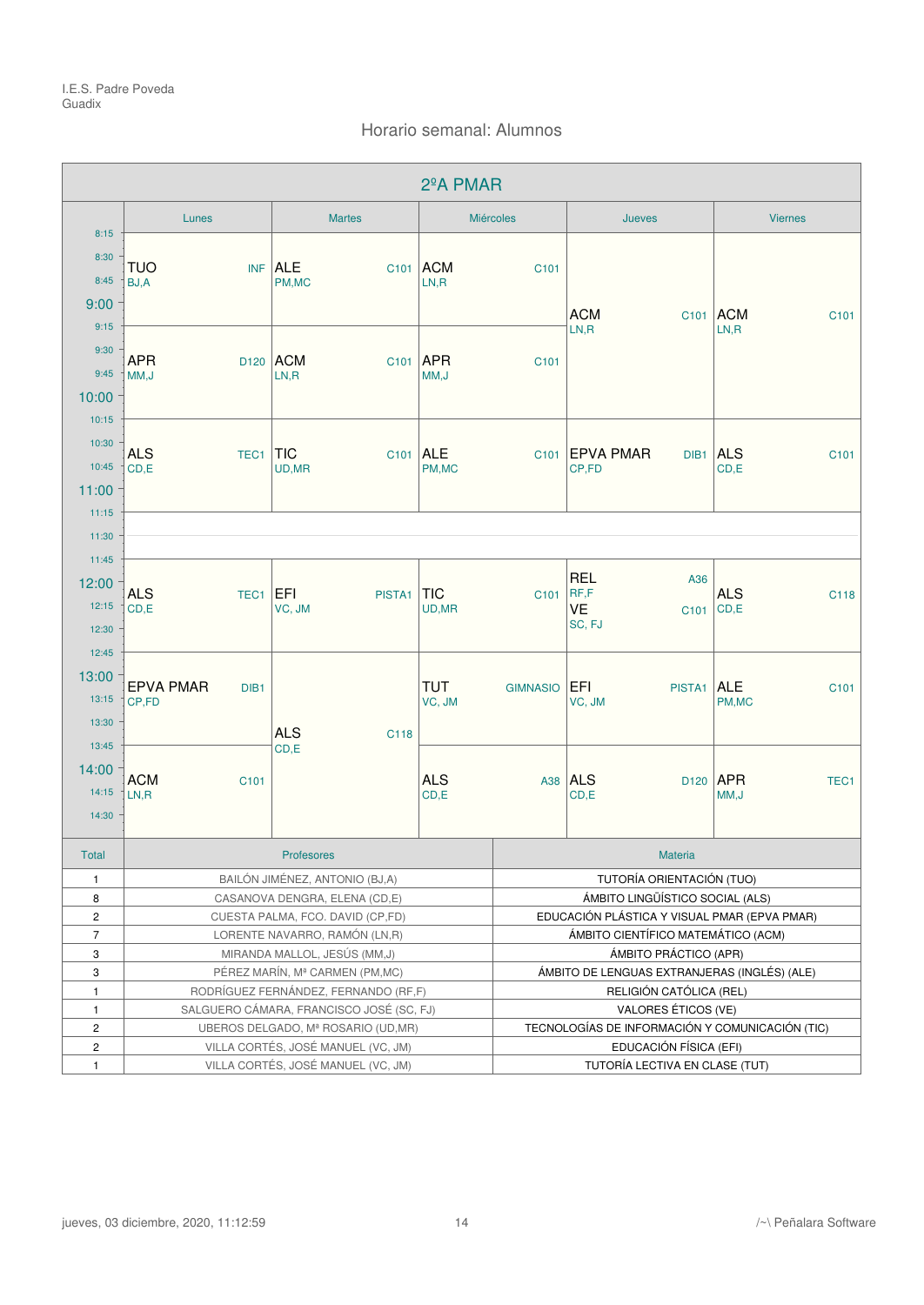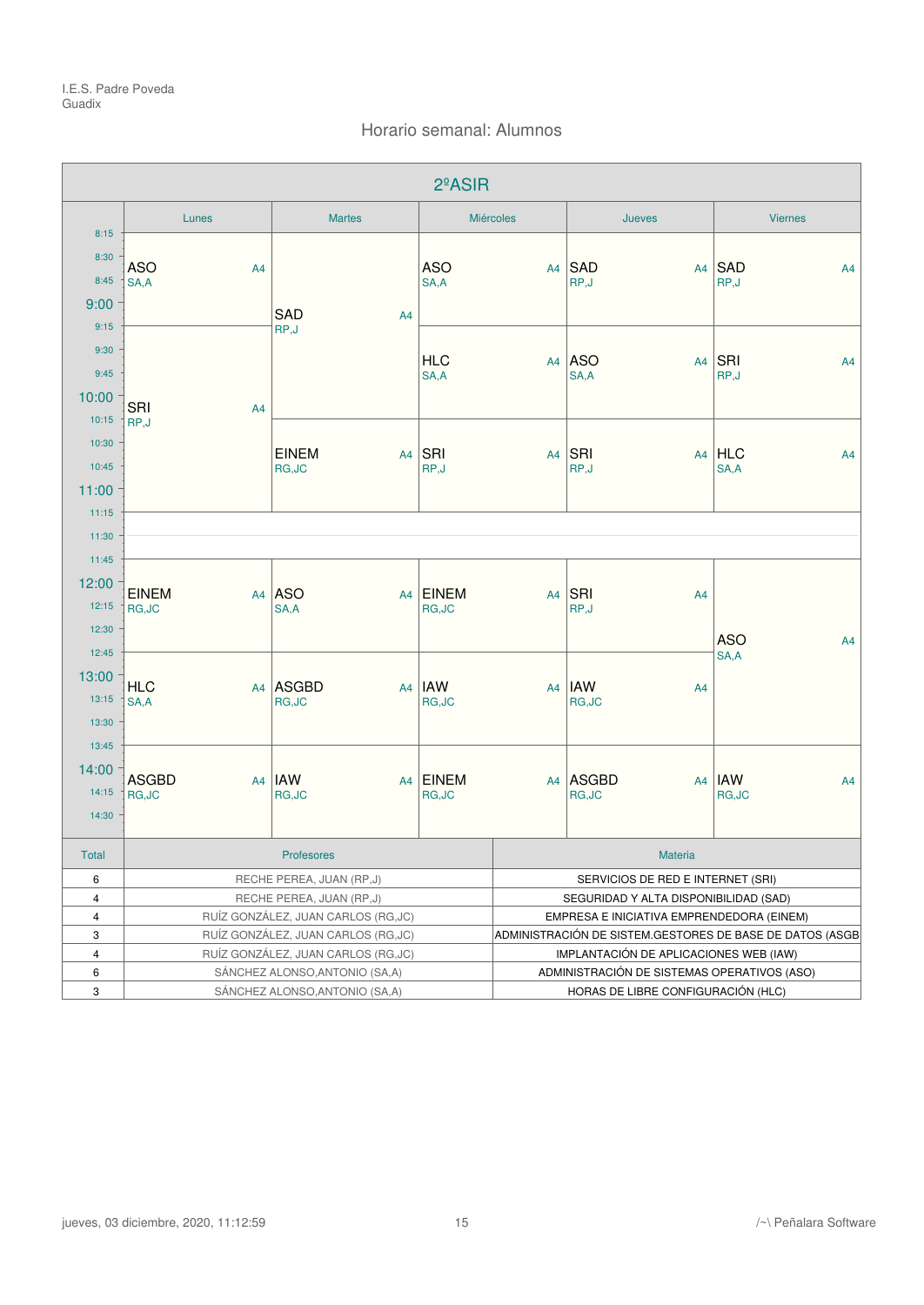|                                           |                                                 |                                          |                                                                   |        | $2^{\circ}B$         |                                |                        |                                                                             |                                                 |                |  |
|-------------------------------------------|-------------------------------------------------|------------------------------------------|-------------------------------------------------------------------|--------|----------------------|--------------------------------|------------------------|-----------------------------------------------------------------------------|-------------------------------------------------|----------------|--|
|                                           |                                                 | Lunes                                    | <b>Martes</b>                                                     |        |                      | <b>Miércoles</b>               |                        | Jueves                                                                      |                                                 | <b>Viernes</b> |  |
| 8:15<br>8:30<br>8:45<br>9:00              | <b>EPVA</b><br>LG, MA                           | A37                                      | <b>MAT</b><br>SC, FJ                                              | A37    | TEC<br>RO, JE        | A37                            | <b>GEH</b><br>CD, E    | A37                                                                         | <b>TEC</b><br>RO, JE                            | A37            |  |
| 9:15<br>9:30<br>9:45<br>10:00             | <b>LCL</b><br>GG,P                              | A37                                      | FQU<br>RO, JE                                                     | A37    | FQU<br>RO, JE        |                                | $A37$ EPVA<br>LG, MA   | A37                                                                         | <b>RMA</b><br>SC, FJ<br>FR <sub>2</sub><br>BB,M | A37<br>A39     |  |
| 10:15<br>10:30<br>10:45<br>11:00<br>11:15 | <b>RMA</b><br>SC, FJ<br>FR <sub>2</sub><br>BB,M | A37<br>A56                               | <b>LCL</b><br>GG,P                                                | A37    | <b>ING</b><br>RS,M   | A37                            | <b>EFI</b><br>VC, JM   | PISTA1                                                                      | <b>TUT</b><br>RO, JE                            | A37            |  |
| 11:30<br>11:45<br>12:00                   | <b>TING</b>                                     | A37                                      |                                                                   |        |                      |                                |                        |                                                                             |                                                 |                |  |
| 12:15<br>12:30<br>12:45                   | RS,M<br><b>RLC</b><br>FM, ANA                   | A54                                      | <b>GEH</b><br>CD,E                                                | A37    | LCL<br>GG,P          | A37                            | LCL<br>GG,P            | A37                                                                         | FQU<br>RO, JE                                   | A37            |  |
| 13:00<br>13:15<br>13:30                   | <b>TEC</b><br>RO, JE                            | A37                                      | <b>ING</b><br>RS,M                                                | A37    | REL<br>RF,F          | A37                            | MAT<br>SC, FJ          | A37                                                                         | <b>GEH</b><br>CD, E                             | A37            |  |
| 13:45<br>14:00<br>14:15<br>14:30          | <b>MUS</b><br>RA, JM                            | A37                                      | EFI<br>VC, JM                                                     | PISTA1 | <b>MUS</b><br>RA, JM | A37                            | ING<br>RS,M            | A37                                                                         | MAT<br>SC, FJ                                   | A37            |  |
| Total                                     |                                                 |                                          | Profesores                                                        |        |                      |                                |                        | <b>Materia</b>                                                              |                                                 |                |  |
| $\overline{\mathbf{c}}$                   |                                                 |                                          | BLANCO BAUTISTA, MARÍA (BB,M)                                     |        |                      |                                |                        | FRANCÉS 2º IDIOMA (FR2)                                                     |                                                 |                |  |
| 3                                         |                                                 |                                          | CASANOVA DENGRA, ELENA (CD,E)                                     |        |                      |                                |                        | GEOGRAFÍA E HISTORIA (GEH)                                                  |                                                 |                |  |
| $\mathbf{1}$<br>4                         |                                                 |                                          | FERNÁNDEZ MARTÍN, ANA (FM, ANA)<br>GARCÍA GARZÓN, PALOMA (GG,P)   |        |                      |                                |                        | REFUERZO DE LENGUA CASTELLANA (RLC)<br>LENGUA CASTELLANA Y LITERATURA (LCL) |                                                 |                |  |
| $\overline{\mathbf{c}}$                   |                                                 |                                          | LÁZARO GUIL, MARÍA ÁNGELES (LG, MA)                               |        |                      |                                |                        | EDUCACIÓN PLÁSTICA, VISUAL Y AUDIOVISUAL (EPVA)                             |                                                 |                |  |
| 1                                         |                                                 | RODRÍGUEZ FERNÁNDEZ, FERNANDO (RF,F)     |                                                                   |        |                      |                                |                        | RELIGIÓN CATÓLICA (REL)                                                     |                                                 |                |  |
| $\mathbf{1}$                              |                                                 |                                          | ROMERO SÁNCHEZ, MARÍA (RS,M)                                      |        |                      |                                |                        | TALLER DE INGLÉS (TING)                                                     |                                                 |                |  |
| 3                                         |                                                 |                                          | ROMERO SÁNCHEZ, MARÍA (RS,M)<br>RUIZ ARRANZ, JOSÉ MANUEL (RA, JM) |        |                      |                                |                        | INGLÉS PRIMER IDIOMA (ING)                                                  |                                                 |                |  |
| $\overline{\mathbf{c}}$<br>3              |                                                 |                                          | RUÍZ ORTEGA, JOSÉ EMILIO (RO, JE)                                 |        |                      |                                |                        | MÚSICA (MUS)<br>TECNOLOGÍA (TEC)                                            |                                                 |                |  |
| 3                                         |                                                 |                                          | RUÍZ ORTEGA, JOSÉ EMILIO (RO, JE)                                 |        |                      | FÍSICA Y QUÍMICA (FQU)         |                        |                                                                             |                                                 |                |  |
| $\mathbf{1}$                              |                                                 |                                          | RUÍZ ORTEGA, JOSÉ EMILIO (RO, JE)                                 |        |                      | TUTORÍA LECTIVA EN CLASE (TUT) |                        |                                                                             |                                                 |                |  |
| $\overline{\mathbf{c}}$                   |                                                 | SALGUERO CÁMARA, FRANCISCO JOSÉ (SC, FJ) |                                                                   |        |                      | REFUERZO DE MATEMÁTICAS (RMA)  |                        |                                                                             |                                                 |                |  |
| 3                                         |                                                 | SALGUERO CÁMARA, FRANCISCO JOSÉ (SC, FJ) |                                                                   |        |                      |                                |                        | MATEMÁTICAS (MAT)                                                           |                                                 |                |  |
| $\sqrt{2}$                                |                                                 |                                          | VILLA CORTÉS, JOSÉ MANUEL (VC, JM)                                |        |                      |                                | EDUCACIÓN FÍSICA (EFI) |                                                                             |                                                 |                |  |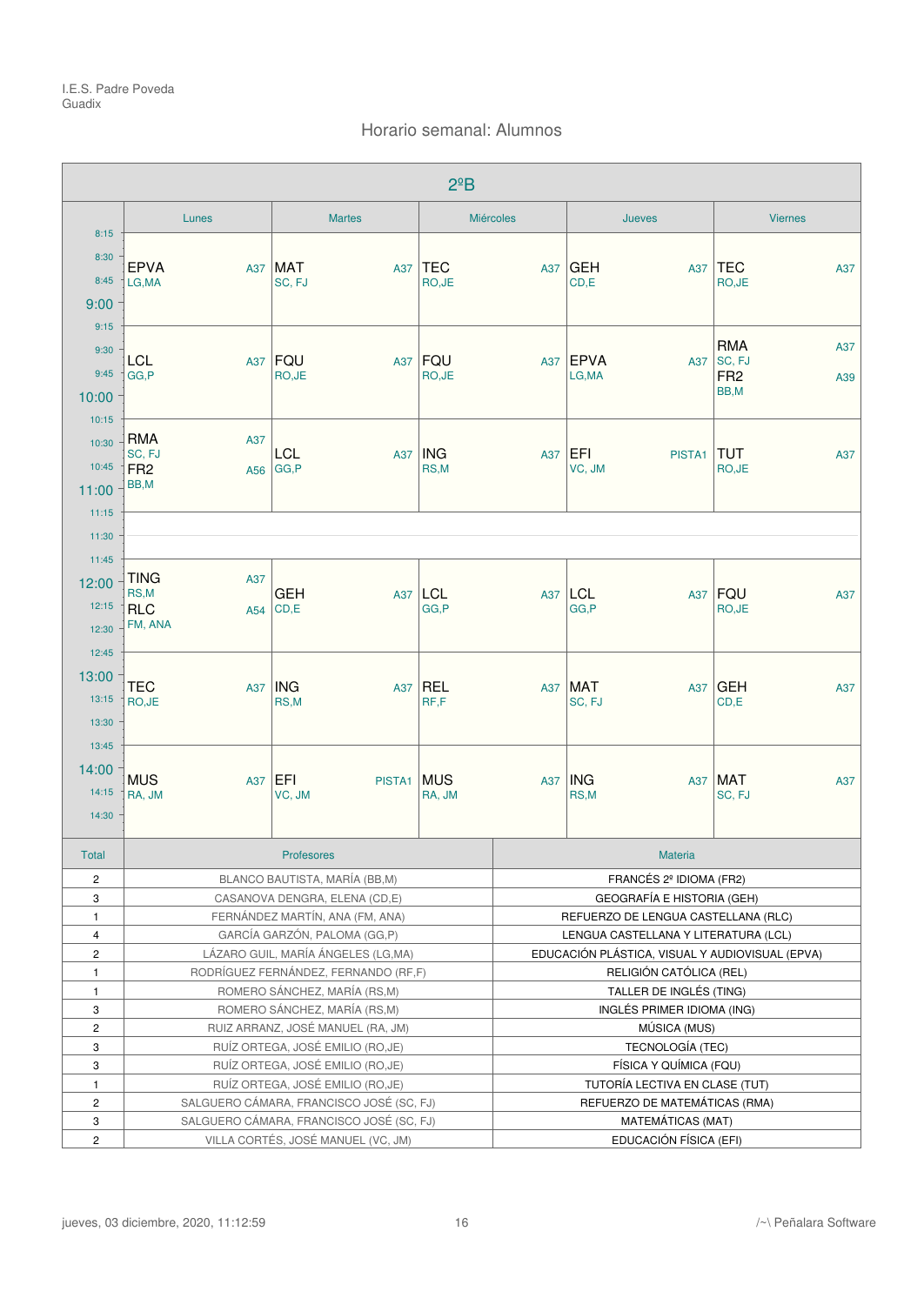|                                           |                                   |                                           |                                            |                                                                       | 2ºBCHTO A                                                                                                           |                                                |                                                       |                                                 |                                                                                                   |                                        |
|-------------------------------------------|-----------------------------------|-------------------------------------------|--------------------------------------------|-----------------------------------------------------------------------|---------------------------------------------------------------------------------------------------------------------|------------------------------------------------|-------------------------------------------------------|-------------------------------------------------|---------------------------------------------------------------------------------------------------|----------------------------------------|
|                                           |                                   | Lunes                                     |                                            | <b>Martes</b>                                                         |                                                                                                                     | <b>Miércoles</b>                               |                                                       | Jueves                                          |                                                                                                   | <b>Viernes</b>                         |
| 8:15<br>8:30<br>8:45<br>9:00              | <b>MAT</b><br>LN, R               | <b>B65</b>                                | QUI<br><b>CU,MC</b>                        | <b>GIMNASIO</b>                                                       | <b>LCL</b><br>MO, MC                                                                                                | B65                                            | GLG<br>PF, A<br><b>FIS</b><br>RH,L                    | <b>B65</b><br>C118                              | <b>HFI</b><br> VL, S                                                                              | <b>B65</b>                             |
| 9:15<br>9:30<br>9:45<br>10:00             | <b>HES</b><br>PC, JA              | <b>B65</b>                                | HFI)<br>VL,S                               | <b>B65</b>                                                            | HES <br>PC, JA                                                                                                      |                                                | <b>FRA</b><br><b>B65 BB,M</b><br><b>ING</b><br>LD, MC | A46<br><b>B65</b>                               | <b>HES</b><br>PC, JA                                                                              | <b>B65</b>                             |
| 10:15<br>10:30<br>10:45<br>11:00<br>11:15 | GLG<br>PF,A<br><b>FIS</b><br>RH,L | <b>B65</b><br>C118                        | REL<br>RF, F<br><b>VE</b><br>VA,F          | <b>B65</b><br><b>INF</b>                                              | <b>FRA</b><br>BB,M<br><b>ING</b><br>LD, MC<br>TRI<br>DS,MJ                                                          | A46<br><b>B65</b><br><b>INF</b>                | QUI<br><b>CU,MC</b>                                   | <b>GIMNASIO</b>                                 | GLG<br>PF,A<br><b>FIS</b><br>RH,L                                                                 | <b>B65</b><br>C118                     |
| 11:30<br>11:45<br>12:00<br>12:15<br>12:30 | <b>BIO</b><br>TL,ME               | <b>B65</b>                                | <b>BIO</b><br>TL,ME                        | <b>LABBYG</b>                                                         | GLG<br>PF,A<br><b>FIS</b><br>RH,L                                                                                   | <b>B65</b><br>C118                             | MAT<br>LN,R                                           | <b>B65</b>                                      | FR <sub>2</sub><br>MM,C<br><b>EST</b><br>LG,C<br>IN <sub>2</sub><br>GV, JM<br><b>PYC</b><br>HA,FM | A46<br><b>B65</b><br><b>B66</b><br>INF |
| 12:45<br>13:00<br>13:15<br>13:30<br>13:45 | <b>LCL</b><br>MO, MC              | <b>B65</b>                                | <b>FRA</b><br>BB,M<br><b>ING</b><br>LD, MC | A46<br><b>B65</b>                                                     | FR <sub>2</sub><br>MM, C<br><b>EST</b><br>LG, C<br>IN <sub>2</sub><br>GV, JM<br><b>PYC</b><br>HA,FM<br><b>ELECT</b> | A46<br><b>B65</b><br><b>B66</b><br>INF<br>TEC1 | LCL<br>MO, MC                                         | <b>B65</b>                                      | <b>ELECT</b><br> BIO<br>TL,ME                                                                     | TEC1<br><b>B65</b>                     |
| 14:00<br>14:15<br>14:30                   | QUI<br>CU, MC                     | <b>GIMNASIO</b>                           | MAT<br>LN, R                               | <b>B65</b>                                                            | <b>QUI</b><br>CU, MC                                                                                                | <b>GIMNASIO</b>                                | <b>BIO</b><br>TL,ME                                   | <b>B65</b>                                      | MAT<br>LN, R                                                                                      | <b>B65</b>                             |
| <b>Total</b>                              |                                   |                                           | <b>Profesores</b>                          |                                                                       |                                                                                                                     |                                                |                                                       | <b>Materia</b>                                  |                                                                                                   |                                        |
| 3                                         |                                   |                                           |                                            | BLANCO BAUTISTA, MARÍA (BB,M)                                         |                                                                                                                     |                                                |                                                       | FRANCÉS PRIMER IDIOMA (FRA)                     |                                                                                                   |                                        |
| $\overline{c}$                            |                                   | CONTRERAS GARZÓN, JOSÉ ANTONIO (CG,JA)    |                                            |                                                                       |                                                                                                                     |                                                |                                                       | ELECTROTECNIA (ELECT)                           |                                                                                                   |                                        |
| 4                                         |                                   |                                           |                                            | COSTELA URBANO, MARÍA CRISTINA (CU, MC)                               |                                                                                                                     |                                                |                                                       | QUÍMICA (QUI)                                   |                                                                                                   |                                        |
| $\mathbf{1}$                              |                                   |                                           |                                            | DUQUE SÁNCHEZ, MARÍA JESÚS (DS,MJ)                                    |                                                                                                                     |                                                |                                                       | APOYO TRINITY (TRI)                             |                                                                                                   |                                        |
| $\overline{c}$                            |                                   | GONZÁLEZ VILLANUEVA, JUAN MANUEL (GV, JM) |                                            |                                                                       |                                                                                                                     |                                                |                                                       | INGLÉS SEGUNDO IDIOMA (IN2)                     |                                                                                                   |                                        |
| $\overline{c}$                            |                                   | HIDALGO ALONSO, FRANCISCO MANUEL (HA,FM)  |                                            |                                                                       |                                                                                                                     |                                                |                                                       | PROGRAMACIÓN Y COMPUTACIÓN (PYC)                |                                                                                                   |                                        |
| $\overline{c}$<br>3                       |                                   |                                           |                                            | LÁZARO GONZÁLEZ, CRISTINA (LG,C)<br>LEYVA DÍAZ, MARÍA CARMEN (LD, MC) |                                                                                                                     |                                                |                                                       | ESTADÍSTICA (EST)<br>INGLÉS PRIMER IDIOMA (ING) |                                                                                                   |                                        |
| $\overline{4}$                            |                                   |                                           |                                            | LORENTE NAVARRO, RAMÓN (LN,R)                                         |                                                                                                                     |                                                |                                                       | <b>MATEMÁTICAS (MAT)</b>                        |                                                                                                   |                                        |
| 3                                         |                                   |                                           |                                            | MEMBRILLA OLEA, Mª CARMEN (MO,MC)                                     |                                                                                                                     |                                                |                                                       | LENGUA CASTELLANA Y LITERATURA (LCL)            |                                                                                                   |                                        |
| $\overline{c}$                            |                                   |                                           |                                            | MURO MOREIRO, CARMEN (MM,C)                                           |                                                                                                                     |                                                |                                                       | FRANCÉS 2º IDIOMA (FR2)                         |                                                                                                   |                                        |
| 3                                         |                                   |                                           |                                            | PORCEL CRUZ, JOSÉ ANDRÉS (PC, JA)                                     |                                                                                                                     |                                                |                                                       | HISTORIA DE ESPAÑA (HES)                        |                                                                                                   |                                        |
| 4                                         |                                   |                                           |                                            | PRAENA FERNÁNDEZ, ANTONIO (PF,A)                                      |                                                                                                                     | GEOLOGÍA (GLG)                                 |                                                       |                                                 |                                                                                                   |                                        |
| $\mathbf{1}$                              |                                   |                                           |                                            | RODRÍGUEZ FERNÁNDEZ, FERNANDO (RF,F)                                  |                                                                                                                     | RELIGIÓN CATÓLICA (REL)                        |                                                       |                                                 |                                                                                                   |                                        |
| $\overline{4}$                            |                                   |                                           | ROMÁN HURTADO, LUIS (RH,L)                 |                                                                       |                                                                                                                     | FÍSICA (FIS)                                   |                                                       |                                                 |                                                                                                   |                                        |
| $\overline{4}$                            |                                   | TORTOSA LÓPEZ, MARÍA ENCARNACIÓN (TL,ME)  |                                            |                                                                       |                                                                                                                     | BIOLOGÍA (BIO)                                 |                                                       |                                                 |                                                                                                   |                                        |
| $\mathbf{1}$                              |                                   |                                           |                                            | VARÓN ALARCÓN, FRANCISCA (VA,F)                                       |                                                                                                                     |                                                |                                                       | VALORES ÉTICOS (VE)                             |                                                                                                   |                                        |
| $\mathbf{2}$                              |                                   |                                           |                                            | VÁZQUEZ LÓPEZ, SANTIAGO (VL,S)                                        |                                                                                                                     |                                                |                                                       | HISTORIA DE LA FILOSOFÍA (HFI)                  |                                                                                                   |                                        |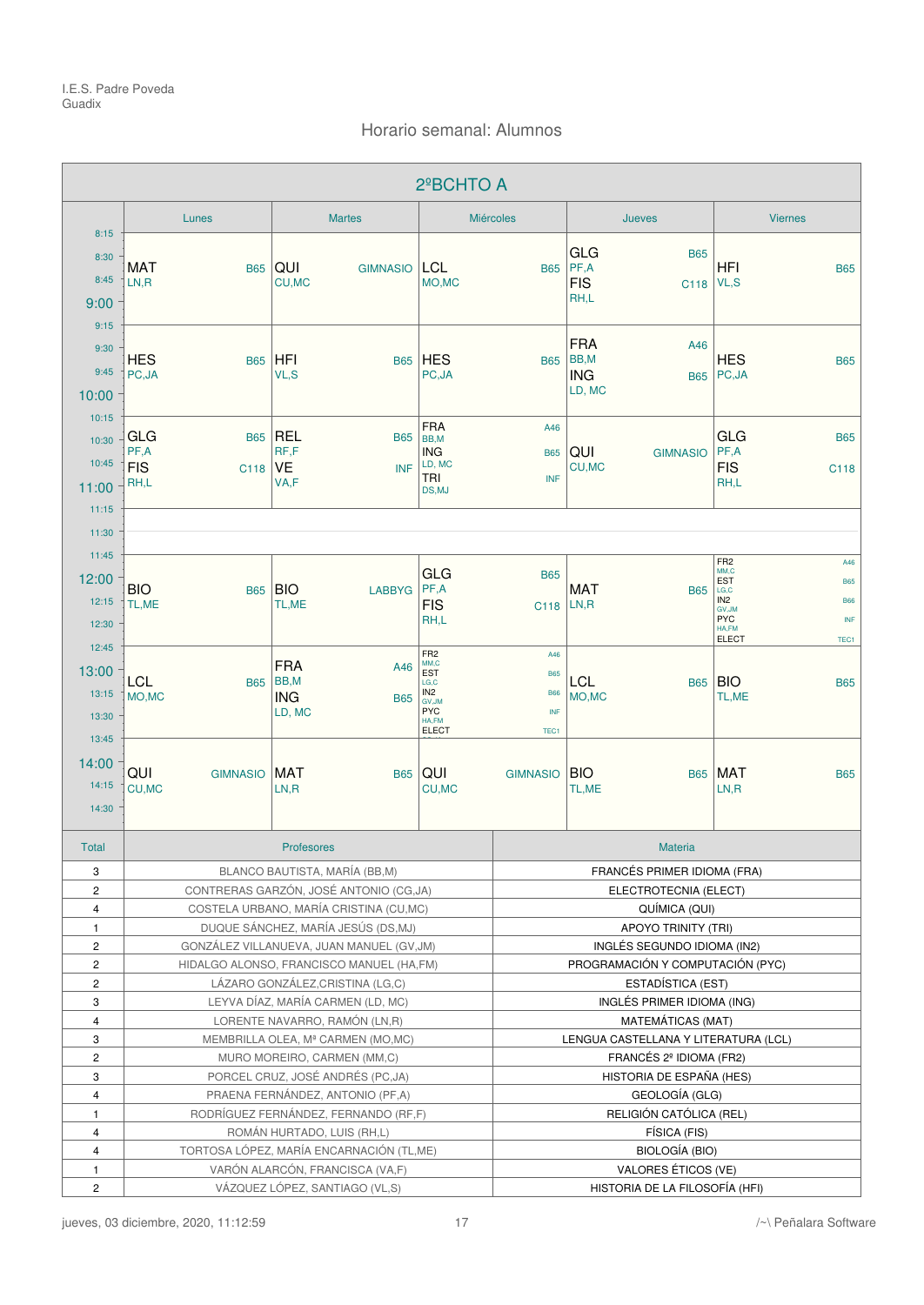|                | 2ºBCHTO ARTE |                                      |                     |                                      |               |                |                   |  |  |  |  |  |
|----------------|--------------|--------------------------------------|---------------------|--------------------------------------|---------------|----------------|-------------------|--|--|--|--|--|
|                | Lunes        | <b>Martes</b>                        |                     | <b>Miércoles</b>                     | <b>Jueves</b> | <b>Viernes</b> |                   |  |  |  |  |  |
| 8:15           |              |                                      |                     |                                      |               |                |                   |  |  |  |  |  |
| 8:30           |              |                                      |                     |                                      |               | <b>LCL</b>     | EART <sub>2</sub> |  |  |  |  |  |
| 8:45           |              |                                      |                     |                                      |               | GG, P          |                   |  |  |  |  |  |
| 9:00           |              |                                      |                     |                                      |               |                |                   |  |  |  |  |  |
| 9:15           |              |                                      |                     |                                      |               |                |                   |  |  |  |  |  |
| 9:30           |              |                                      |                     |                                      |               |                |                   |  |  |  |  |  |
| 9:45           |              |                                      |                     |                                      |               |                |                   |  |  |  |  |  |
| 10:00          |              |                                      |                     |                                      |               |                |                   |  |  |  |  |  |
| 10:15          |              |                                      |                     |                                      |               |                |                   |  |  |  |  |  |
| 10:30          |              |                                      |                     |                                      |               |                |                   |  |  |  |  |  |
| 10:45          |              |                                      | <b>REL</b><br>RF, F | EART <sub>2</sub>                    |               |                |                   |  |  |  |  |  |
| 11:00          |              |                                      |                     |                                      |               |                |                   |  |  |  |  |  |
| 11:15          |              |                                      |                     |                                      |               |                |                   |  |  |  |  |  |
| 11:30          |              |                                      |                     |                                      |               |                |                   |  |  |  |  |  |
| 11:45          |              |                                      |                     |                                      |               |                |                   |  |  |  |  |  |
| 12:00          |              |                                      |                     |                                      |               |                |                   |  |  |  |  |  |
| 12:15          |              | <b>HFI</b><br>EART $2$ HFI<br>TI,JL  | TI,JL               | EART <sub>2</sub>                    |               |                |                   |  |  |  |  |  |
| 12:30          |              |                                      |                     |                                      |               |                |                   |  |  |  |  |  |
| 12:45          |              |                                      |                     |                                      |               |                |                   |  |  |  |  |  |
| 13:00          |              |                                      |                     |                                      |               |                |                   |  |  |  |  |  |
| 13:15          |              | <b>LCL</b><br>EART $2$ LCL<br>GG,P   | GG, P               | EART <sub>2</sub>                    |               |                |                   |  |  |  |  |  |
| 13:30          |              |                                      |                     |                                      |               |                |                   |  |  |  |  |  |
|                |              |                                      |                     |                                      |               |                |                   |  |  |  |  |  |
| Total          |              | Profesores                           |                     |                                      | Materia       |                |                   |  |  |  |  |  |
| 3              |              | GARCÍA GARZÓN, PALOMA (GG,P)         |                     | LENGUA CASTELLANA Y LITERATURA (LCL) |               |                |                   |  |  |  |  |  |
| $\mathbf{1}$   |              | RODRÍGUEZ FERNÁNDEZ, FERNANDO (RF,F) |                     | RELIGIÓN CATÓLICA (REL)              |               |                |                   |  |  |  |  |  |
| $\overline{c}$ |              | TORRES IBÁÑEZ, JOSÉ LUIS (TI, JL)    |                     | HISTORIA DE LA FILOSOFÍA (HFI)       |               |                |                   |  |  |  |  |  |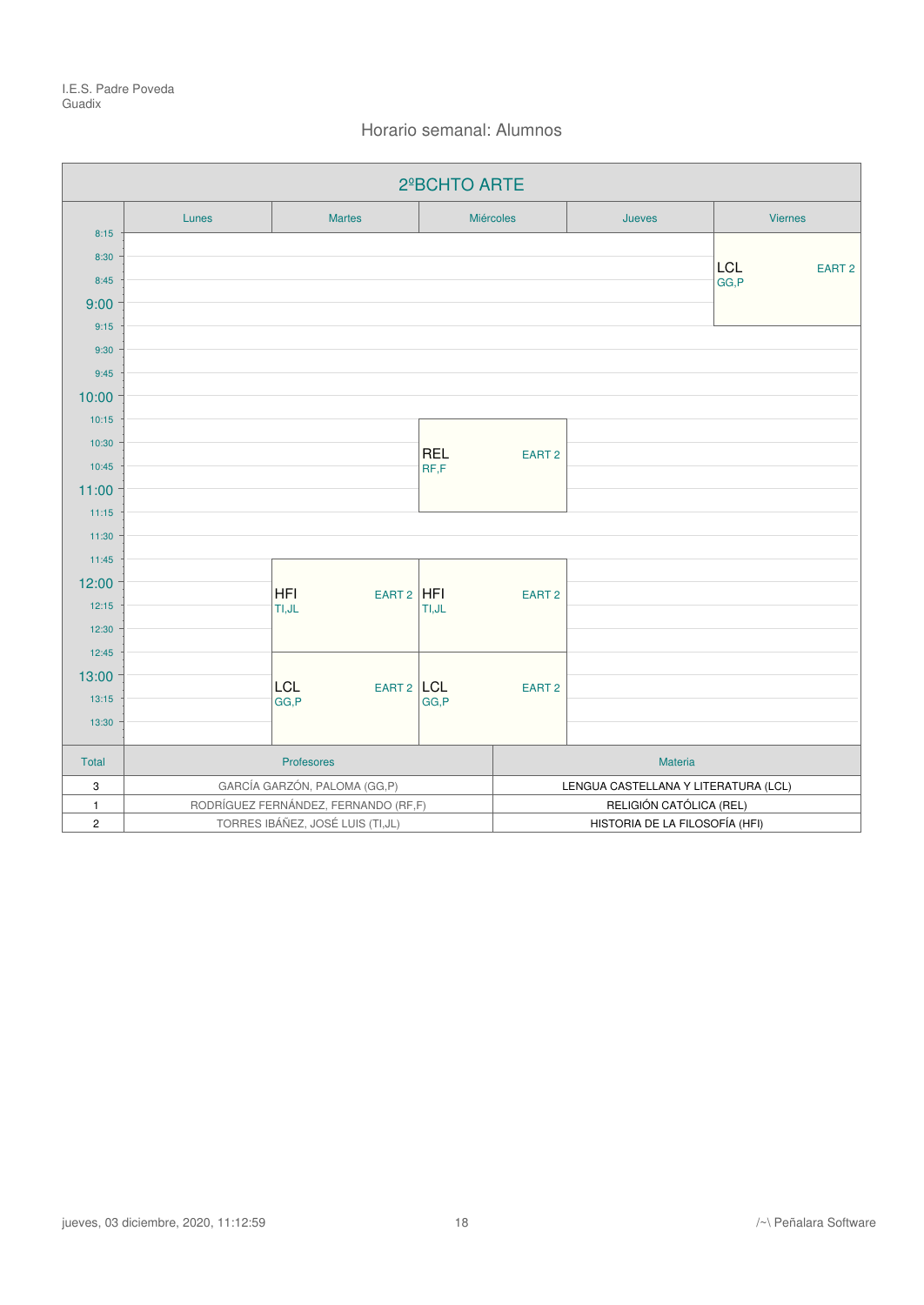| 2ºBCHTO B                                          |                                                                                                    |                                                                                                          |                                                                                          |                                                 |                                                    |                                                                 |                                                                                   |                                         |  |  |  |
|----------------------------------------------------|----------------------------------------------------------------------------------------------------|----------------------------------------------------------------------------------------------------------|------------------------------------------------------------------------------------------|-------------------------------------------------|----------------------------------------------------|-----------------------------------------------------------------|-----------------------------------------------------------------------------------|-----------------------------------------|--|--|--|
|                                                    | Lunes                                                                                              | <b>Martes</b>                                                                                            |                                                                                          | <b>Miércoles</b>                                |                                                    | <b>Jueves</b>                                                   | <b>Viernes</b>                                                                    |                                         |  |  |  |
| 8:15<br>8:30<br>8:45<br>9:00                       | HFI<br><b>B66</b><br>VL,S                                                                          | GRI<br>A46<br>GM,R<br>GEO<br><b>B71</b><br>AM,M<br>QUI<br>CU,MC<br><b>GIMNASIO</b><br><b>TIN</b><br>TEC1 | <b>HFI</b><br>VL,S                                                                       | <b>B66</b>                                      | <b>HAR</b><br>PC, JA<br><b>FIS</b><br>RH,L         | <b>B66</b><br>C118                                              | <b>REL</b><br>RF,F<br><b>VE</b><br>RH,L                                           | <b>B66</b><br><b>INF</b>                |  |  |  |
| 9:15<br>9:30<br>9:45<br>10:00                      | <b>HES</b><br><b>B66</b><br>AM,M                                                                   | <b>HMD</b><br><b>B66</b><br>SG,JP<br><b>DBT</b><br>DIB <sub>1</sub><br>RC, MA                            | <b>HES</b><br>AM, M                                                                      | <b>B66</b>                                      | <b>FRA</b><br>BB,M<br><b>ING</b><br>PR,MV          | A46<br><b>B66</b>                                               | <b>MAT</b><br>LG, C<br>LAT<br>GM,R                                                | <b>B66</b><br>TEC1                      |  |  |  |
| 10:15<br>10:30<br>10:45<br>11:00<br>11:15<br>11:30 | <b>HAR</b><br><b>B66</b><br>PC, JA<br><b>FIS</b><br>C118<br>RH,L                                   | <b>LCL</b><br><b>B66</b><br>OH,E                                                                         | <b>FRA</b><br>BB,M<br><b>ING</b><br>PR,MV<br>TRI<br>DS,MJ                                | A46<br><b>B66</b><br><b>INF</b>                 | GRI<br>GM,R<br>GEO<br>AM,M<br>QUI<br>CU, MC<br>TIN | A46<br><b>B71</b><br><b>GIMNASIO</b><br>TEC1                    | <b>HAR</b><br>PC, JA<br><b>FIS</b><br>RH,L                                        | <b>B66</b><br>C118                      |  |  |  |
| 11:45<br>12:00<br>12:15<br>12:30                   | <b>HMD</b><br><b>B66</b><br>SG, JP<br><b>DBT</b><br>DIB <sub>1</sub><br>RC, MA                     | MAT<br><b>B66</b><br>LG, C<br>LAT<br>TEC <sub>1</sub><br>GM,R                                            | <b>HAR</b><br>PC, JA<br><b>FIS</b><br>RH,L                                               | <b>B66</b><br>C118                              | <b>HMD</b><br>SG, JP<br><b>DBT</b><br>RC, MA       | <b>B66</b><br>DIB <sub>1</sub>                                  | FR <sub>2</sub><br>MM,C<br>EST<br>LG,C<br>IN <sub>2</sub><br>GV, JM<br><b>TIC</b> | A46<br><b>B65</b><br><b>B66</b><br>C101 |  |  |  |
| 12:45<br>13:00<br>13:15<br>13:30<br>13:45          | <b>MAT</b><br><b>B66</b><br>LG, C<br>LAT<br>TEC <sub>1</sub><br>GM,R                               | FRA<br>A46<br>BB,M<br><b>ING</b><br><b>B66</b><br>PR,MV                                                  | FR <sub>2</sub><br>MM,C<br><b>EST</b><br>LG,C<br>IN <sub>2</sub><br>GV, JM<br><b>TIC</b> | A46<br><b>B65</b><br><b>B66</b><br>C101         | LCL<br>OH,E                                        | <b>B66</b>                                                      | <b>HMD</b><br> SG, JP<br><b>DBT</b><br>RC, MA                                     | <b>B66</b><br>DIB <sub>1</sub>          |  |  |  |
| 14:00<br>14:15<br>14:30                            | GRI<br>A46<br>GM,R<br>GEO<br><b>B71</b><br>AM,M<br><b>GIMNASIO</b><br>QUI<br>CU, MC<br>TIN<br>TEC1 | <b>HES</b><br><b>B66</b><br>AM, M                                                                        | <b>GRI</b><br>GM,R<br>GEO<br>AM,M<br>QUI<br>CU, MC<br>TIN                                | A46<br><b>B71</b><br><b>GIMNASIO</b><br>TEC1    | <b>MAT</b><br>LG, C<br>LAT<br>GM,R                 | <b>B66</b><br>TEC <sub>1</sub>                                  | <b>LCL</b><br>OH,E                                                                | <b>B66</b>                              |  |  |  |
| <b>Total</b>                                       |                                                                                                    | <b>Profesores</b>                                                                                        |                                                                                          |                                                 |                                                    | <b>Materia</b>                                                  |                                                                                   |                                         |  |  |  |
| 3                                                  |                                                                                                    | AVILÉS MARTÍNEZ, MARÍA (AM, M)                                                                           |                                                                                          |                                                 | HISTORIA DE ESPAÑA (HES)<br>GEOGRAFÍA (GEO)        |                                                                 |                                                                                   |                                         |  |  |  |
| $\overline{4}$<br>3                                |                                                                                                    | AVILÉS MARTÍNEZ, MARÍA (AM,M)<br>BLANCO BAUTISTA, MARÍA (BB,M)                                           |                                                                                          |                                                 |                                                    | FRANCÉS PRIMER IDIOMA (FRA)                                     |                                                                                   |                                         |  |  |  |
| $\overline{c}$                                     |                                                                                                    | CONTRERAS GARZÓN, JOSÉ ANTONIO (CG, JA)                                                                  |                                                                                          |                                                 |                                                    | ELECTROTECNIA (ELECT)                                           |                                                                                   |                                         |  |  |  |
| 4                                                  |                                                                                                    | COSTELA URBANO, MARÍA CRISTINA (CU,MC)                                                                   |                                                                                          |                                                 |                                                    | QUÍMICA (QUI)                                                   |                                                                                   |                                         |  |  |  |
| 1                                                  |                                                                                                    | DUQUE SÁNCHEZ, MARÍA JESÚS (DS,MJ)                                                                       |                                                                                          |                                                 |                                                    | APOYO TRINITY (TRI)                                             |                                                                                   |                                         |  |  |  |
| 4                                                  |                                                                                                    | GÓMEZ MARTÍNEZ, RAFAEL (GM,R)                                                                            |                                                                                          |                                                 |                                                    | LATÍN (LAT)                                                     |                                                                                   |                                         |  |  |  |
| 4                                                  |                                                                                                    | GÓMEZ MARTÍNEZ, RAFAEL (GM,R)                                                                            |                                                                                          |                                                 |                                                    | GRIEGO (GRI)                                                    |                                                                                   |                                         |  |  |  |
| 2                                                  |                                                                                                    | GONZÁLEZ VILLANUEVA, JUAN MANUEL (GV, JM)<br>HIDALGO ALONSO, FRANCISCO MANUEL (HA,FM)                    |                                                                                          |                                                 |                                                    | INGLÉS SEGUNDO IDIOMA (IN2)<br>PROGRAMACIÓN Y COMPUTACIÓN (PYC) |                                                                                   |                                         |  |  |  |
| 2<br>4                                             |                                                                                                    | LÁZARO GONZÁLEZ, CRISTINA (LG, C)                                                                        |                                                                                          |                                                 |                                                    | MATEMÁTICAS (MAT)                                               |                                                                                   |                                         |  |  |  |
| 2                                                  |                                                                                                    | LÁZARO GONZÁLEZ, CRISTINA (LG,C)                                                                         |                                                                                          |                                                 |                                                    | ESTADÍSTICA (EST)                                               |                                                                                   |                                         |  |  |  |
| 4                                                  |                                                                                                    | LOZANO SALMERÓN, ANTONIO (LS,A)                                                                          |                                                                                          |                                                 |                                                    | TECNOLOGÍA INDUSTRIAL (TIN)                                     |                                                                                   |                                         |  |  |  |
| 2                                                  |                                                                                                    | MURO MOREIRO, CARMEN (MM,C)                                                                              |                                                                                          |                                                 |                                                    | FRANCÉS 2º IDIOMA (FR2)                                         |                                                                                   |                                         |  |  |  |
| 3                                                  |                                                                                                    | ORTEGA HERNÁNDEZ, ENCARNACIÓN (OH,E)                                                                     |                                                                                          |                                                 |                                                    | LENGUA CASTELLANA Y LITERATURA (LCL)                            |                                                                                   |                                         |  |  |  |
| 3                                                  |                                                                                                    | PÉREZ RODRÍGUEZ, Mª VERÓNICA (PR, MV)                                                                    |                                                                                          |                                                 |                                                    | INGLÉS PRIMER IDIOMA (ING)                                      |                                                                                   |                                         |  |  |  |
| 4                                                  |                                                                                                    | PORCEL CRUZ, JOSÉ ANDRÉS (PC, JA)                                                                        |                                                                                          |                                                 |                                                    | HISTORIA DEL ARTE (HAR)                                         |                                                                                   |                                         |  |  |  |
| $\mathbf{1}$                                       |                                                                                                    | RODRÍGUEZ FERNÁNDEZ, FERNANDO (RF,F)                                                                     |                                                                                          |                                                 |                                                    | RELIGIÓN CATÓLICA (REL)                                         |                                                                                   |                                         |  |  |  |
| 4                                                  |                                                                                                    | ROMACHO CONTRERAS, MIGUEL ANGEL (RC,MA)                                                                  |                                                                                          | DIBUJO TÉCNICO (DBT)                            |                                                    |                                                                 |                                                                                   |                                         |  |  |  |
| 4                                                  |                                                                                                    | ROMÁN HURTADO, LUIS (RH,L)                                                                               |                                                                                          | FÍSICA (FIS)<br>VALORES ÉTICOS (VE)             |                                                    |                                                                 |                                                                                   |                                         |  |  |  |
| $\mathbf{1}$<br>2                                  |                                                                                                    | ROMÁN HURTADO, LUIS (RH,L)<br>SALGUERO CÁMARA, FRANCISCO JOSÉ (SC, FJ)                                   |                                                                                          | TECNOLOGÍAS DE INFORMACIÓN Y COMUNICACIÓN (TIC) |                                                    |                                                                 |                                                                                   |                                         |  |  |  |
| 4                                                  |                                                                                                    | SERRANO GONZÁLEZ, JOSÉ PABLO (SG,JP)                                                                     |                                                                                          | HISTORIA DE LA MÚSICA Y DE LA DANZA (HMD)       |                                                    |                                                                 |                                                                                   |                                         |  |  |  |
| $\mathbf{2}$                                       |                                                                                                    | VÁZQUEZ LÓPEZ, SANTIAGO (VL,S)                                                                           |                                                                                          |                                                 | HISTORIA DE LA FILOSOFÍA (HFI)                     |                                                                 |                                                                                   |                                         |  |  |  |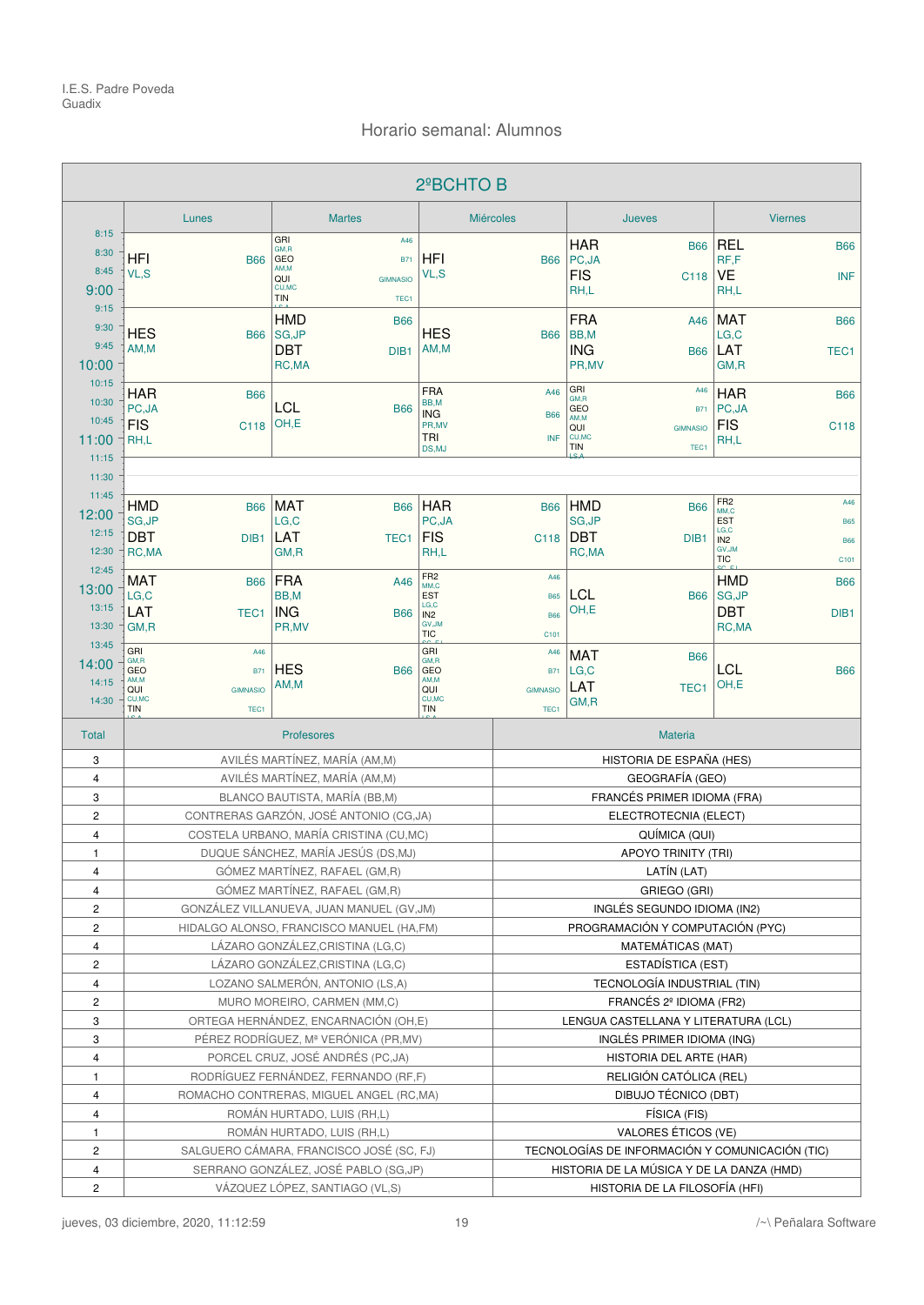|                                           | 2ºBCHTO C                                                                |                                                                    |                   |                                                                              |                                                                               |                                              |                                                     |                                                                              |                                 |  |  |  |
|-------------------------------------------|--------------------------------------------------------------------------|--------------------------------------------------------------------|-------------------|------------------------------------------------------------------------------|-------------------------------------------------------------------------------|----------------------------------------------|-----------------------------------------------------|------------------------------------------------------------------------------|---------------------------------|--|--|--|
|                                           | Lunes                                                                    | <b>Martes</b>                                                      |                   |                                                                              | <b>Miércoles</b>                                                              |                                              | <b>Jueves</b>                                       |                                                                              | <b>Viernes</b>                  |  |  |  |
| 8:15<br>8:30<br>8:45<br>9:00              | ECE<br><b>B71</b><br>PG, AB                                              | GEO<br>AM,M                                                        | <b>B71</b>        | ECE<br>PG, AB                                                                | <b>B71</b>                                                                    | <b>HAR</b><br>PC, JA<br><b>FAG</b><br>PG, AB | <b>B66</b><br><b>B71</b>                            | ECE<br>PG, AB                                                                | <b>B71</b>                      |  |  |  |
| 9:15<br>9:30<br>9:45<br>10:00             | <b>HES</b><br><b>B71</b><br>MC, S                                        | <b>HES</b><br>MC, S                                                | <b>B71</b>        | LCL<br>OH,E                                                                  | <b>B71</b>                                                                    | <b>FRA</b><br>BB,M<br><b>ING</b><br>RL, M    | A46<br><b>B71</b>                                   | <b>MCS</b><br>PG,MD                                                          | <b>B71</b>                      |  |  |  |
| 10:15<br>10:30<br>10:45<br>11:00<br>11:15 | <b>HAR</b><br><b>B66</b><br>PC, JA<br><b>FAG</b><br><b>B71</b><br>PG, AB | <b>HFI</b><br>VL, S                                                | <b>B71</b>        | <b>FRA</b><br>BB,M<br><b>ING</b><br>RL, M<br><b>TRI</b><br>DS,MJ             | A46<br><b>B71</b><br><b>INF</b>                                               | <b>GEO</b><br>AM,M                           | <b>B71</b>                                          | <b>HAR</b><br>PC, JA<br><b>FAG</b><br>PG, AB                                 | <b>B66</b><br><b>B71</b>        |  |  |  |
| 11:30<br>11:45<br>12:00<br>12:15<br>12:30 | <b>MCS</b><br><b>B71</b><br>PG,MD                                        | MCS<br>PG,MD                                                       | <b>B71</b>        | <b>HAR</b><br>PC, JA<br><b>FAG</b><br>PG, AB                                 | <b>B66</b><br><b>B71</b>                                                      | <b>LCL</b><br>OH,E                           | <b>B71</b>                                          | FR <sub>2</sub><br>MM,C<br>IN <sub>2</sub><br>GV, JM<br><b>EST</b><br>NV, JA | A46<br><b>B66</b><br><b>B71</b> |  |  |  |
| 12:45<br>13:00<br>13:15<br>13:30<br>13:45 | <b>HFI</b><br><b>B71</b><br>VL,S                                         | <b>FRA</b><br><b>BB,M</b><br><b>ING</b><br>RL, M                   | A46<br><b>B71</b> | FR <sub>2</sub><br>MM,C<br>IN <sub>2</sub><br>GV, JM<br><b>EST</b><br>NV, JA | A46<br><b>B66</b><br><b>B71</b>                                               | <b>ECE</b><br>PG, AB                         | <b>B71</b>                                          | <b>HES</b><br>MC,S                                                           | <b>B71</b>                      |  |  |  |
| 14:00<br>14:15<br>14:30                   | <b>GEO</b><br><b>B71</b><br>AM,M                                         | LCL<br>OH,E                                                        | <b>B71</b>        | <b>GEO</b><br>AM,M                                                           | <b>B71</b>                                                                    | <b>MCS</b><br>PG,MD                          | <b>B71</b>                                          | <b>VE</b><br>RA, JM<br><b>REL</b><br>GV, A                                   | A54<br><b>B71</b>               |  |  |  |
| Total                                     |                                                                          | Profesores                                                         |                   |                                                                              |                                                                               |                                              | Materia                                             |                                                                              |                                 |  |  |  |
| 4                                         |                                                                          | AVILÉS MARTÍNEZ, MARÍA (AM,M)                                      |                   |                                                                              |                                                                               |                                              | GEOGRAFÍA (GEO)                                     |                                                                              |                                 |  |  |  |
| 3                                         |                                                                          | BLANCO BAUTISTA, MARÍA (BB,M)                                      |                   |                                                                              |                                                                               |                                              | FRANCÉS PRIMER IDIOMA (FRA)                         |                                                                              |                                 |  |  |  |
| $\mathbf{1}$<br>$\mathbf{1}$              |                                                                          | DUQUE SÁNCHEZ, MARÍA JESÚS (DS,MJ)<br>GÓMEZ VIDAL, ALBERTO (GV, A) |                   |                                                                              |                                                                               |                                              | APOYO TRINITY (TRI)<br>RELIGIÓN CATÓLICA (REL)      |                                                                              |                                 |  |  |  |
| $\overline{c}$                            |                                                                          | GONZÁLEZ VILLANUEVA, JUAN MANUEL (GV, JM)                          |                   |                                                                              |                                                                               |                                              | INGLÉS SEGUNDO IDIOMA (IN2)                         |                                                                              |                                 |  |  |  |
| 3                                         |                                                                          | MILAN CORRAL, SAMUEL (MC,S)                                        |                   |                                                                              |                                                                               |                                              | HISTORIA DE ESPAÑA (HES)                            |                                                                              |                                 |  |  |  |
| $\overline{c}$                            |                                                                          | MURO MOREIRO, CARMEN (MM,C)                                        |                   |                                                                              |                                                                               |                                              | FRANCÉS 2º IDIOMA (FR2)                             |                                                                              |                                 |  |  |  |
| $\overline{c}$                            |                                                                          | NAVARRO VERA, JOSÉ ANTONIO (NV, JA)                                |                   |                                                                              |                                                                               |                                              | ESTADÍSTICA (EST)                                   |                                                                              |                                 |  |  |  |
| 3                                         |                                                                          | ORTEGA HERNÁNDEZ, ENCARNACIÓN (OH,E)                               |                   |                                                                              |                                                                               |                                              | LENGUA CASTELLANA Y LITERATURA (LCL)                |                                                                              |                                 |  |  |  |
| $\overline{4}$                            |                                                                          | PÉREZ GARCÍA, MARÍA DOLORES (PG,MD)                                |                   |                                                                              |                                                                               |                                              | MATEMÁTICAS APLICADAS A LAS CIENCIAS SOCIALES (MCS) |                                                                              |                                 |  |  |  |
| $\overline{4}$<br>$\overline{4}$          |                                                                          | PÉREZ GÓMEZ, ANA BELÉN (PG, AB)<br>PÉREZ GÓMEZ, ANA BELÉN (PG, AB) |                   |                                                                              | ECONOMÍA DE LA EMPRESA (ECE)<br>FUNDAMENTOS DE ADMINISTRACIÓN Y GESTIÓN (FAG) |                                              |                                                     |                                                                              |                                 |  |  |  |
| $\overline{4}$                            |                                                                          | PORCEL CRUZ, JOSÉ ANDRÉS (PC,JA)                                   |                   |                                                                              | HISTORIA DEL ARTE (HAR)                                                       |                                              |                                                     |                                                                              |                                 |  |  |  |
| $\mathbf{1}$                              |                                                                          | RUIZ ARRANZ, JOSÉ MANUEL (RA, JM)                                  |                   |                                                                              | VALORES ÉTICOS (VE)                                                           |                                              |                                                     |                                                                              |                                 |  |  |  |
| 3                                         |                                                                          | RUÍZ LEYVA, MACARENA (RL, M)                                       |                   |                                                                              |                                                                               | INGLÉS PRIMER IDIOMA (ING)                   |                                                     |                                                                              |                                 |  |  |  |
| $\sqrt{2}$                                |                                                                          | VÁZQUEZ LÓPEZ, SANTIAGO (VL,S)                                     |                   |                                                                              |                                                                               | HISTORIA DE LA FILOSOFÍA (HFI)               |                                                     |                                                                              |                                 |  |  |  |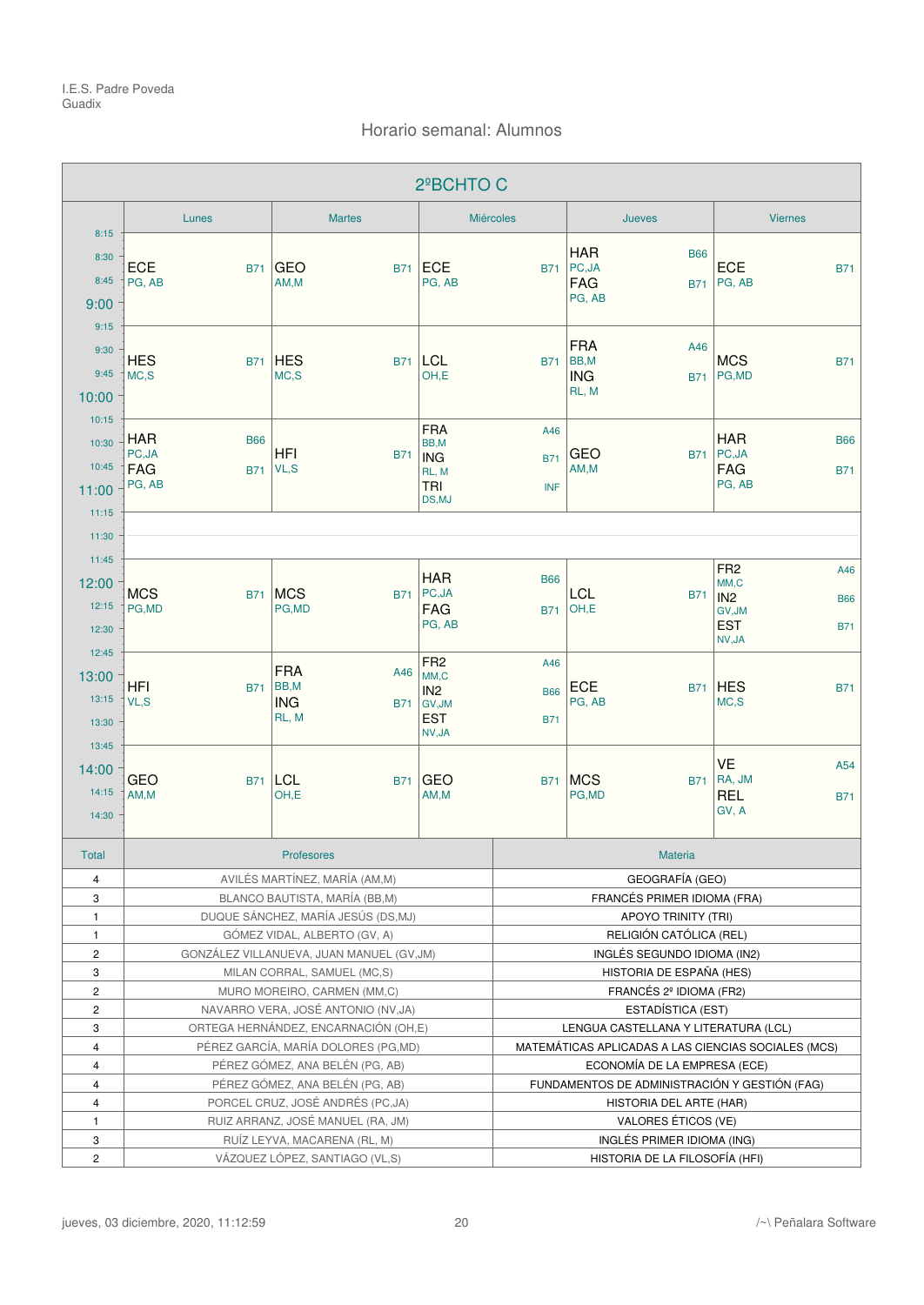|                                           | $2^{\circ}$ C                                                            |                                                                              |                                               |                                                            |                                              |                                   |                                                   |                         |  |  |  |  |
|-------------------------------------------|--------------------------------------------------------------------------|------------------------------------------------------------------------------|-----------------------------------------------|------------------------------------------------------------|----------------------------------------------|-----------------------------------|---------------------------------------------------|-------------------------|--|--|--|--|
|                                           | Lunes                                                                    | <b>Martes</b>                                                                |                                               | <b>Miércoles</b>                                           |                                              | <b>Jueves</b>                     | <b>Viernes</b>                                    |                         |  |  |  |  |
| 8:15<br>8:30<br>8:45<br>9:00              | <b>TEC</b><br>A38<br>PR, A                                               | EFIBIL<br>PISTA1<br>NO.E<br>EFI<br><b>PISTA2</b><br>VC, JM                   | <b>LCL</b><br>RM, MI                          | A38                                                        | FQU<br><b>CU,MC</b>                          | A38                               | <b>TEC</b><br>PR, A                               | A38                     |  |  |  |  |
| 9:15<br>9:30<br>9:45<br>10:00             | <b>MAT</b><br>A38<br>LN, R                                               | <b>FQU</b><br>A38<br><b>CU,MC</b>                                            | MAT<br>LN, R                                  | A38                                                        | <b>TUT</b><br>RM, MI                         | A38                               | <b>EPVA</b><br>LG, MA<br><b>EPVABIL</b><br>RC, MA | A38<br>AUD <sub>1</sub> |  |  |  |  |
| 10:15<br>10:30<br>10:45<br>11:00<br>11:15 | <b>FQU</b><br>A38<br><b>CU,MC</b>                                        | <b>LCL</b><br>A38<br>RM, MI                                                  | <b>GEH</b><br>CM, M                           | A38                                                        | LCL<br>RM, MI                                | A38                               | <b>RMA</b><br>PG,MD<br>FR2BIL<br>MM, C            | A39<br>AUD <sub>1</sub> |  |  |  |  |
| 11:30                                     |                                                                          |                                                                              |                                               |                                                            |                                              |                                   |                                                   |                         |  |  |  |  |
| 11:45<br>12:00<br>12:15<br>12:30          | <b>GEH</b><br>A38<br>CM,M                                                | <b>ING</b><br>A39<br>RS,M<br><b>INGBIL</b><br>AUD <sub>1</sub><br>PR, MV     | TEC<br>PR, A                                  | A38                                                        | <b>EFIBIL</b><br>NO, E<br>EFI<br>VC, JM      | PISTA1<br>PISTA <sub>2</sub>      | <b>RLC</b><br>RM, MI<br>∣INGBIL<br>PR,MV          | A39<br>AUD <sub>1</sub> |  |  |  |  |
| 12:45<br>13:00<br>13:15<br>13:30          | <b>MUS</b><br>A39<br>CD,E<br><b>MUSBIL</b><br>AUD <sub>1</sub><br>RA, JM | <b>EPVA</b><br>A39<br>LG, MA<br><b>EPVABIL</b><br>AUD <sub>1</sub><br>RC, MA | <b>MUS</b><br>CD,E<br><b>MUSBIL</b><br>RA, JM | A39<br>AUD <sub>1</sub>                                    | <b>ING</b><br>RS,M<br><b>INGBIL</b><br>PR,MV | A39<br>AUD <sub>1</sub>           | <b>MAT</b><br>LN,R                                | A38                     |  |  |  |  |
| 13:45<br>14:00<br>14:15<br>14:30          | <b>LCL</b><br>A38<br>RM, MI                                              | <b>RMA</b><br>A39<br>PG,MD<br>FR2BIL<br>AUD <sub>1</sub><br>MM, C            | <b>ING</b><br>RS,M<br><b>INGBIL</b><br>PR,MV  | A39<br>AUD <sub>1</sub>                                    | REL<br>RF,F                                  | A38                               | <b>GEH</b><br>CM,M                                | A38                     |  |  |  |  |
| <b>Total</b>                              |                                                                          | <b>Profesores</b>                                                            |                                               |                                                            |                                              | <b>Materia</b>                    |                                                   |                         |  |  |  |  |
| $\overline{c}$                            |                                                                          | CASANOVA DENGRA, ELENA (CD,E)                                                |                                               |                                                            |                                              | MÚSICA (MUS)                      |                                                   |                         |  |  |  |  |
| 3                                         |                                                                          | CORTÉS MAGÁN, MANUEL (CM,M)                                                  |                                               |                                                            |                                              | <b>GEOGRAFÍA E HISTORIA (GEH)</b> |                                                   |                         |  |  |  |  |
| 3                                         |                                                                          | COSTELA URBANO, MARÍA CRISTINA (CU,MC)                                       |                                               |                                                            |                                              | FÍSICA Y QUÍMICA (FQU)            |                                                   |                         |  |  |  |  |
| $\overline{c}$                            |                                                                          | LÁZARO GUIL, MARÍA ÁNGELES (LG, MA)                                          |                                               |                                                            |                                              | MATEMÁTICAS (MAT)                 | EDUCACIÓN PLÁSTICA, VISUAL Y AUDIOVISUAL (EPVA)   |                         |  |  |  |  |
| 3<br>$\overline{\mathbf{c}}$              |                                                                          | LORENTE NAVARRO, RAMÓN (LN,R)<br>MURO MOREIRO, CARMEN (MM,C)                 |                                               |                                                            |                                              |                                   | FRANCÉS SEGUNDO IDIOMA BILINGÜE (FR2BIL)          |                         |  |  |  |  |
| $\overline{\mathbf{c}}$                   |                                                                          | NOGUERAS OCAÑA, EDUARDO (NO,E)                                               |                                               |                                                            |                                              | EDUCACIÓN FÍSICA BILIGÚE (EFIBIL) |                                                   |                         |  |  |  |  |
| 3                                         |                                                                          | PEÑA ROSINO, ADRIÁN (PR, A)                                                  |                                               |                                                            |                                              | TECNOLOGÍA (TEC)                  |                                                   |                         |  |  |  |  |
| $\overline{c}$                            |                                                                          | PÉREZ GARCÍA, MARÍA DOLORES (PG,MD)                                          |                                               |                                                            |                                              | REFUERZO DE MATEMÁTICAS (RMA)     |                                                   |                         |  |  |  |  |
| 4                                         |                                                                          | PÉREZ RODRÍGUEZ, Mª VERÓNICA (PR, MV)                                        |                                               |                                                            |                                              |                                   | INGLÉS PRIMER IDIOMA BILINGÜE (INGBIL)            |                         |  |  |  |  |
| 4                                         |                                                                          | RAYA MEDINA, MARÍA INMACULADA (RM, MI)                                       |                                               |                                                            |                                              |                                   | LENGUA CASTELLANA Y LITERATURA (LCL)              |                         |  |  |  |  |
| $\mathbf{1}$                              |                                                                          | RAYA MEDINA, MARÍA INMACULADA (RM, MI)                                       |                                               |                                                            |                                              | TUTORÍA LECTIVA EN CLASE (TUT)    |                                                   |                         |  |  |  |  |
| $\mathbf{1}$                              |                                                                          | RAYA MEDINA, MARÍA INMACULADA (RM, MI)                                       |                                               | REFUERZO DE LENGUA CASTELLANA (RLC)                        |                                              |                                   |                                                   |                         |  |  |  |  |
| $\mathbf{1}$                              |                                                                          | RODRÍGUEZ FERNÁNDEZ, FERNANDO (RF,F)                                         |                                               | RELIGIÓN CATÓLICA (REL)                                    |                                              |                                   |                                                   |                         |  |  |  |  |
| $\overline{c}$                            |                                                                          | ROMACHO CONTRERAS, MIGUEL ANGEL (RC,MA)                                      |                                               | EDUCACIÓN PLÁSTICA VISUAL Y AUDIOVISUAL BILINGÜE (EPVABIL) |                                              |                                   |                                                   |                         |  |  |  |  |
| 3                                         |                                                                          | ROMERO SÁNCHEZ, MARÍA (RS,M)                                                 |                                               | INGLÉS PRIMER IDIOMA (ING)                                 |                                              |                                   |                                                   |                         |  |  |  |  |
| $\overline{\mathbf{c}}$<br>$\overline{c}$ |                                                                          | RUIZ ARRANZ, JOSÉ MANUEL (RA, JM)<br>VILLA CORTÉS, JOSÉ MANUEL (VC, JM)      |                                               | MÚSICA BILINGÜE (MUSBIL)<br>EDUCACIÓN FÍSICA (EFI)         |                                              |                                   |                                                   |                         |  |  |  |  |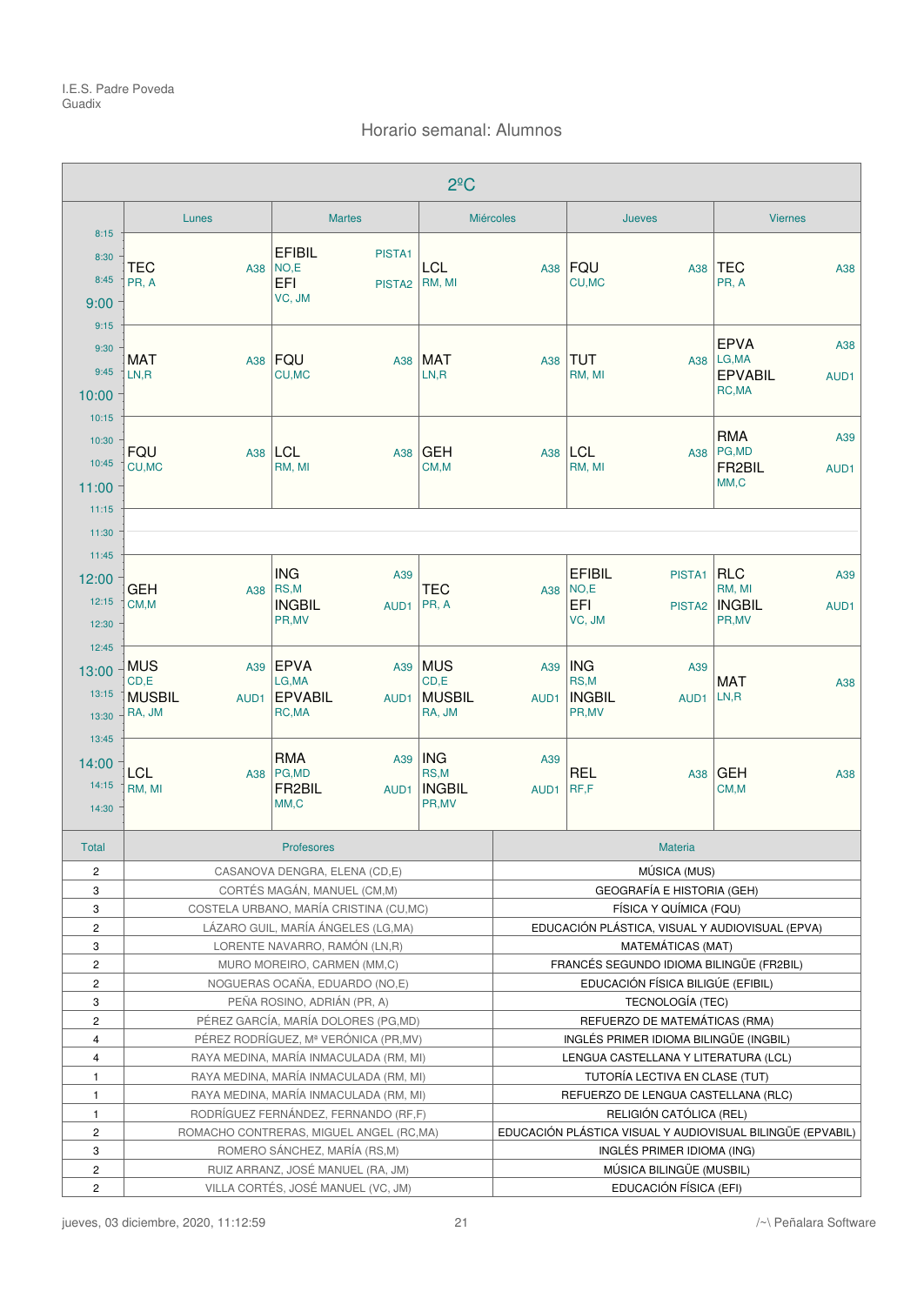|                                  | $2^{\circ}D$                                                             |                                                                             |                                               |                                                            |                                                                                |                                                                              |  |  |  |  |  |  |
|----------------------------------|--------------------------------------------------------------------------|-----------------------------------------------------------------------------|-----------------------------------------------|------------------------------------------------------------|--------------------------------------------------------------------------------|------------------------------------------------------------------------------|--|--|--|--|--|--|
|                                  | Lunes                                                                    | <b>Martes</b>                                                               |                                               | <b>Miércoles</b>                                           | <b>Jueves</b>                                                                  | <b>Viernes</b>                                                               |  |  |  |  |  |  |
| 8:15<br>8:30<br>8:45<br>9:00     | <b>GEH</b><br>A39<br>MC,S                                                | <b>EFIBIL</b><br>PISTA1<br>NO,E<br><b>EFI</b><br><b>PISTA2</b><br>VC, JM    | <b>GEH</b><br>MC <sub>,</sub> S               | A39                                                        | <b>LCL</b><br>A39<br>RM, MI                                                    | <b>FQU</b><br>A39<br>CU, MC                                                  |  |  |  |  |  |  |
| 9:15<br>9:30<br>9:45<br>10:00    | <b>FQU</b><br>A39<br><b>CU,MC</b>                                        | <b>TEC</b><br>A39<br>LS, A                                                  | <b>LCL</b><br>RM, MI                          | A39                                                        | TEC<br>A39<br>LS, A                                                            | <b>EPVA</b><br>A38<br> LG,MA<br><b>EPVABIL</b><br>AUD <sub>1</sub><br>RC, MA |  |  |  |  |  |  |
| 10:15<br>10:30<br>10:45<br>11:00 | TEC<br>A39<br>LS, A                                                      | MAT<br>A39<br>MM, JY                                                        | FQU<br>CU, MC                                 | A39                                                        | <b>TUT</b><br>A39<br>MM, JY                                                    | <b>RMA</b><br>A39<br>PG,MD<br>FR2BIL<br>AUD <sub>1</sub><br>MM, C            |  |  |  |  |  |  |
| 11:15<br>11:30                   |                                                                          |                                                                             |                                               |                                                            |                                                                                |                                                                              |  |  |  |  |  |  |
| 11:45<br>12:00<br>12:15<br>12:30 | LCL<br>A39<br>RM, MI                                                     | <b>ING</b><br>A39<br>RS,M<br><b>INGBIL</b><br>AUD <sub>1</sub><br>PR,MV     | <b>MAT</b><br>MM, JY                          | A39                                                        | <b>EFIBIL</b><br>PISTA1<br>NO, E<br><b>EFI</b><br>PISTA <sub>2</sub><br>VC, JM | <b>RLC</b><br>A39<br>RM, MI<br><b>INGBIL</b><br>AUD <sub>1</sub><br>PR, MV   |  |  |  |  |  |  |
| 12:45<br>13:00<br>13:15<br>13:30 | <b>MUS</b><br>A39<br>CD,E<br><b>MUSBIL</b><br>AUD <sub>1</sub><br>RA, JM | <b>EPVA</b><br>A39<br>LG,MA<br><b>EPVABIL</b><br>AUD <sub>1</sub><br>RC, MA | <b>MUS</b><br>CD,E<br><b>MUSBIL</b><br>RA, JM | A39<br>AUD <sub>1</sub>                                    | <b>ING</b><br>A39<br>RS,M<br><b>INGBIL</b><br>AUD <sub>1</sub><br>PR,MV        | <b>MAT</b><br>A39<br>MM, JY                                                  |  |  |  |  |  |  |
| 13:45<br>14:00<br>14:15<br>14:30 | <b>REL</b><br>A39<br>RF, F<br><b>VE</b><br>A40<br>CP,FD                  | <b>RMA</b><br>A39<br>PG,MD<br><b>FR2BIL</b><br>AUD <sub>1</sub><br>MM, C    | <b>ING</b><br>RS,M<br><b>INGBIL</b><br>PR, MV | A39<br>AUD <sub>1</sub>                                    | GEH<br>A39<br>MC <sub>,</sub> S                                                | LCL<br>A39<br>RM, MI                                                         |  |  |  |  |  |  |
| <b>Total</b>                     |                                                                          | <b>Profesores</b>                                                           |                                               | <b>Materia</b>                                             |                                                                                |                                                                              |  |  |  |  |  |  |
| $\overline{2}$                   |                                                                          | CASANOVA DENGRA, ELENA (CD,E)                                               |                                               | MÚSICA (MUS)                                               |                                                                                |                                                                              |  |  |  |  |  |  |
| 3                                |                                                                          | COSTELA URBANO, MARIA CRISTINA (CU,MC)                                      |                                               |                                                            | FÍSICA Y QUÍMICA (FQU)                                                         |                                                                              |  |  |  |  |  |  |
| $\mathbf{1}$                     |                                                                          | CUESTA PALMA, FCO. DAVID (CP,FD)                                            |                                               |                                                            | VALORES ÉTICOS (VE)                                                            |                                                                              |  |  |  |  |  |  |
| $\overline{c}$                   |                                                                          | LÁZARO GUIL, MARÍA ÁNGELES (LG, MA)                                         |                                               |                                                            | EDUCACIÓN PLÁSTICA, VISUAL Y AUDIOVISUAL (EPVA)                                |                                                                              |  |  |  |  |  |  |
| 3                                |                                                                          | LOZANO SALMERÓN, ANTONIO (LS,A)                                             |                                               |                                                            | TECNOLOGÍA (TEC)                                                               |                                                                              |  |  |  |  |  |  |
| 3<br>$\mathbf{1}$                |                                                                          | MAESO MARTÍNEZ, JOSÉ YOEL (MM,JY)<br>MAESO MARTÍNEZ, JOSÉ YOEL (MM,JY)      |                                               |                                                            | <b>MATEMÁTICAS (MAT)</b><br>TUTORÍA LECTIVA EN CLASE (TUT)                     |                                                                              |  |  |  |  |  |  |
| 3                                |                                                                          | MILAN CORRAL, SAMUEL (MC,S)                                                 |                                               |                                                            | GEOGRAFÍA E HISTORIA (GEH)                                                     |                                                                              |  |  |  |  |  |  |
| $\overline{c}$                   |                                                                          | MURO MOREIRO, CARMEN (MM,C)                                                 |                                               |                                                            | FRANCÉS SEGUNDO IDIOMA BILINGÜE (FR2BIL)                                       |                                                                              |  |  |  |  |  |  |
| $\overline{c}$                   |                                                                          | NOGUERAS OCAÑA, EDUARDO (NO,E)                                              |                                               |                                                            | EDUCACIÓN FÍSICA BILIGÚE (EFIBIL)                                              |                                                                              |  |  |  |  |  |  |
| $\overline{c}$                   |                                                                          | PÉREZ GARCÍA, MARÍA DOLORES (PG,MD)                                         |                                               |                                                            | REFUERZO DE MATEMÁTICAS (RMA)                                                  |                                                                              |  |  |  |  |  |  |
| 4                                |                                                                          | PÉREZ RODRÍGUEZ, Mª VERÓNICA (PR, MV)                                       |                                               |                                                            | INGLÉS PRIMER IDIOMA BILINGÜE (INGBIL)                                         |                                                                              |  |  |  |  |  |  |
| 4                                |                                                                          | RAYA MEDINA, MARÍA INMACULADA (RM, MI)                                      |                                               |                                                            | LENGUA CASTELLANA Y LITERATURA (LCL)                                           |                                                                              |  |  |  |  |  |  |
| $\mathbf{1}$                     |                                                                          | RAYA MEDINA, MARÍA INMACULADA (RM, MI)                                      |                                               | REFUERZO DE LENGUA CASTELLANA (RLC)                        |                                                                                |                                                                              |  |  |  |  |  |  |
| $\mathbf{1}$                     |                                                                          | RODRÍGUEZ FERNÁNDEZ, FERNANDO (RF,F)                                        |                                               | RELIGIÓN CATÓLICA (REL)                                    |                                                                                |                                                                              |  |  |  |  |  |  |
| $\overline{c}$                   |                                                                          | ROMACHO CONTRERAS, MIGUEL ANGEL (RC,MA)                                     |                                               | EDUCACIÓN PLÁSTICA VISUAL Y AUDIOVISUAL BILINGÜE (EPVABIL) |                                                                                |                                                                              |  |  |  |  |  |  |
| 3                                |                                                                          | ROMERO SÁNCHEZ, MARÍA (RS,M)                                                |                                               | INGLÉS PRIMER IDIOMA (ING)                                 |                                                                                |                                                                              |  |  |  |  |  |  |
| 2                                |                                                                          | RUIZ ARRANZ, JOSÉ MANUEL (RA, JM)                                           |                                               |                                                            | MÚSICA BILINGÜE (MUSBIL)                                                       |                                                                              |  |  |  |  |  |  |
| $\mathbf{2}$                     |                                                                          | VILLA CORTÉS, JOSÉ MANUEL (VC, JM)                                          |                                               |                                                            | EDUCACIÓN FÍSICA (EFI)                                                         |                                                                              |  |  |  |  |  |  |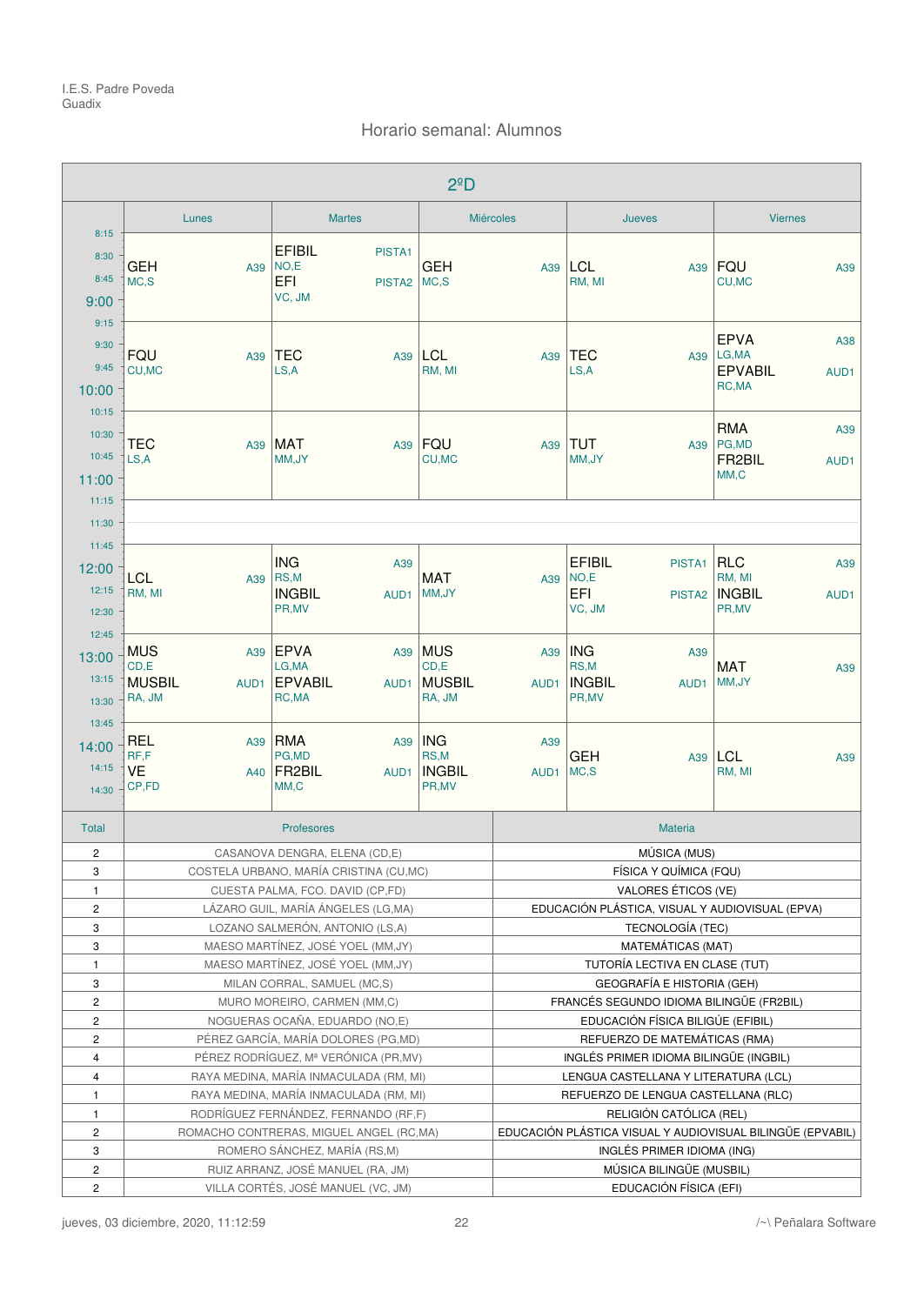|                                           | 2 <sup>°</sup> SMR                       |                                                            |                                       |                                                                |                                        |  |  |  |  |  |  |  |
|-------------------------------------------|------------------------------------------|------------------------------------------------------------|---------------------------------------|----------------------------------------------------------------|----------------------------------------|--|--|--|--|--|--|--|
| 8:15                                      | Lunes                                    | <b>Martes</b>                                              | <b>Miércoles</b>                      | <b>Jueves</b>                                                  | <b>Viernes</b>                         |  |  |  |  |  |  |  |
| 8:30<br>8:45<br>9:00                      | <b>APLWE</b><br>A6<br>HA,FM              | <b>HLC</b><br>A6<br>PR, A                                  | <b>APLWE</b><br>HA,FM                 | A6 SEGIN<br>A <sub>6</sub><br>UD, MR                           | <b>SOPR</b><br>A <sub>6</sub><br>SA,A  |  |  |  |  |  |  |  |
| 9:15<br>9:30<br>9:45<br>10:00<br>10:15    | <b>SOPR</b><br>A <sub>6</sub><br>SA,A    | <b>SOPR</b><br>A <sub>6</sub><br>SA,A                      | <b>EINEM</b><br>VA,F                  | A6 EINEM<br>A <sub>6</sub><br>VA,F                             | SERRE<br>A <sub>6</sub><br>PR, A       |  |  |  |  |  |  |  |
| 10:30<br>10:45<br>11:00                   | <b>SERRE</b><br>A <sub>6</sub><br>PR, A  |                                                            | <b>SOPR</b><br>A <sub>6</sub><br>SA,A | <b>SOPR</b><br>A <sub>6</sub><br>SA,A                          | APLWE<br>A <sub>6</sub><br>HA,FM       |  |  |  |  |  |  |  |
| 11:15<br>11:30                            |                                          |                                                            |                                       |                                                                |                                        |  |  |  |  |  |  |  |
| 11:45<br>12:00<br>12:15<br>12:30          | <b>SERRE</b><br>A <sub>6</sub><br>PR, A  | <b>SERRE</b><br>A <sub>6</sub>                             | <b>SOPR</b><br>SA,A                   | $A6$ HLC<br>A <sub>6</sub><br>PR, A                            | <b>EINEM</b><br>A <sub>6</sub><br>VA,F |  |  |  |  |  |  |  |
| 12:45<br>13:00<br>13:15<br>13:30<br>13:45 | <b>EINEM</b><br>A <sub>6</sub><br>VA,F   | PR, A                                                      | <b>SEGIN</b><br>UD, MR                | A6 APLWE<br>A <sub>6</sub><br>HA,FM                            | SEGIN<br>A <sub>6</sub><br>UD, MR      |  |  |  |  |  |  |  |
| 14:00<br>14:15<br>14:30                   | <b>SEGIN</b><br>A <sub>6</sub><br>UD, MR | <b>SEGIN</b><br>A <sub>6</sub><br>UD, MR                   | SERRE<br>PR, A                        | A6 SERRE<br>A <sub>6</sub><br>PR, A                            | <b>HLC</b><br>A <sub>6</sub><br>PR, A  |  |  |  |  |  |  |  |
| Total                                     |                                          | Profesores                                                 |                                       | Materia                                                        |                                        |  |  |  |  |  |  |  |
| 4                                         |                                          | HIDALGO ALONSO, FRANCISCO MANUEL (HA,FM)                   |                                       | APLICACIONES WEB (APLWE)                                       |                                        |  |  |  |  |  |  |  |
| $\overline{7}$<br>$\boldsymbol{3}$        |                                          | PEÑA ROSINO, ADRIÁN (PR, A)<br>PEÑA ROSINO, ADRIÁN (PR, A) |                                       | SERVICIOS EN RED (SERRE)<br>HORAS DE LIBRE CONFIGURACIÓN (HLC) |                                        |  |  |  |  |  |  |  |
| $\boldsymbol{7}$                          |                                          | SÁNCHEZ ALONSO, ANTONIO (SA, A)                            |                                       | SISTEMAS OPERATIVOS EN RED (SOPR)                              |                                        |  |  |  |  |  |  |  |
| 5                                         |                                          | UBEROS DELGADO, Mª ROSARIO (UD, MR)                        |                                       | SEGURIDAD INFORMÁTICA (SEGIN)                                  |                                        |  |  |  |  |  |  |  |
| $\pmb{4}$                                 |                                          | VARÓN ALARCÓN, FRANCISCA (VA,F)                            |                                       | EMPRESA E INICIATIVA EMPRENDEDORA (EINEM)                      |                                        |  |  |  |  |  |  |  |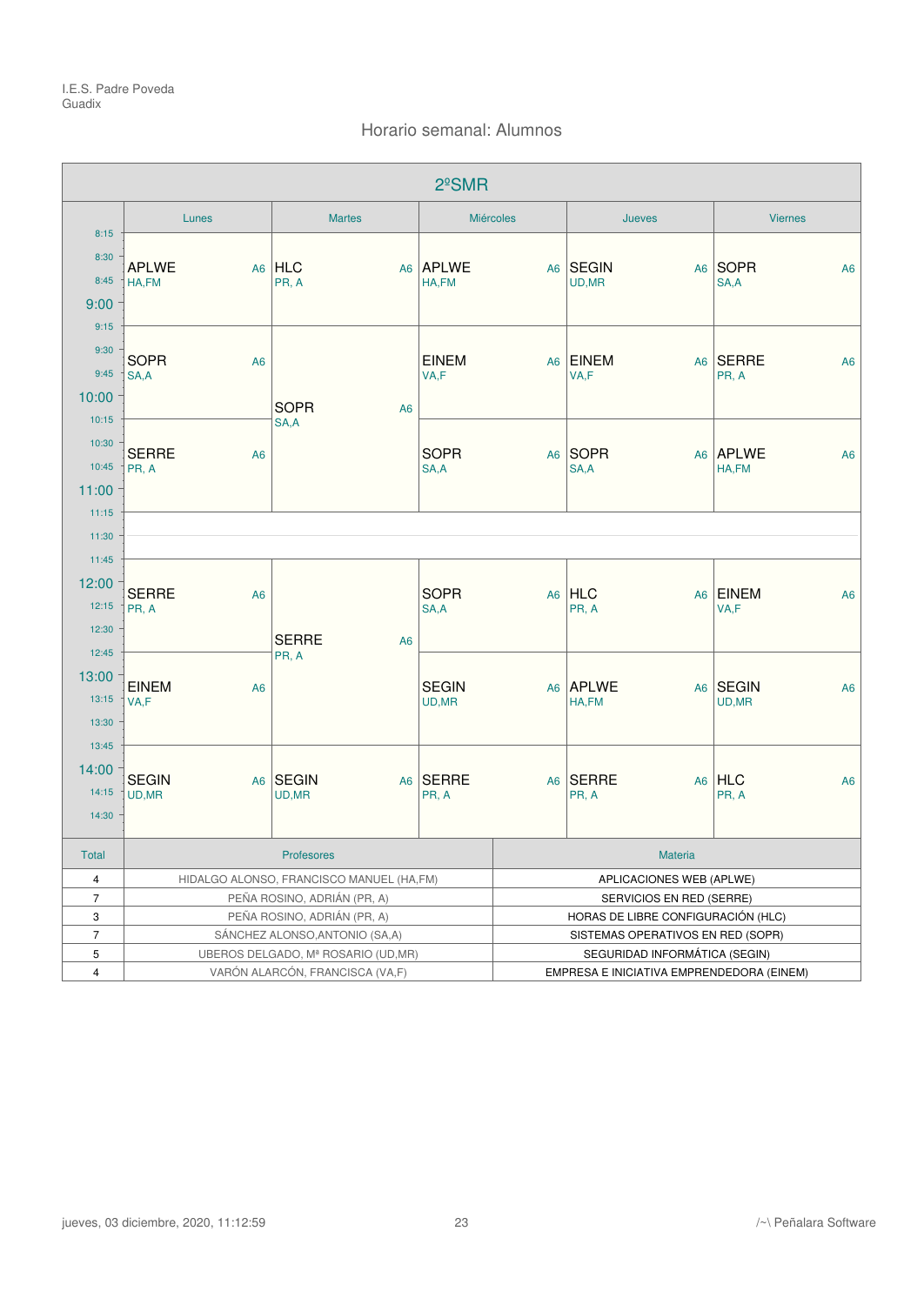|                         | 3 <sup>°</sup> A     |                                            |                                                             |                                     |                     |                                                 |                           |                           |                                                         |            |  |  |
|-------------------------|----------------------|--------------------------------------------|-------------------------------------------------------------|-------------------------------------|---------------------|-------------------------------------------------|---------------------------|---------------------------|---------------------------------------------------------|------------|--|--|
|                         |                      | Lunes                                      |                                                             | <b>Martes</b>                       |                     | <b>Miércoles</b>                                |                           | Jueves                    | <b>Viernes</b>                                          |            |  |  |
| 8:15                    |                      |                                            |                                                             |                                     |                     |                                                 |                           |                           |                                                         |            |  |  |
| 8:30                    |                      |                                            | <b>TUT</b>                                                  | A54                                 | <b>ACM</b>          | A54                                             | <b>ACM</b>                | A54                       |                                                         |            |  |  |
| 8:45                    |                      |                                            | NM,FJ                                                       |                                     | NM,FJ               |                                                 | NM,FJ                     |                           |                                                         |            |  |  |
| 9:00                    | <b>ACM</b>           | A54                                        |                                                             |                                     |                     |                                                 |                           |                           | <b>ACM</b>                                              | A54        |  |  |
| 9:15                    | NM,FJ                |                                            |                                                             |                                     |                     |                                                 |                           |                           | NM,FJ                                                   |            |  |  |
| 9:30                    |                      |                                            | <b>ALE</b>                                                  | A54                                 | <b>ECDH</b>         | A54                                             |                           |                           |                                                         |            |  |  |
| 9:45                    |                      |                                            | GV, JM                                                      |                                     | MC,S                |                                                 |                           |                           |                                                         |            |  |  |
| 10:00                   |                      |                                            |                                                             |                                     |                     |                                                 | <b>ALS</b>                |                           |                                                         |            |  |  |
| 10:15                   |                      |                                            |                                                             |                                     |                     |                                                 | OH,E                      | A54                       |                                                         |            |  |  |
| 10:30                   |                      |                                            |                                                             |                                     |                     |                                                 |                           |                           |                                                         |            |  |  |
| 10:45                   | <b>ALE</b><br>GV, JM | A54                                        | EFI<br>GV, JM                                               | PISTA1                              | <b>ALS</b><br>OH,E  | A54                                             |                           |                           | <b>APR</b><br>MM, J                                     | A54        |  |  |
| 11:00                   |                      |                                            |                                                             |                                     |                     |                                                 |                           |                           |                                                         |            |  |  |
| 11:15                   |                      |                                            |                                                             |                                     |                     |                                                 |                           |                           |                                                         |            |  |  |
| 11:30                   |                      |                                            |                                                             |                                     |                     |                                                 |                           |                           |                                                         |            |  |  |
| 11:45                   |                      |                                            |                                                             |                                     |                     |                                                 |                           |                           |                                                         |            |  |  |
|                         |                      |                                            |                                                             |                                     |                     |                                                 |                           |                           |                                                         |            |  |  |
| 12:00                   | EFI                  | PISTA1                                     | <b>ALS</b>                                                  | A54                                 | <b>ALE</b>          |                                                 | $A54$ ALE                 | A54                       |                                                         |            |  |  |
| 12:15                   | GV, JM               |                                            | OH,E                                                        |                                     | GV, JM              |                                                 | GV, JM                    |                           |                                                         |            |  |  |
| 12:30                   |                      |                                            |                                                             |                                     |                     |                                                 |                           |                           | <b>ALS</b>                                              | A54        |  |  |
| 12:45                   |                      |                                            |                                                             |                                     |                     |                                                 |                           |                           | OH,E                                                    |            |  |  |
| 13:00                   |                      |                                            | <b>ACM</b>                                                  | A54                                 | APR                 | A54                                             | <b>TIC</b>                | <b>INF</b>                |                                                         |            |  |  |
| 13:15                   |                      |                                            | NM,FJ                                                       |                                     | MM, J               |                                                 | UD, MR                    |                           |                                                         |            |  |  |
| 13:30                   | <b>ALS</b>           | A54                                        |                                                             |                                     |                     |                                                 |                           |                           |                                                         |            |  |  |
| 13:45                   | OH,E                 |                                            |                                                             |                                     |                     |                                                 |                           |                           |                                                         |            |  |  |
| 14:00                   |                      |                                            |                                                             |                                     | VE                  | A54                                             |                           |                           |                                                         |            |  |  |
| 14:15                   |                      |                                            | <b>APR</b><br>MM, J                                         | A54                                 | MM, J<br><b>REL</b> | <b>ACTOS</b>                                    | <b>TUO</b><br><b>BJ,A</b> | A54                       | <b>TIC</b><br>UD, MR                                    | <b>INF</b> |  |  |
| 14:30                   |                      |                                            |                                                             |                                     | RF,F                |                                                 |                           |                           |                                                         |            |  |  |
|                         |                      |                                            |                                                             |                                     |                     |                                                 |                           |                           |                                                         |            |  |  |
| Total                   |                      |                                            | Profesores                                                  |                                     |                     |                                                 |                           | Materia                   |                                                         |            |  |  |
| $\mathbf{1}$            |                      |                                            | BAILÓN JIMÉNEZ, ANTONIO (BJ,A)                              |                                     |                     |                                                 |                           | TUTORÍA ORIENTACIÓN (TUO) |                                                         |            |  |  |
| $\overline{\mathbf{4}}$ |                      | GONZÁLEZ VILLANUEVA, JUAN MANUEL (GV, JM)  |                                                             |                                     |                     |                                                 |                           |                           | ÁMBITO DE LENGUAS EXTRANJERAS (INGLÉS) (ALE)            |            |  |  |
| 2                       |                      | GONZÁLEZ VILLANUEVA, JUAN MANUEL (GV, JM)  |                                                             |                                     |                     |                                                 |                           | EDUCACIÓN FÍSICA (EFI)    |                                                         |            |  |  |
| 1<br>3                  |                      |                                            | MILAN CORRAL, SAMUEL (MC,S)<br>MIRANDA MALLOL, JESÚS (MM,J) |                                     |                     |                                                 |                           | ÁMBITO PRÁCTICO (APR)     | EDUCACIÓN PARA LA CIUDADANÍA Y LOS DERECHOS HUMANO (ECD |            |  |  |
| 1                       |                      |                                            | MIRANDA MALLOL, JESÚS (MM,J)                                |                                     |                     |                                                 |                           | VALORES ÉTICOS (VE)       |                                                         |            |  |  |
| $\overline{7}$          |                      | NARVÁEZ MARTÍNEZ, FRANCISCO JAVIER (NM,FJ) |                                                             |                                     |                     | ÁMBITO CIENTÍFICO MATEMÁTICO (ACM)              |                           |                           |                                                         |            |  |  |
| 1                       |                      | NARVÁEZ MARTÍNEZ, FRANCISCO JAVIER (NM,FJ) |                                                             |                                     |                     | TUTORÍA LECTIVA EN CLASE (TUT)                  |                           |                           |                                                         |            |  |  |
| 8                       |                      | ORTEGA HERNÁNDEZ, ENCARNACIÓN (OH,E)       |                                                             |                                     |                     | ÁMBITO LINGÜÍSTICO SOCIAL (ALS)                 |                           |                           |                                                         |            |  |  |
| 1                       |                      | RODRÍGUEZ FERNÁNDEZ, FERNANDO (RF,F)       |                                                             |                                     |                     |                                                 |                           | RELIGIÓN CATÓLICA (REL)   |                                                         |            |  |  |
| $\overline{c}$          |                      |                                            |                                                             | UBEROS DELGADO, Mª ROSARIO (UD, MR) |                     | TECNOLOGÍAS DE INFORMACIÓN Y COMUNICACIÓN (TIC) |                           |                           |                                                         |            |  |  |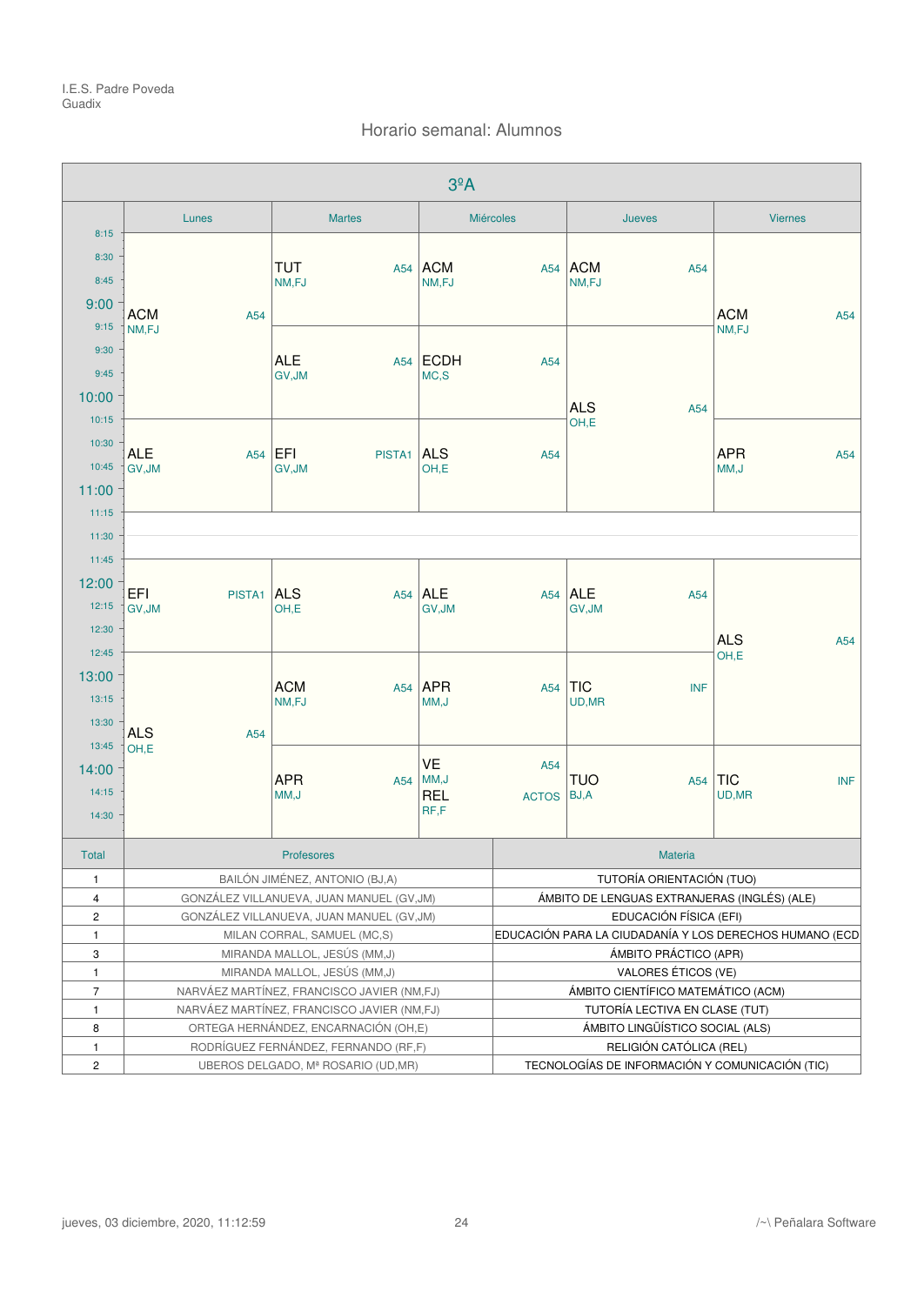|                                           | 3 <sup>°</sup> B      |                                           |                                                                        |                   |                                   |                                                           |                                          |                                                                 |                      |                |  |  |
|-------------------------------------------|-----------------------|-------------------------------------------|------------------------------------------------------------------------|-------------------|-----------------------------------|-----------------------------------------------------------|------------------------------------------|-----------------------------------------------------------------|----------------------|----------------|--|--|
|                                           |                       | Lunes                                     | <b>Martes</b>                                                          |                   |                                   | <b>Miércoles</b>                                          |                                          | Jueves                                                          |                      | <b>Viernes</b> |  |  |
| 8:15<br>8:30<br>8:45<br>9:00              | <b>ING</b><br>RL, M   | A40                                       | <b>MAC</b><br>NV, JA                                                   | A40               | MAC<br>NV, JA                     | A40                                                       | FR <sub>2</sub><br>MM,C<br>RMA<br>NV, JA | A40<br>A46                                                      | <b>TEC</b><br> LS, A | A40            |  |  |
| 9:15<br>9:30<br>9:45<br>10:00             | <b>MAC</b><br>NV, JA  | A40                                       | <b>ING</b><br>RL, M                                                    | A40               | FQU<br>CU, MC                     | A40                                                       | <b>EFI</b><br>GV, JM                     | PISTA1                                                          | <b>GEH</b><br>AM,M   | A40            |  |  |
| 10:15<br>10:30<br>10:45<br>11:00<br>11:15 | <b>LCL</b><br>FM, ANA | A40                                       | <b>TING</b><br>DS,MJ<br><b>RLC</b><br>FM, ANA<br><b>TING</b><br>RL, M  | A40<br>A46<br>A54 | <b>GEH</b><br>AM,M                | A40                                                       | MAC<br>NV, JA                            | A40                                                             | FQU<br>CU, MC        | A40            |  |  |
| 11:30                                     |                       |                                           |                                                                        |                   |                                   |                                                           |                                          |                                                                 |                      |                |  |  |
| 11:45<br>12:00<br>12:15<br>12:30<br>12:45 | <b>TEC</b><br>LS, A   | A40                                       | FR <sub>2</sub><br>MM, C<br><b>RMA</b><br>NV, JA                       | A40<br>A46        | <b>ING</b><br>RL, M               | A40                                                       | LCL<br>FM, ANA                           | A40                                                             | BYG<br>TL,ME         | A40            |  |  |
| 13:00<br>13:15<br>13:30                   | <b>GEH</b><br>AM,M    | A40                                       | <b>BYG</b><br>TL,ME                                                    | A40               | <b>TEC</b><br>LS,A                |                                                           | A40 ECDH<br>CP,FD                        | A40                                                             | <b>ING</b><br>RL, M  | A40            |  |  |
| 13:45<br>14:00<br>14:15<br>14:30          | <b>EFI</b><br>GV, JM  | PISTA1                                    | <b>LCL</b><br>FM, ANA                                                  | A40               | VE<br>MM, J<br><b>REL</b><br>RF,F | A54<br><b>ACTOS</b>                                       | TUT<br>RL, M                             | A40                                                             | LCL<br>FM, ANA       | A40            |  |  |
| Total                                     |                       |                                           | <b>Profesores</b>                                                      |                   |                                   |                                                           |                                          | <b>Materia</b>                                                  |                      |                |  |  |
| 3                                         |                       |                                           | AVILÉS MARTÍNEZ, MARÍA (AM,M)                                          |                   |                                   |                                                           |                                          | <b>GEOGRAFÍA E HISTORIA (GEH)</b>                               |                      |                |  |  |
| $\mathsf 2$                               |                       |                                           | COSTELA URBANO, MARÍA CRISTINA (CU,MC)                                 |                   |                                   |                                                           |                                          | FÍSICA Y QUÍMICA (FQU)                                          |                      |                |  |  |
| $\mathbf{1}$                              |                       |                                           | CUESTA PALMA, FCO. DAVID (CP,FD)<br>DUQUE SÁNCHEZ, MARÍA JESÚS (DS,MJ) |                   |                                   |                                                           |                                          | EDUCACIÓN PARA LA CIUDADANÍA Y LOS DERECHOS HUMANO (ECD         |                      |                |  |  |
| $\mathbf{1}$<br>$\overline{\mathbf{4}}$   |                       |                                           | FERNÁNDEZ MARTÍN, ANA (FM, ANA)                                        |                   |                                   |                                                           |                                          | TALLER DE INGLÉS (TING)<br>LENGUA CASTELLANA Y LITERATURA (LCL) |                      |                |  |  |
| 1                                         |                       |                                           | FERNÁNDEZ MARTÍN, ANA (FM, ANA)                                        |                   |                                   |                                                           |                                          | REFUERZO DE LENGUA CASTELLANA (RLC)                             |                      |                |  |  |
| $\overline{\mathbf{c}}$                   |                       | GONZÁLEZ VILLANUEVA, JUAN MANUEL (GV,JM)  |                                                                        |                   |                                   |                                                           |                                          | EDUCACIÓN FÍSICA (EFI)                                          |                      |                |  |  |
| 3                                         |                       |                                           | LOZANO SALMERÓN, ANTONIO (LS,A)                                        |                   |                                   |                                                           |                                          | TECNOLOGÍA (TEC)                                                |                      |                |  |  |
| 1                                         |                       |                                           | MIRANDA MALLOL, JESÚS (MM,J)                                           |                   |                                   |                                                           |                                          | VALORES ÉTICOS (VE)                                             |                      |                |  |  |
| $\overline{\mathbf{c}}$                   |                       |                                           | MURO MOREIRO, CARMEN (MM,C)                                            |                   |                                   |                                                           |                                          | FRANCÉS 2º IDIOMA (FR2)                                         |                      |                |  |  |
| $\overline{4}$                            |                       |                                           | NAVARRO VERA, JOSÉ ANTONIO (NV, JA)                                    |                   |                                   |                                                           |                                          | MATEMÁTICAS ACADÉMICAS (MAC)                                    |                      |                |  |  |
| $\overline{\mathbf{c}}$                   |                       |                                           | NAVARRO VERA, JOSÉ ANTONIO (NV, JA)                                    |                   |                                   | REFUERZO DE MATEMÁTICAS (RMA)                             |                                          |                                                                 |                      |                |  |  |
| 1                                         |                       |                                           | RODRÍGUEZ FERNÁNDEZ, FERNANDO (RF,F)                                   |                   |                                   | RELIGIÓN CATÓLICA (REL)                                   |                                          |                                                                 |                      |                |  |  |
| $\overline{\mathbf{4}}$                   |                       |                                           | RUÍZ LEYVA, MACARENA (RL, M)                                           |                   |                                   | INGLÉS PRIMER IDIOMA (ING)                                |                                          |                                                                 |                      |                |  |  |
| $\mathbf{1}$<br>$\mathbf{1}$              |                       |                                           | RUÍZ LEYVA, MACARENA (RL, M)<br>RUÍZ LEYVA, MACARENA (RL, M)           |                   |                                   | TALLER DE INGLÉS (TING)<br>TUTORÍA LECTIVA EN CLASE (TUT) |                                          |                                                                 |                      |                |  |  |
| $\mathsf 2$                               |                       | TORTOSA LÓPEZ, MARÍA ENCARNACIÓN (TL, ME) |                                                                        |                   |                                   |                                                           |                                          | BIOLOGÍA Y GEOLOGÍA (BYG)                                       |                      |                |  |  |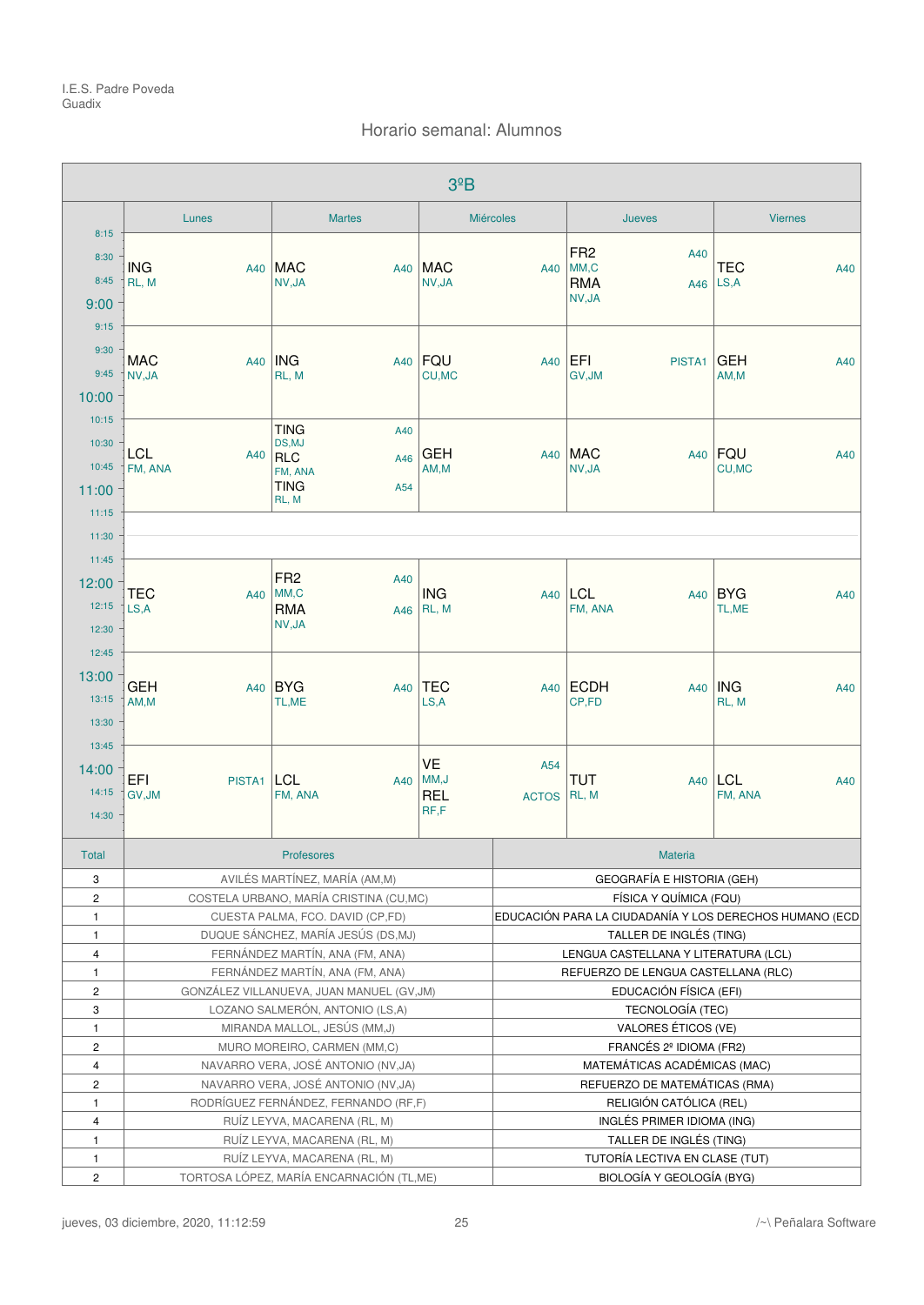|                                  |                                                |                                            |                                                |                                      | $3^{\circ}$ C                                   |                                                                                                |                                                |                                                                       |                                                   |                                      |
|----------------------------------|------------------------------------------------|--------------------------------------------|------------------------------------------------|--------------------------------------|-------------------------------------------------|------------------------------------------------------------------------------------------------|------------------------------------------------|-----------------------------------------------------------------------|---------------------------------------------------|--------------------------------------|
|                                  |                                                | Lunes                                      |                                                | <b>Martes</b>                        |                                                 | <b>Miércoles</b>                                                                               |                                                | Jueves                                                                |                                                   | <b>Viernes</b>                       |
| 8:15<br>8:30<br>8:45<br>9:00     | <b>GEHBIL</b><br>PC, JA<br><b>GEH</b><br>AM, M | <b>ACTOS</b><br><b>B70</b>                 | <b>INGBIL</b><br>GV, JM<br><b>ING</b><br>RL, M | <b>ACTOS</b><br><b>B70</b>           | <b>GEHBIL</b><br>PC, JA<br><b>GEH</b><br>AM,M   | <b>ACTOS</b><br><b>B70</b>                                                                     | <b>INGBIL</b><br>GV, JM<br><b>ING</b><br>RL, M | <b>ACTOS</b><br><b>B70</b>                                            | GEHBIL<br>PC, JA<br><b>GEH</b><br>AM,M            | <b>ACTOS</b><br><b>B70</b>           |
| 9:15<br>9:30<br>9:45<br>10:00    | <b>INGBIL</b><br>GV, JM<br><b>ING</b><br>RL, M | <b>ACTOS</b><br><b>B70</b>                 | <b>MATBIL</b><br>LG, C<br><b>MAC</b><br>NM,FJ  | <b>ACTOS</b><br><b>B70</b>           | <b>MATBIL</b><br>LG, C<br><b>MAC</b><br>NM,FJ   | <b>ACTOS</b><br><b>B70</b>                                                                     | <b>MATBIL</b><br>LG, C<br> MAC<br>NM,FJ        | <b>ACTOS</b><br><b>B70</b>                                            | <b>INGBIL</b><br>GV, JM<br><b>ING</b><br>RL, M    | <b>ACTOS</b><br><b>B70</b>           |
| 10:15<br>10:30<br>10:45<br>11:00 | <b>MATBIL</b><br>LG, C<br><b>MAC</b><br>NM,FJ  | <b>ACTOS</b><br><b>B70</b>                 | <b>LCL</b><br>MO, MC                           | D <sub>120</sub>                     | <b>INGBIL</b><br>GV, JM<br><b>RLC</b><br>RM, MI | <b>ACTOS</b><br>D <sub>120</sub>                                                               | <b>ECDH</b><br>PC, JA                          | D <sub>120</sub>                                                      | <b>TEC</b><br>LS, A                               | D <sub>120</sub>                     |
| 11:15<br>11:30<br>11:45          |                                                |                                            |                                                |                                      | <b>EFIBIL</b>                                   | PISTA1                                                                                         |                                                |                                                                       |                                                   |                                      |
| 12:00<br>12:15<br>12:30<br>12:45 | <b>TUT</b><br><b>CU,MC</b>                     | D <sub>120</sub>                           | <b>TEC</b><br>LS, A                            | D <sub>120</sub>                     | NO,E<br><b>EFI</b><br>VC, JM                    | PISTA2 MO, MC                                                                                  | <b>LCL</b>                                     | D <sub>120</sub>                                                      | <b>FQU</b><br>CU, MC                              | D <sub>120</sub>                     |
| 13:00<br>13:15<br>13:30          | <b>TEC</b><br>LS, A                            | D <sub>120</sub>                           | <b>REL</b><br>RF,F<br><b>VE</b><br>RO, JE      | D <sub>120</sub><br>TEC <sub>1</sub> | <b>FQU</b><br><b>CU,MC</b>                      | D <sub>120</sub>                                                                               | BYG<br>TL,ME                                   | <b>LABBYG</b>                                                         | FR2BIL<br>MM <sub>.</sub> C<br><b>RMA</b><br>MM,J | AUD <sub>1</sub><br>D <sub>120</sub> |
| 13:45<br>14:00<br>14:15<br>14:30 | FR2BIL<br>MM, C<br><b>RMA</b><br>MM, J         | AUD <sub>1</sub><br>D <sub>120</sub>       | <b>BYG</b><br>TL, ME                           | D <sub>120</sub>                     | <b>ILCL</b><br>MO, MC                           | D <sub>120</sub>                                                                               | <b>EFIBIL</b><br>NO, E<br><b>EFI</b><br>VC, JM | PISTA1<br>PISTA <sub>2</sub>                                          | <b>LCL</b><br> MO,MC                              | D <sub>120</sub>                     |
| Total                            |                                                |                                            | <b>Profesores</b>                              |                                      |                                                 |                                                                                                |                                                | <b>Materia</b>                                                        |                                                   |                                      |
| 3                                |                                                |                                            | AVILÉS MARTÍNEZ, MARÍA (AM,M)                  |                                      |                                                 |                                                                                                |                                                | GEOGRAFÍA E HISTORIA (GEH)                                            |                                                   |                                      |
| $\mathbf{1}$                     |                                                | COSTELA URBANO, MARÍA CRISTINA (CU,MC)     |                                                |                                      |                                                 |                                                                                                |                                                | TUTORÍA LECTIVA EN CLASE (TUT)                                        |                                                   |                                      |
| 2                                |                                                | COSTELA URBANO, MARÍA CRISTINA (CU,MC)     |                                                |                                      |                                                 |                                                                                                |                                                | FÍSICA Y QUÍMICA (FQU)                                                |                                                   |                                      |
| 5                                |                                                | GONZÁLEZ VILLANUEVA, JUAN MANUEL (GV, JM)  |                                                |                                      |                                                 |                                                                                                |                                                | INGLÉS PRIMER IDIOMA BILINGÜE (INGBIL)                                |                                                   |                                      |
| 4                                |                                                |                                            | LÁZARO GONZÁLEZ, CRISTINA (LG,C)               |                                      |                                                 |                                                                                                |                                                | MATEMÁTICAS BILINGÜE (MATBIL)                                         |                                                   |                                      |
| 3                                |                                                |                                            | LOZANO SALMERÓN, ANTONIO (LS,A)                |                                      |                                                 |                                                                                                |                                                | TECNOLOGÍA (TEC)                                                      |                                                   |                                      |
| 4<br>$\overline{\mathbf{c}}$     |                                                |                                            | MIRANDA MALLOL, JESÚS (MM,J)                   | MEMBRILLA OLEA, Mª CARMEN (MO,MC)    |                                                 |                                                                                                |                                                | LENGUA CASTELLANA Y LITERATURA (LCL)<br>REFUERZO DE MATEMÁTICAS (RMA) |                                                   |                                      |
| 2                                |                                                |                                            | MURO MOREIRO, CARMEN (MM,C)                    |                                      |                                                 |                                                                                                |                                                | FRANCÉS SEGUNDO IDIOMA BILINGÜE (FR2BIL)                              |                                                   |                                      |
| 4                                |                                                | NARVÁEZ MARTÍNEZ, FRANCISCO JAVIER (NM,FJ) |                                                |                                      |                                                 |                                                                                                |                                                | MATEMÁTICAS ACADÉMICAS (MAC)                                          |                                                   |                                      |
| $\sqrt{2}$                       |                                                |                                            | NOGUERAS OCAÑA, EDUARDO (NO,E)                 |                                      |                                                 |                                                                                                |                                                | EDUCACIÓN FÍSICA BILIGÚE (EFIBIL)                                     |                                                   |                                      |
| 3                                |                                                |                                            | PORCEL CRUZ, JOSÉ ANDRÉS (PC, JA)              |                                      |                                                 |                                                                                                |                                                | GEOGRAFÍA E HISTORIA BILINGÜE (GEHBIL)                                |                                                   |                                      |
| $\mathbf{1}$                     |                                                |                                            | PORCEL CRUZ, JOSÉ ANDRÉS (PC, JA)              |                                      |                                                 |                                                                                                |                                                |                                                                       |                                                   |                                      |
| $\mathbf{1}$                     |                                                | RAYA MEDINA, MARÍA INMACULADA (RM, MI)     |                                                |                                      |                                                 | EDUCACIÓN PARA LA CIUDADANÍA Y LOS DERECHOS HUMANO (ECD<br>REFUERZO DE LENGUA CASTELLANA (RLC) |                                                |                                                                       |                                                   |                                      |
| $\mathbf{1}$                     |                                                | RODRÍGUEZ FERNÁNDEZ, FERNANDO (RF,F)       |                                                |                                      |                                                 | RELIGIÓN CATÓLICA (REL)                                                                        |                                                |                                                                       |                                                   |                                      |
| 4                                |                                                |                                            | RUÍZ LEYVA, MACARENA (RL, M)                   |                                      |                                                 | INGLÉS PRIMER IDIOMA (ING)                                                                     |                                                |                                                                       |                                                   |                                      |
| $\mathbf{1}$                     |                                                |                                            | RUÍZ ORTEGA, JOSÉ EMILIO (RO,JE)               |                                      |                                                 | VALORES ÉTICOS (VE)                                                                            |                                                |                                                                       |                                                   |                                      |
| $\overline{\mathbf{c}}$          |                                                | TORTOSA LÓPEZ, MARÍA ENCARNACIÓN (TL, ME)  |                                                |                                      |                                                 |                                                                                                |                                                | BIOLOGÍA Y GEOLOGÍA (BYG)                                             |                                                   |                                      |
| $\sqrt{2}$                       |                                                |                                            | VILLA CORTÉS, JOSÉ MANUEL (VC, JM)             |                                      |                                                 | EDUCACIÓN FÍSICA (EFI)                                                                         |                                                |                                                                       |                                                   |                                      |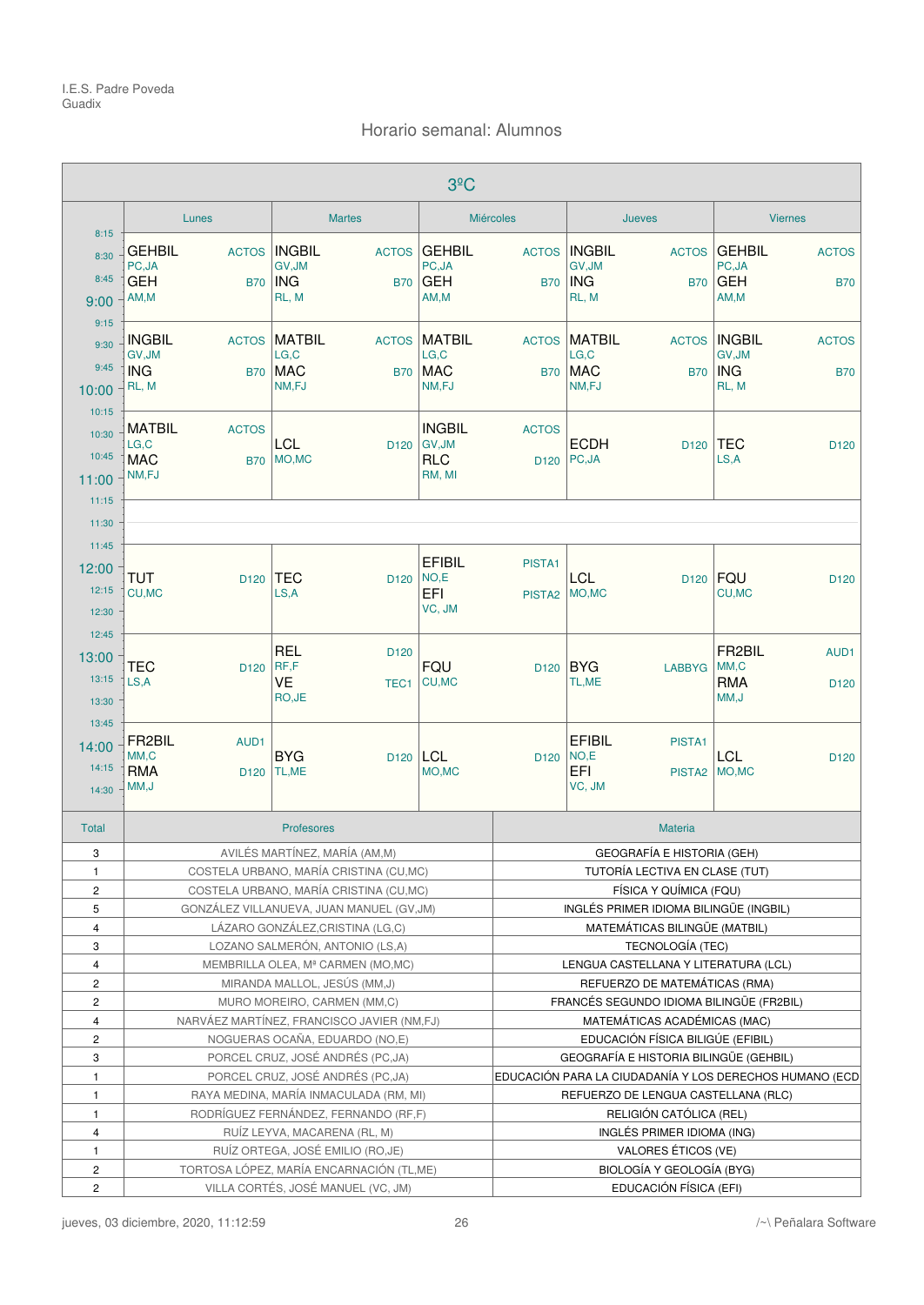|                                  |                                                    |                                |                                                                    |                            | 3ºD                                              |                                                         |                                                |                                                                          |                                                |                                |
|----------------------------------|----------------------------------------------------|--------------------------------|--------------------------------------------------------------------|----------------------------|--------------------------------------------------|---------------------------------------------------------|------------------------------------------------|--------------------------------------------------------------------------|------------------------------------------------|--------------------------------|
|                                  | Lunes                                              |                                | <b>Martes</b>                                                      |                            |                                                  | <b>Miércoles</b>                                        |                                                | <b>Jueves</b>                                                            |                                                | <b>Viernes</b>                 |
| 8:15<br>8:30<br>8:45<br>9:00     | <b>GEHBIL</b><br>PC, JA<br><b>GEH</b><br>AM, M     | <b>ACTOS</b><br><b>B70</b>     | <b>INGBIL</b><br>GV, JM<br><b>ING</b><br>RL, M                     | <b>ACTOS</b><br><b>B70</b> | <b>GEHBIL</b><br>PC, JA<br>GEH<br>AM,M           | <b>ACTOS</b><br><b>B70</b>                              | <b>INGBIL</b><br>GV, JM<br><b>ING</b><br>RL, M | <b>ACTOS</b><br><b>B70</b>                                               | <b>GEHBIL</b><br>PC, JA<br><b>GEH</b><br>AM,M  | <b>ACTOS</b><br><b>B70</b>     |
| 9:15<br>9:30<br>9:45<br>10:00    | <b>INGBIL</b><br>GV, JM<br><b>ING</b><br>RL, M     | <b>ACTOS</b><br><b>B70</b>     | <b>MATBIL</b><br>LG.C<br><b>MAC</b><br>NM,FJ                       | <b>ACTOS</b><br><b>B70</b> | <b>MATBIL</b><br>LG.C<br>MAC<br>NM,FJ            | <b>ACTOS</b><br><b>B70</b>                              | <b>MATBIL</b><br>LG.C<br>MAC<br>NM,FJ          | <b>ACTOS</b><br><b>B70</b>                                               | <b>INGBIL</b><br>GV, JM<br><b>ING</b><br>RL, M | <b>ACTOS</b><br><b>B70</b>     |
| 10:15<br>10:30<br>10:45<br>11:00 | <b>MATBIL</b><br>$LG$ , $C$<br><b>MAC</b><br>NM,FJ | <b>ACTOS</b><br><b>B70</b>     | <b>FQU</b><br><b>CU,MC</b>                                         | <b>B70</b>                 | <b>INGBIL</b><br>GV, JM<br><b>RLC</b><br>FM, ANA | <b>ACTOS</b><br><b>B70</b>                              | <b>LCL</b><br>FM, ANA                          | <b>B70</b>                                                               | <b>REL</b><br>RF,F                             | <b>B70</b>                     |
| 11:15<br>11:30<br>11:45          |                                                    |                                |                                                                    |                            |                                                  |                                                         |                                                |                                                                          |                                                |                                |
| 12:00<br>12:15<br>12:30          | <b>TEC</b><br>RO, JE                               | <b>B70</b>                     | <b>TEC</b><br>RO, JE                                               | <b>B70</b>                 | <b>EFIBIL</b><br>NO.E<br>EFI.<br>VC, JM          | PISTA1<br>PISTA <sub>2</sub>                            | <b>FQU</b><br><b>CU.MC</b>                     | <b>B70</b>                                                               | <b>TUT</b><br>FM, ANA                          | <b>B70</b>                     |
| 12:45<br>13:00<br>13:15<br>13:30 | <b>LCL</b><br>FM, ANA                              | <b>B70</b>                     | LCL<br>FM, ANA                                                     | <b>B70</b>                 | LCL<br>FM, ANA                                   | <b>B70</b>                                              | <b>TEC</b><br>RO, JE                           | <b>B70</b>                                                               | FR2BIL<br>MM.C<br><b>RMA</b><br>NM,FJ          | AUD <sub>1</sub><br><b>B70</b> |
| 13:45<br>14:00<br>14:15<br>14:30 | FR2BIL<br>MM,C<br><b>RMA</b><br>NM,FJ              | AUD <sub>1</sub><br><b>B70</b> | <b>ECDH</b><br>PC, JA                                              | <b>B70</b>                 | <b>BYG</b><br>TL,ME                              | <b>B70</b>                                              | <b>EFIBIL</b><br>NO.E<br><b>EFI</b><br>VC, JM  | PISTA1<br>PISTA <sub>2</sub>                                             | BYG<br><b>TL,ME</b>                            | <b>B70</b>                     |
| <b>Total</b>                     |                                                    |                                | <b>Profesores</b>                                                  |                            |                                                  |                                                         |                                                | <b>Materia</b>                                                           |                                                |                                |
| 3                                |                                                    |                                | AVILÉS MARTÍNEZ, MARÍA (AM,M)                                      |                            |                                                  |                                                         |                                                | GEOGRAFÍA E HISTORIA (GEH)                                               |                                                |                                |
| $\overline{\mathbf{c}}$          |                                                    |                                | COSTELA URBANO, MARÍA CRISTINA (CU,MC)                             |                            |                                                  |                                                         |                                                | FÍSICA Y QUÍMICA (FQU)                                                   |                                                |                                |
| 4                                |                                                    |                                | FERNÁNDEZ MARTÍN, ANA (FM, ANA)                                    |                            |                                                  |                                                         |                                                | LENGUA CASTELLANA Y LITERATURA (LCL)                                     |                                                |                                |
| $\mathbf{1}$                     |                                                    |                                | FERNÁNDEZ MARTÍN, ANA (FM, ANA)<br>FERNÁNDEZ MARTÍN, ANA (FM, ANA) |                            |                                                  |                                                         |                                                | REFUERZO DE LENGUA CASTELLANA (RLC)                                      |                                                |                                |
| $\mathbf{1}$<br>5                |                                                    |                                | GONZÁLEZ VILLANUEVA, JUAN MANUEL (GV, JM)                          |                            |                                                  |                                                         |                                                | TUTORÍA LECTIVA EN CLASE (TUT)<br>INGLÉS PRIMER IDIOMA BILINGÜE (INGBIL) |                                                |                                |
| 4                                |                                                    |                                | LÁZARO GONZÁLEZ, CRISTINA (LG,C)                                   |                            |                                                  |                                                         |                                                | MATEMÁTICAS BILINGÜE (MATBIL)                                            |                                                |                                |
| $\sqrt{2}$                       |                                                    |                                | MURO MOREIRO, CARMEN (MM,C)                                        |                            |                                                  |                                                         |                                                | FRANCÉS SEGUNDO IDIOMA BILINGÜE (FR2BIL)                                 |                                                |                                |
| 4                                |                                                    |                                | NARVÁEZ MARTÍNEZ, FRANCISCO JAVIER (NM,FJ)                         |                            |                                                  |                                                         |                                                | MATEMÁTICAS ACADÉMICAS (MAC)                                             |                                                |                                |
| $\overline{c}$                   |                                                    |                                | NARVÁEZ MARTÍNEZ, FRANCISCO JAVIER (NM,FJ)                         |                            |                                                  |                                                         |                                                | REFUERZO DE MATEMÁTICAS (RMA)                                            |                                                |                                |
| $\mathsf 2$                      |                                                    |                                | NOGUERAS OCAÑA, EDUARDO (NO,E)                                     |                            |                                                  |                                                         |                                                | EDUCACIÓN FÍSICA BILIGÚE (EFIBIL)                                        |                                                |                                |
| 3                                |                                                    |                                | PORCEL CRUZ, JOSÉ ANDRÉS (PC, JA)                                  |                            |                                                  |                                                         |                                                | GEOGRAFÍA E HISTORIA BILINGÜE (GEHBIL)                                   |                                                |                                |
| $\mathbf{1}$                     |                                                    |                                | PORCEL CRUZ, JOSÉ ANDRÉS (PC, JA)                                  |                            |                                                  | EDUCACIÓN PARA LA CIUDADANÍA Y LOS DERECHOS HUMANO (ECD |                                                |                                                                          |                                                |                                |
| $\mathbf{1}$                     |                                                    |                                | RODRÍGUEZ FERNÁNDEZ, FERNANDO (RF,F)                               |                            |                                                  | RELIGIÓN CATÓLICA (REL)                                 |                                                |                                                                          |                                                |                                |
| $\overline{4}$                   |                                                    |                                | RUÍZ LEYVA, MACARENA (RL, M)<br>RUÍZ ORTEGA, JOSÉ EMILIO (RO, JE)  |                            |                                                  | INGLÉS PRIMER IDIOMA (ING)                              |                                                |                                                                          |                                                |                                |
| 3<br>$\overline{\mathbf{c}}$     |                                                    |                                | TORTOSA LÓPEZ, MARÍA ENCARNACIÓN (TL, ME)                          |                            |                                                  | TECNOLOGÍA (TEC)                                        |                                                |                                                                          |                                                |                                |
| $\sqrt{2}$                       |                                                    |                                | VILLA CORTÉS, JOSÉ MANUEL (VC, JM)                                 |                            |                                                  | BIOLOGÍA Y GEOLOGÍA (BYG)<br>EDUCACIÓN FÍSICA (EFI)     |                                                |                                                                          |                                                |                                |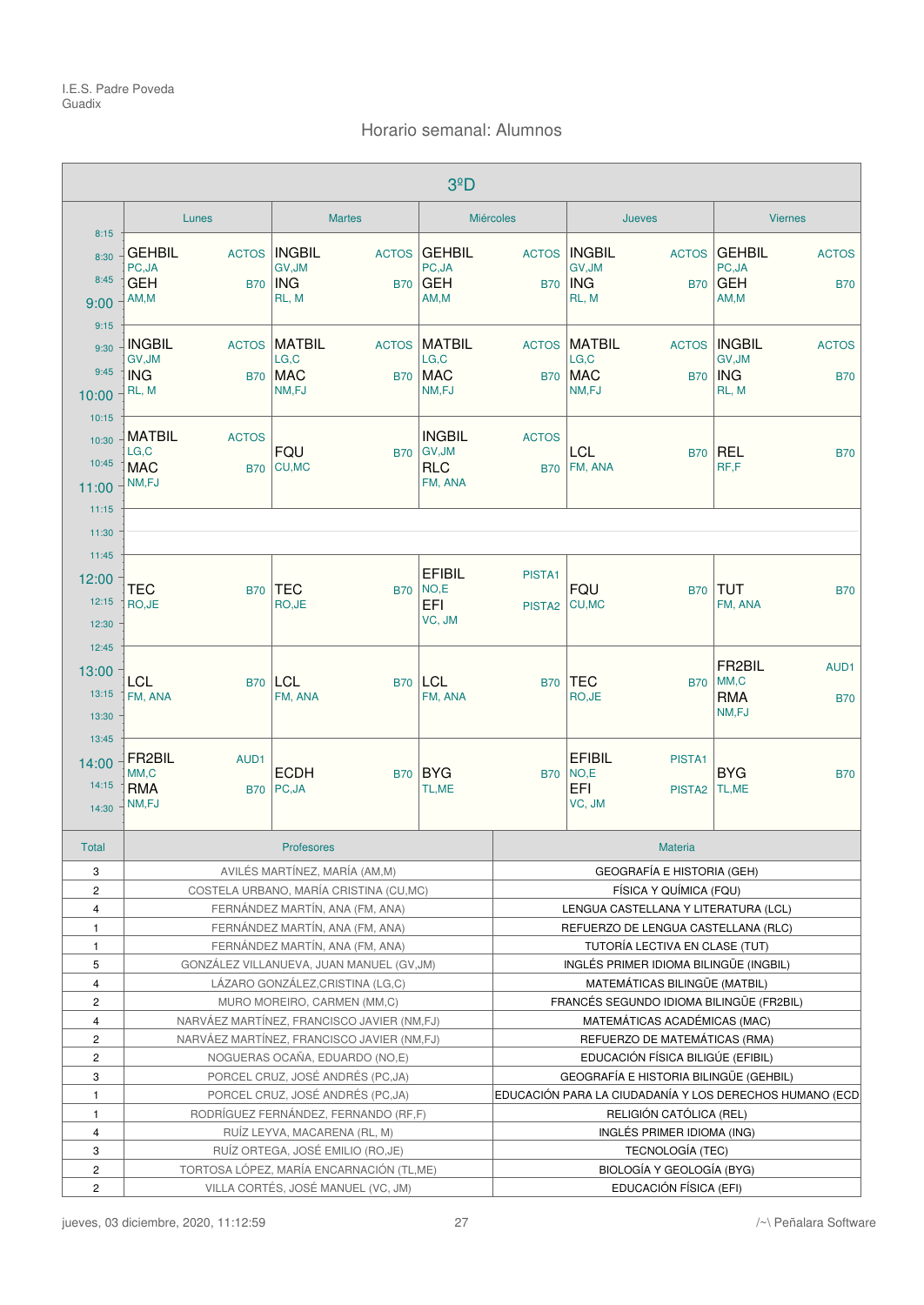|                                        | $4^{\circ}A$                                                                           |                                         |                                                                 |                          |                                                                                                     |                                                     |                                                                                             |                                                     |                                                |                          |  |
|----------------------------------------|----------------------------------------------------------------------------------------|-----------------------------------------|-----------------------------------------------------------------|--------------------------|-----------------------------------------------------------------------------------------------------|-----------------------------------------------------|---------------------------------------------------------------------------------------------|-----------------------------------------------------|------------------------------------------------|--------------------------|--|
|                                        |                                                                                        | Lunes                                   |                                                                 | <b>Martes</b>            |                                                                                                     | <b>Miércoles</b>                                    |                                                                                             | Jueves                                              |                                                | <b>Viernes</b>           |  |
| 8:15<br>8:30<br>8:45<br>9:00           | <b>MUS</b><br>RA, JM<br>FIL.<br>TI, JL<br><b>CULCI</b><br>MM,J<br><b>TEC</b><br>CG, JA | C103<br>D120<br><b>GIMNASIO</b><br>TEC1 | REL<br>RF,F<br><b>VE</b><br>CP,FD                               | C118<br>D <sub>120</sub> | <b>MUS</b><br>RA, JM<br><b>FIL</b><br>TI, JL<br><b>CULCI</b><br><b>MM,J</b><br><b>TEC</b><br>CG, JA | C <sub>103</sub><br>D120<br><b>GIMNASIO</b><br>TEC1 | LAT<br>MO, MC<br><b>BYG</b><br>JR, JM                                                       | D <sub>120</sub><br><b>LABFYQ</b>                   | <b>TUT</b><br>CF, L                            | <b>GIMNASIO</b>          |  |
| 9:15<br>9:30<br>9:45<br>10:00<br>10:15 | <b>ECO</b><br>PG, AB<br><b>FQU</b><br>RH,L                                             | $C118$ ECO<br><b>LABFYQ</b>             | PG, AB<br><b>FQU</b><br>RH,L                                    | C118<br>TEC <sub>1</sub> | <b>EFIBIL</b><br>NO, E                                                                              | PISTA1                                              | <b>MUS</b><br>RA, JM<br><b>FIL</b><br>TI,JL<br><b>CULCI</b><br>MM,J<br><b>TEC</b><br>CG, JA | C <sub>103</sub><br>D120<br><b>GIMNASIO</b><br>TEC1 | LAT<br>MO,MC<br><b>BYG</b><br>JR, JM           | C <sub>103</sub><br>C118 |  |
| 10:30<br>10:45<br>11:00<br>11:15       | <b>EFIBIL</b><br>NO.E                                                                  | PISTA1                                  | <b>FR2BIL</b><br>BB,M                                           | <b>ACTOS</b>             | LAT<br>MO, MC<br><b>BYG</b><br>JR, JM                                                               | C <sub>103</sub><br>C <sub>118</sub>                | FR2BIL<br>BB,M                                                                              | <b>ACTOS</b>                                        | <b>FR2BIL</b><br>BB,M                          | <b>ACTOS</b>             |  |
| 11:30<br>11:45                         |                                                                                        |                                         |                                                                 |                          |                                                                                                     |                                                     |                                                                                             |                                                     |                                                |                          |  |
| 12:00<br>12:15<br>12:30<br>12:45       | <b>LCL</b><br>CF, L                                                                    | <b>ACTOS</b>                            | <b>GEHBIL</b><br>PC, JA                                         | <b>ACTOS</b>             | <b>INGBIL</b><br>PR,MV                                                                              | <b>ACTOS</b>                                        | <b>LCL</b><br>CF,L                                                                          | <b>ACTOS</b>                                        | ∣LCL<br>CF, L                                  | <b>ACTOS</b>             |  |
| 13:00<br>13:15<br>13:30                | <b>GEHBIL</b><br>PC, JA                                                                | <b>ACTOS</b>                            | <b>MAC</b><br>PG,MD                                             | <b>ACTOS</b>             | <b>GEHBIL</b><br>PC, JA                                                                             | ACTOS                                               | ∣MAC<br>PG,MD                                                                               | <b>ACTOS</b>                                        | <b>MAC</b><br>PG,MD                            | <b>ACTOS</b>             |  |
| 13:45<br>14:00<br>14:15<br>14:30       | <b>MAC</b><br>PG,MD                                                                    | <b>ACTOS</b>                            | <b>INGBIL</b><br>PR,MV                                          | <b>ACTOS</b>             | <b>ECO</b><br>PG, AB<br><b>FQU</b><br>RH,L                                                          | C118<br><b>LABFYQ</b>                               | INGBIL<br>PR,MV                                                                             | <b>ACTOS</b>                                        | <b>TRI</b><br>RL, M<br><b>INGBIL</b><br>PR, MV | A46<br><b>ACTOS</b>      |  |
| Total                                  |                                                                                        |                                         | <b>Profesores</b>                                               |                          |                                                                                                     |                                                     |                                                                                             | <b>Materia</b>                                      |                                                |                          |  |
| 3                                      |                                                                                        |                                         | BLANCO BAUTISTA, MARÍA (BB,M)                                   |                          |                                                                                                     |                                                     |                                                                                             | FRANCÉS SEGUNDO IDIOMA BILINGÜE (FR2BIL)            |                                                |                          |  |
| 3                                      |                                                                                        |                                         | CARMONA FERNÁNDEZ, LAURA (CF,L)                                 |                          |                                                                                                     |                                                     |                                                                                             | LENGUA CASTELLANA Y LITERATURA (LCL)                |                                                |                          |  |
| $\mathbf{1}$                           |                                                                                        |                                         | CARMONA FERNÁNDEZ, LAURA (CF,L)                                 |                          |                                                                                                     |                                                     |                                                                                             | TUTORÍA LECTIVA EN CLASE (TUT)                      |                                                |                          |  |
| 3<br>$\mathbf{1}$                      |                                                                                        | CONTRERAS GARZÓN, JOSÉ ANTONIO (CG, JA) | CUESTA PALMA, FCO. DAVID (CP,FD)                                |                          |                                                                                                     |                                                     |                                                                                             | <b>TECNOLOGÍA (TEC)</b><br>VALORES ÉTICOS (VE)      |                                                |                          |  |
| 3                                      |                                                                                        |                                         | JIMÉNEZ ROS, JOSÉ MARÍA (JR, JM)                                |                          |                                                                                                     |                                                     |                                                                                             | BIOLOGÍA Y GEOLOGÍA (BYG)                           |                                                |                          |  |
| 3                                      |                                                                                        |                                         | MEMBRILLA OLEA, Mª CARMEN (MO,MC)                               |                          |                                                                                                     |                                                     |                                                                                             | LATÍN (LAT)                                         |                                                |                          |  |
| 3                                      |                                                                                        |                                         | MIRANDA MALLOL, JESÚS (MM,J)                                    |                          |                                                                                                     |                                                     |                                                                                             | CULTURA CIENTÍFICA (CULCI)                          |                                                |                          |  |
| $\mathsf 2$                            |                                                                                        |                                         | NOGUERAS OCAÑA, EDUARDO (NO,E)                                  |                          |                                                                                                     |                                                     |                                                                                             | EDUCACIÓN FÍSICA BILIGÚE (EFIBIL)                   |                                                |                          |  |
| 4                                      |                                                                                        | PÉREZ GARCÍA, MARÍA DOLORES (PG,MD)     |                                                                 |                          |                                                                                                     |                                                     |                                                                                             | MATEMÁTICAS ACADÉMICAS (MAC)                        |                                                |                          |  |
| 3                                      |                                                                                        |                                         | PÉREZ GÓMEZ, ANA BELÉN (PG, AB)                                 |                          |                                                                                                     |                                                     |                                                                                             | ECONOMÍA (ECO)                                      |                                                |                          |  |
| $\overline{4}$                         |                                                                                        | PÉREZ RODRÍGUEZ, Mª VERÓNICA (PR, MV)   |                                                                 |                          |                                                                                                     |                                                     |                                                                                             | INGLÉS PRIMER IDIOMA BILINGÜE (INGBIL)              |                                                |                          |  |
| 3                                      |                                                                                        |                                         | PORCEL CRUZ, JOSÉ ANDRÉS (PC,JA)                                |                          |                                                                                                     | GEOGRAFÍA E HISTORIA BILINGÜE (GEHBIL)              |                                                                                             |                                                     |                                                |                          |  |
| $\mathbf{1}$                           |                                                                                        | RODRÍGUEZ FERNÁNDEZ, FERNANDO (RF,F)    |                                                                 |                          |                                                                                                     | RELIGIÓN CATÓLICA (REL)                             |                                                                                             |                                                     |                                                |                          |  |
| 3<br>3                                 |                                                                                        |                                         | ROMÁN HURTADO, LUIS (RH,L)<br>RUIZ ARRANZ, JOSÉ MANUEL (RA, JM) |                          |                                                                                                     | FÍSICA Y QUÍMICA (FQU)                              |                                                                                             |                                                     |                                                |                          |  |
| $\mathbf{1}$                           |                                                                                        |                                         | RUÍZ LEYVA, MACARENA (RL, M)                                    |                          |                                                                                                     |                                                     | MÚSICA (MUS)                                                                                |                                                     |                                                |                          |  |
| 3                                      |                                                                                        |                                         | TORRES IBÁÑEZ, JOSÉ LUIS (TI, JL)                               |                          |                                                                                                     |                                                     | APOYO TRINITY (TRI)<br>FILOSOFIA (FIL)                                                      |                                                     |                                                |                          |  |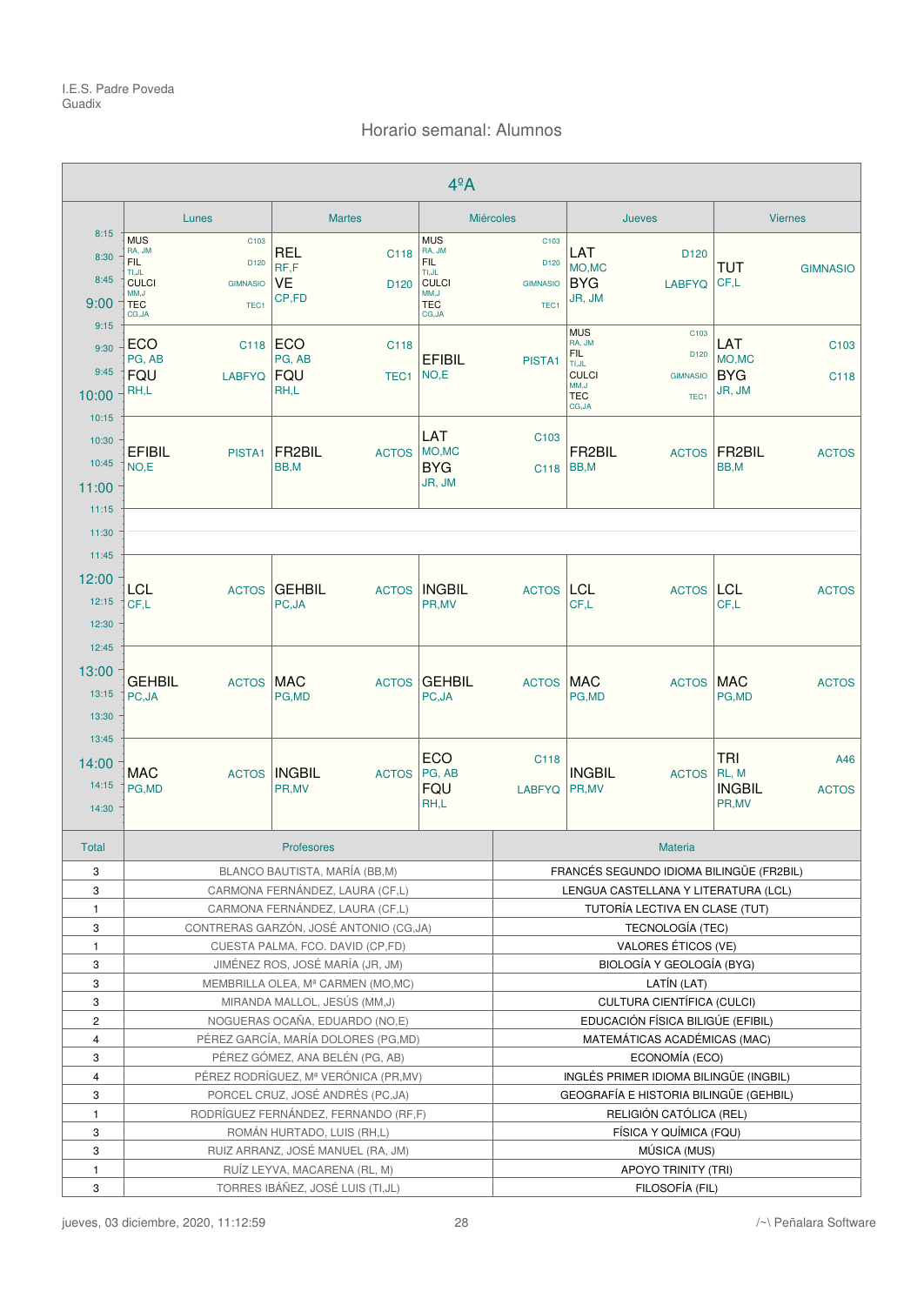|                                           | $4^{\circ}B$                                    |                                          |                                                               |                                |                                               |                                                   |                                                 |                                                                              |                                             |                         |  |  |
|-------------------------------------------|-------------------------------------------------|------------------------------------------|---------------------------------------------------------------|--------------------------------|-----------------------------------------------|---------------------------------------------------|-------------------------------------------------|------------------------------------------------------------------------------|---------------------------------------------|-------------------------|--|--|
|                                           |                                                 | Lunes                                    | <b>Martes</b>                                                 |                                |                                               | <b>Miércoles</b>                                  |                                                 | Jueves                                                                       |                                             | <b>Viernes</b>          |  |  |
| 8:15<br>8:30<br>8:45<br>9:00              | <b>CULCI</b><br>MM, J<br><b>TEC</b><br>CG, JA   | <b>GIMNASIO</b><br>TEC <sub>1</sub>      | <b>GEH</b><br>MC, S                                           | C <sub>103</sub>               | <b>CULCI</b><br>MM, J<br><b>TEC</b><br>CG, JA | <b>GIMNASIO</b><br>TEC <sub>1</sub>               | <b>ING</b><br>LD, MC                            | C <sub>103</sub>                                                             | <b>GEH</b><br>MC,S                          | C103                    |  |  |
| 9:15<br>9:30<br>9:45<br>10:00             | <b>MAC</b><br>MM, JY                            | C <sub>103</sub>                         | <b>MAC</b><br>MM, JY                                          | C <sub>103</sub>               | <b>MAC</b><br>MM, JY                          | C <sub>103</sub>                                  | <b>CULCI</b><br>MM, J<br><b>TEC</b><br>CG, JA   | <b>GIMNASIO</b><br>TEC <sub>1</sub>                                          | EFI<br>NO, E                                | PISTA <sub>2</sub>      |  |  |
| 10:15<br>10:30<br>10:45<br>11:00<br>11:15 | VE<br>CP,FD<br><b>REL</b><br>RF, F              | A46<br>C <sub>103</sub>                  | <b>LCL</b><br>MH,J                                            | C <sub>103</sub>               | EFI<br>NO, E                                  | <b>PISTA2</b>                                     | FR <sub>2</sub><br>MM, C<br><b>TIC</b><br>HA,FM | C <sub>103</sub><br><b>INF</b>                                               | <b>MAC</b><br>MM,JY                         | C <sub>103</sub>        |  |  |
| 11:30                                     |                                                 |                                          |                                                               |                                |                                               |                                                   |                                                 |                                                                              |                                             |                         |  |  |
| 11:45<br>12:00<br>12:15<br>12:30          | FR <sub>2</sub><br>MM, C<br><b>TIC</b><br>HA,FM | C <sub>103</sub><br><b>INF</b>           | <b>FQU</b><br>RH,L                                            | C <sub>103</sub>               | LCL<br>MH, J                                  | C <sub>103</sub>                                  | <b>TUT</b><br>LD, MC                            | C <sub>103</sub>                                                             | FQU<br>RH,L                                 | C <sub>103</sub>        |  |  |
| 12:45<br>13:00<br>13:15<br>13:30          | <b>BYG</b><br>JR, JM                            | C <sub>103</sub>                         | FR <sub>2</sub><br>MM, C<br><b>TIC</b><br>HA,FM               | C <sub>103</sub><br><b>INF</b> | <b>FQU</b><br>RH,L                            | C <sub>103</sub>                                  | <b>GEH</b><br>MC,S                              | C <sub>103</sub>                                                             | <b>ING</b><br>LD, MC                        | C <sub>103</sub>        |  |  |
| 13:45<br>14:00<br>14:15<br>14:30          | <b>LCL</b><br>MH, J                             | C <sub>103</sub>                         | <b>ING</b><br>LD, MC                                          | C <sub>103</sub>               | BYG<br>JR, JM                                 | C <sub>103</sub>                                  | BYG<br>JR, JM                                   | C <sub>103</sub>                                                             | <b>TRI</b><br>RL, M<br><b>ING</b><br>LD, MC | A46<br>C <sub>103</sub> |  |  |
| Total                                     |                                                 |                                          | <b>Profesores</b>                                             |                                |                                               |                                                   |                                                 | <b>Materia</b>                                                               |                                             |                         |  |  |
| 3                                         |                                                 | CONTRERAS GARZÓN, JOSÉ ANTONIO (CG, JA)  |                                                               |                                |                                               |                                                   |                                                 | <b>TECNOLOGÍA (TEC)</b>                                                      |                                             |                         |  |  |
| $\mathbf{1}$                              |                                                 |                                          | CUESTA PALMA, FCO. DAVID (CP,FD)                              |                                |                                               |                                                   |                                                 | VALORES ÉTICOS (VE)                                                          |                                             |                         |  |  |
| 3<br>3                                    |                                                 | HIDALGO ALONSO, FRANCISCO MANUEL (HA,FM) | JIMÉNEZ ROS, JOSÉ MARÍA (JR, JM)                              |                                |                                               |                                                   |                                                 | TECNOLOGÍAS DE INFORMACIÓN Y COMUNICACIÓN (TIC)<br>BIOLOGÍA Y GEOLOGÍA (BYG) |                                             |                         |  |  |
| $\overline{\mathbf{4}}$                   |                                                 |                                          | LEYVA DÍAZ, MARÍA CARMEN (LD, MC)                             |                                |                                               |                                                   |                                                 | INGLÉS PRIMER IDIOMA (ING)                                                   |                                             |                         |  |  |
| $\mathbf{1}$                              |                                                 |                                          | LEYVA DÍAZ, MARÍA CARMEN (LD, MC)                             |                                |                                               |                                                   |                                                 | TUTORÍA LECTIVA EN CLASE (TUT)                                               |                                             |                         |  |  |
| $\overline{4}$                            |                                                 |                                          | MAESO MARTÍNEZ, JOSÉ YOEL (MM,JY)                             |                                |                                               |                                                   |                                                 | MATEMÁTICAS ACADÉMICAS (MAC)                                                 |                                             |                         |  |  |
| 3                                         |                                                 |                                          | MARTOS HUERTAS, JOSEFA (MH,J)                                 |                                |                                               |                                                   |                                                 | LENGUA CASTELLANA Y LITERATURA (LCL)                                         |                                             |                         |  |  |
| 3                                         |                                                 |                                          | MILAN CORRAL, SAMUEL (MC,S)                                   |                                |                                               |                                                   |                                                 | GEOGRAFÍA E HISTORIA (GEH)                                                   |                                             |                         |  |  |
| 3                                         |                                                 |                                          | MIRANDA MALLOL, JESÚS (MM,J)                                  |                                |                                               | CULTURA CIENTÍFICA (CULCI)                        |                                                 |                                                                              |                                             |                         |  |  |
| 3<br>$\overline{\mathbf{c}}$              |                                                 |                                          | MURO MOREIRO, CARMEN (MM,C)<br>NOGUERAS OCAÑA, EDUARDO (NO,E) |                                |                                               | FRANCÉS 2º IDIOMA (FR2)<br>EDUCACIÓN FÍSICA (EFI) |                                                 |                                                                              |                                             |                         |  |  |
| $\mathbf{1}$                              |                                                 | RODRÍGUEZ FERNÁNDEZ, FERNANDO (RF,F)     |                                                               |                                |                                               | RELIGIÓN CATÓLICA (REL)                           |                                                 |                                                                              |                                             |                         |  |  |
| 3                                         |                                                 |                                          | ROMÁN HURTADO, LUIS (RH,L)                                    |                                |                                               |                                                   | FÍSICA Y QUÍMICA (FQU)                          |                                                                              |                                             |                         |  |  |
| $\mathbf{1}$                              |                                                 |                                          | RUÍZ LEYVA, MACARENA (RL, M)                                  |                                |                                               |                                                   | APOYO TRINITY (TRI)                             |                                                                              |                                             |                         |  |  |